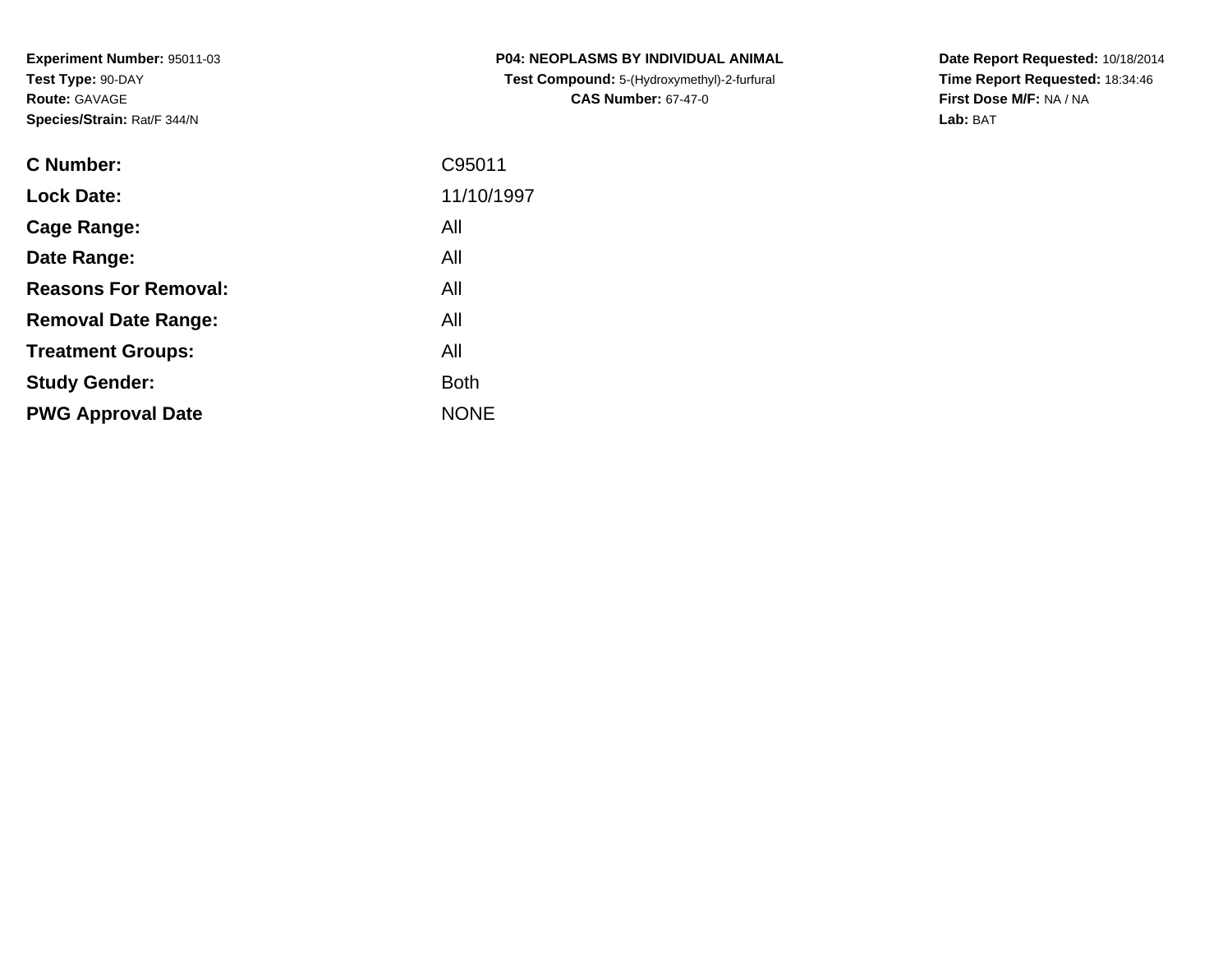**Route:** GAVAGE

**Species/Strain:** Rat/F 344/N

#### **P04: NEOPLASMS BY INDIVIDUAL ANIMAL**

**Test Compound:** 5-(Hydroxymethyl)-2-furfural

**CAS Number:** 67-47-0

**Date Report Requested:** 10/18/2014**Time Report Requested:** 18:34:46**First Dose M/F:** NA / NA**Lab:** BAT

| F 344/N Rat Male<br>0 MG/KG<br><b>Alimentary System</b> | DAY ON TEST<br><b>ANIMAL ID</b> | $\boldsymbol{\theta}$<br>$\boldsymbol{\theta}$<br>9<br>$\boldsymbol{4}$<br>$\mathbf 0$<br>$\mathbf 0$<br>$\mathbf 0$<br>$\mathbf 0$<br>1 | $\boldsymbol{\theta}$<br>$\boldsymbol{\theta}$<br>9<br>$\overline{\boldsymbol{4}}$<br>$\mathbf 0$<br>$\Omega$<br>$\mathbf 0$<br>$\pmb{0}$<br>$\overline{c}$ | 0<br>$\boldsymbol{\theta}$<br>9<br>$\overline{4}$<br>$\Omega$<br>0<br>$\mathbf 0$<br>$\mathbf 0$<br>3 | $\boldsymbol{\theta}$<br>0<br>9<br>$\boldsymbol{4}$<br>$\Omega$<br>$\Omega$<br>$\Omega$<br>0<br>4 | $\boldsymbol{\theta}$<br>$\theta$<br>9<br>$\boldsymbol{4}$<br>$\mathbf 0$<br>0<br>$\pmb{0}$<br>$\pmb{0}$<br>5 | 0<br>$\theta$<br>9<br>$\overline{\boldsymbol{4}}$<br>$\Omega$<br>$\Omega$<br>$\Omega$<br>0<br>6 | 0<br>0<br>9<br>$\overline{\boldsymbol{4}}$<br>$\overline{0}$<br>0<br>$\mathbf 0$<br>0<br>$\overline{7}$ | 0<br>0<br>9<br>$\overline{4}$<br>$\Omega$<br>$\Omega$<br>$\Omega$<br>0<br>8 | $\boldsymbol{\theta}$<br>$\boldsymbol{\theta}$<br>9<br>$\overline{\boldsymbol{4}}$<br>$\mathbf 0$<br>$\mathbf 0$<br>$\mathbf 0$<br>$\mathbf 0$<br>9 | 0<br>$\boldsymbol{\theta}$<br>9<br>$\boldsymbol{4}$<br>$\mathbf 0$<br>0<br>$\mathbf 0$<br>1<br>$\mathbf 0$ | *TOTALS |
|---------------------------------------------------------|---------------------------------|------------------------------------------------------------------------------------------------------------------------------------------|-------------------------------------------------------------------------------------------------------------------------------------------------------------|-------------------------------------------------------------------------------------------------------|---------------------------------------------------------------------------------------------------|---------------------------------------------------------------------------------------------------------------|-------------------------------------------------------------------------------------------------|---------------------------------------------------------------------------------------------------------|-----------------------------------------------------------------------------|-----------------------------------------------------------------------------------------------------------------------------------------------------|------------------------------------------------------------------------------------------------------------|---------|
|                                                         |                                 |                                                                                                                                          |                                                                                                                                                             |                                                                                                       |                                                                                                   |                                                                                                               |                                                                                                 |                                                                                                         |                                                                             |                                                                                                                                                     |                                                                                                            |         |
| Esophagus                                               |                                 | +                                                                                                                                        | +                                                                                                                                                           | +                                                                                                     | +                                                                                                 | +                                                                                                             | +                                                                                               | +                                                                                                       | +                                                                           | ٠                                                                                                                                                   | +                                                                                                          | 10      |
| Intestine Large, Cecum                                  |                                 | +                                                                                                                                        | +                                                                                                                                                           | +                                                                                                     | +                                                                                                 | +                                                                                                             | +                                                                                               | +                                                                                                       | +                                                                           | +                                                                                                                                                   | $\ddot{}$                                                                                                  | 10      |
| Intestine Large, Colon                                  |                                 | $\ddot{}$                                                                                                                                | +                                                                                                                                                           | +                                                                                                     | +                                                                                                 | $\ddot{}$                                                                                                     | $\ddot{}$                                                                                       | +                                                                                                       | $\ddot{}$                                                                   | $\ddot{}$                                                                                                                                           | $\ddot{}$                                                                                                  | 10      |
| Intestine Large, Rectum                                 |                                 | $\ddot{}$                                                                                                                                | $\ddot{}$                                                                                                                                                   | +                                                                                                     | +                                                                                                 | $\ddot{}$                                                                                                     | $\ddot{}$                                                                                       | $\ddot{}$                                                                                               | $\ddot{}$                                                                   | $\ddot{}$                                                                                                                                           | +                                                                                                          | 10      |
| Intestine Small, Duodenum                               |                                 | $\ddot{}$                                                                                                                                | $\ddot{}$                                                                                                                                                   | $\ddot{}$                                                                                             | +                                                                                                 | $\ddot{}$                                                                                                     | $\ddot{}$                                                                                       | $\ddot{}$                                                                                               | $\ddot{}$                                                                   | $\ddot{}$                                                                                                                                           | $\ddot{}$                                                                                                  | 10      |
| Intestine Small, Ileum                                  |                                 | $\ddot{}$                                                                                                                                | $\ddot{}$                                                                                                                                                   | +                                                                                                     | +                                                                                                 | +                                                                                                             | $\ddot{}$                                                                                       | +                                                                                                       | +                                                                           | +                                                                                                                                                   | $\ddot{}$                                                                                                  | 10      |
| Intestine Small, Jejunum                                |                                 | $\ddot{}$                                                                                                                                | $\ddot{}$                                                                                                                                                   | $\ddot{}$                                                                                             | $\ddot{}$                                                                                         | $\ddot{}$                                                                                                     | $\ddot{}$                                                                                       | $\ddot{}$                                                                                               | $\ddot{}$                                                                   | $\ddot{}$                                                                                                                                           | $\ddot{}$                                                                                                  | 10      |
| Liver                                                   |                                 | $\ddot{}$                                                                                                                                | $+$                                                                                                                                                         | $\ddot{}$                                                                                             | $\ddot{}$                                                                                         | $\ddot{}$                                                                                                     | $+$                                                                                             | $+$                                                                                                     | $+$                                                                         | $\ddot{}$                                                                                                                                           | $\ddot{}$                                                                                                  | 10      |
| Pancreas                                                |                                 | $\ddot{}$                                                                                                                                | $\ddot{}$                                                                                                                                                   | $\ddot{}$                                                                                             | $\ddot{}$                                                                                         | $+$                                                                                                           | $\ddot{}$                                                                                       | $\ddot{}$                                                                                               | $+$                                                                         | $+$                                                                                                                                                 | $\ddot{}$                                                                                                  | 10      |
| Salivary Glands                                         |                                 | $\ddot{}$                                                                                                                                | +                                                                                                                                                           | $\ddot{}$                                                                                             | $\ddot{}$                                                                                         | $\ddot{}$                                                                                                     | $\ddot{}$                                                                                       | +                                                                                                       | $\ddot{}$                                                                   | $\ddot{}$                                                                                                                                           | $\ddot{}$                                                                                                  | 10      |
| Stomach, Forestomach                                    |                                 | +                                                                                                                                        | $\ddot{}$                                                                                                                                                   | $\ddot{}$                                                                                             | $\ddot{}$                                                                                         | $+$                                                                                                           | $\ddot{}$                                                                                       | $\ddot{}$                                                                                               | $\ddot{}$                                                                   | $\ddot{}$                                                                                                                                           | $\ddot{}$                                                                                                  | 10      |
| Stomach, Glandular                                      |                                 | $\ddot{}$                                                                                                                                | $\ddot{}$                                                                                                                                                   | $\ddot{}$                                                                                             | $\ddot{}$                                                                                         | $\ddot{}$                                                                                                     | $\ddot{}$                                                                                       | $\ddot{}$                                                                                               | $\ddot{}$                                                                   | $\ddot{}$                                                                                                                                           | $\ddot{}$                                                                                                  | 10      |
| <b>Cardiovascular System</b>                            |                                 |                                                                                                                                          |                                                                                                                                                             |                                                                                                       |                                                                                                   |                                                                                                               |                                                                                                 |                                                                                                         |                                                                             |                                                                                                                                                     |                                                                                                            |         |
| <b>Blood Vessel</b>                                     |                                 | +                                                                                                                                        |                                                                                                                                                             | +                                                                                                     | +                                                                                                 | +                                                                                                             | +                                                                                               | +                                                                                                       |                                                                             |                                                                                                                                                     | +                                                                                                          | 10      |
| Heart                                                   |                                 | $\ddot{}$                                                                                                                                |                                                                                                                                                             | $\ddot{}$                                                                                             | $\ddot{}$                                                                                         | $\ddot{}$                                                                                                     | $\ddot{}$                                                                                       | $\ddot{}$                                                                                               | $\ddot{}$                                                                   | $\ddot{}$                                                                                                                                           | $\ddot{}$                                                                                                  | 10      |
| <b>Endocrine System</b>                                 |                                 |                                                                                                                                          |                                                                                                                                                             |                                                                                                       |                                                                                                   |                                                                                                               |                                                                                                 |                                                                                                         |                                                                             |                                                                                                                                                     |                                                                                                            |         |
| <b>Adrenal Cortex</b>                                   |                                 | +                                                                                                                                        | +                                                                                                                                                           | +                                                                                                     | +                                                                                                 | +                                                                                                             | +                                                                                               | +                                                                                                       | +                                                                           | +                                                                                                                                                   | +                                                                                                          | 10      |
| Adrenal Medulla                                         |                                 | $\ddot{}$                                                                                                                                | $\ddot{}$                                                                                                                                                   | +                                                                                                     | +                                                                                                 | $\ddot{}$                                                                                                     | $\ddot{}$                                                                                       | +                                                                                                       | +                                                                           | +                                                                                                                                                   | $\ddot{}$                                                                                                  | 10      |
| Islets, Pancreatic                                      |                                 | +                                                                                                                                        | +                                                                                                                                                           | +                                                                                                     | +                                                                                                 | $\ddot{}$                                                                                                     | $\ddot{}$                                                                                       | $\ddot{}$                                                                                               | +                                                                           | $\ddot{}$                                                                                                                                           | +                                                                                                          | 10      |
| Parathyroid Gland                                       |                                 | +                                                                                                                                        |                                                                                                                                                             | +                                                                                                     | +                                                                                                 | $\ddot{}$                                                                                                     | $\ddot{}$                                                                                       | +                                                                                                       | +                                                                           | $\ddot{}$                                                                                                                                           | M                                                                                                          | 9       |

\* ..Total animals with tissue examined microscopically; Total animals with tumor **M** . Missing tissue M ..Missing tissue

+ ..Tissue examined microscopically

I ..Insufficient tissue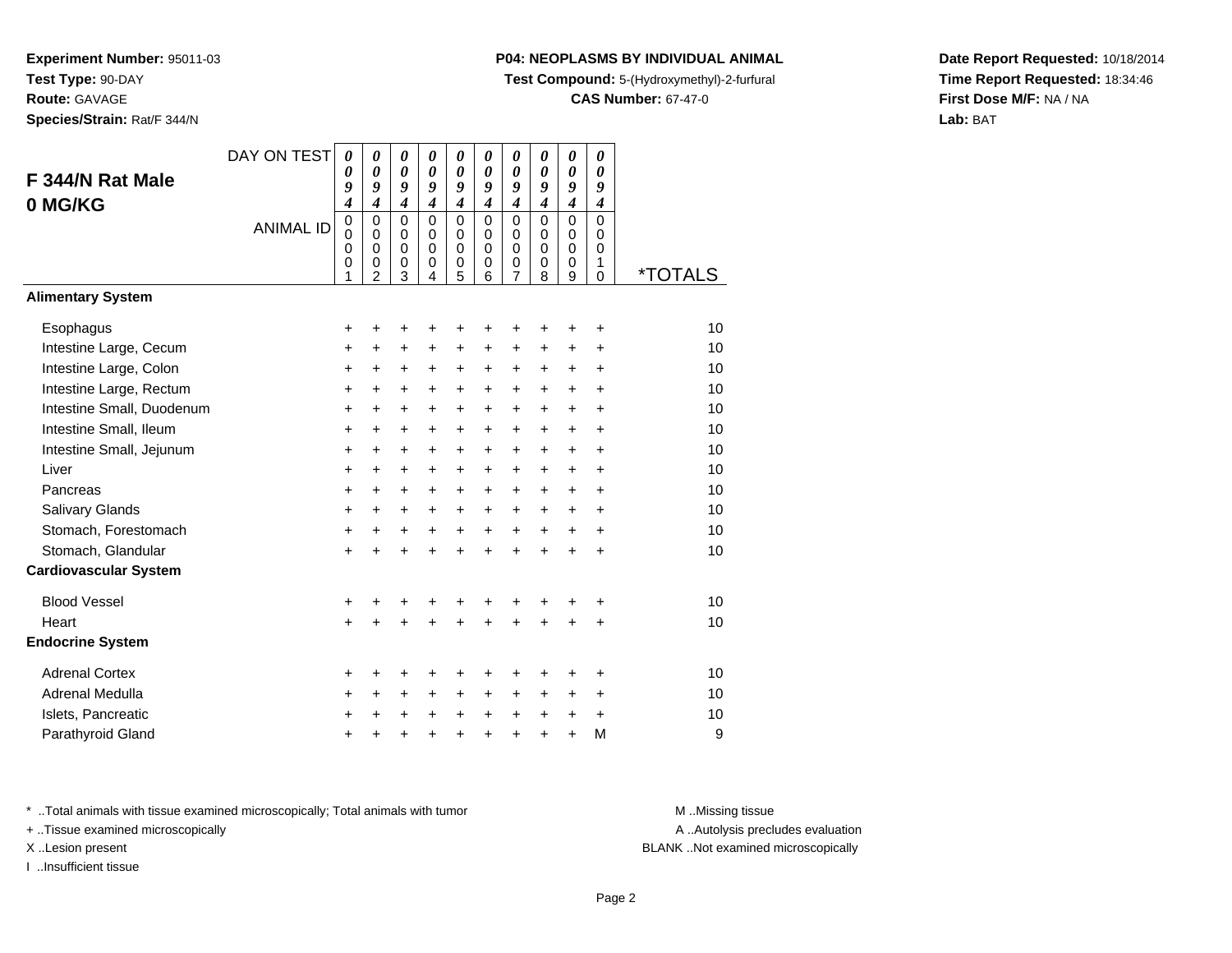**Test Type:** 90-DAY

**Route:** GAVAGE

**Species/Strain:** Rat/F 344/N

## **P04: NEOPLASMS BY INDIVIDUAL ANIMAL**

**Test Compound:** 5-(Hydroxymethyl)-2-furfural

**CAS Number:** 67-47-0

**Date Report Requested:** 10/18/2014**Time Report Requested:** 18:34:46**First Dose M/F:** NA / NA**Lab:** BAT

| F 344/N Rat Male<br>0 MG/KG   | DAY ON TEST<br><b>ANIMAL ID</b> | $\boldsymbol{\theta}$<br>0<br>9<br>4<br>$\mathbf 0$<br>0 | 0<br>0<br>9<br>$\boldsymbol{4}$<br>$\mathbf 0$<br>0 | 0<br>$\boldsymbol{\theta}$<br>9<br>$\boldsymbol{4}$<br>$\mathbf 0$<br>0 | 0<br>0<br>9<br>$\boldsymbol{4}$<br>$\mathbf 0$<br>0 | 0<br>0<br>9<br>$\boldsymbol{4}$<br>$\mathbf 0$<br>0 | 0<br>0<br>9<br>$\boldsymbol{4}$<br>$\mathbf 0$<br>0 | 0<br>$\boldsymbol{\theta}$<br>9<br>$\boldsymbol{4}$<br>$\mathbf 0$<br>0 | 0<br>0<br>9<br>$\boldsymbol{4}$<br>$\mathbf 0$<br>0 | $\boldsymbol{\theta}$<br>$\boldsymbol{\theta}$<br>9<br>$\boldsymbol{4}$<br>$\mathbf 0$<br>0 | 0<br>0<br>9<br>$\boldsymbol{4}$<br>$\overline{0}$<br>0 |                       |
|-------------------------------|---------------------------------|----------------------------------------------------------|-----------------------------------------------------|-------------------------------------------------------------------------|-----------------------------------------------------|-----------------------------------------------------|-----------------------------------------------------|-------------------------------------------------------------------------|-----------------------------------------------------|---------------------------------------------------------------------------------------------|--------------------------------------------------------|-----------------------|
|                               |                                 | $\Omega$<br>$\pmb{0}$<br>1                               | $\Omega$<br>$\mathbf 0$<br>$\overline{2}$           | $\mathbf 0$<br>$\mathbf 0$<br>3                                         | $\mathbf 0$<br>$\mathbf 0$<br>4                     | $\mathbf 0$<br>$\pmb{0}$<br>5                       | 0<br>0<br>6                                         | $\mathbf 0$<br>$\pmb{0}$<br>$\overline{7}$                              | 0<br>0<br>8                                         | 0<br>$\mathbf 0$<br>$\boldsymbol{9}$                                                        | 0<br>1<br>0                                            | <i><b>*TOTALS</b></i> |
| <b>Pituitary Gland</b>        |                                 | $\ddot{}$                                                | $\ddot{}$                                           | $\ddot{}$                                                               | $\ddot{}$                                           |                                                     | $\ddot{}$                                           | $\ddot{}$                                                               | +                                                   | $\ddot{}$                                                                                   | $\ddot{}$                                              | 9                     |
| <b>Thyroid Gland</b>          |                                 | +                                                        | $\ddot{}$                                           | $\ddot{}$                                                               | $\ddot{}$                                           | $\ddot{}$                                           | $\ddot{}$                                           | $\ddot{}$                                                               | $\ddot{}$                                           | $\ddot{}$                                                                                   | $\ddot{}$                                              | 10                    |
| <b>General Body System</b>    |                                 |                                                          |                                                     |                                                                         |                                                     |                                                     |                                                     |                                                                         |                                                     |                                                                                             |                                                        |                       |
| <b>NONE</b>                   |                                 |                                                          |                                                     |                                                                         |                                                     |                                                     |                                                     |                                                                         |                                                     |                                                                                             |                                                        |                       |
| <b>Genital System</b>         |                                 |                                                          |                                                     |                                                                         |                                                     |                                                     |                                                     |                                                                         |                                                     |                                                                                             |                                                        |                       |
| Epididymis                    |                                 | +                                                        | ٠                                                   | +                                                                       | ٠                                                   | ٠                                                   | ٠                                                   | +                                                                       | +                                                   | +                                                                                           | +                                                      | 10                    |
| <b>Preputial Gland</b>        |                                 | +                                                        | +                                                   | +                                                                       | $\ddot{}$                                           | +                                                   | +                                                   | +                                                                       | +                                                   | +                                                                                           | +                                                      | 10                    |
| Prostate                      |                                 | +                                                        | +                                                   | +                                                                       | +                                                   | +                                                   | $\ddot{}$                                           | $\ddot{}$                                                               | $\ddot{}$                                           | $\ddot{}$                                                                                   | +                                                      | 10                    |
| <b>Seminal Vesicle</b>        |                                 | +                                                        | $\pm$                                               | +                                                                       | $\ddot{}$                                           | $\ddot{}$                                           | $\ddot{}$                                           | $\ddot{}$                                                               | $\ddot{}$                                           | $\ddot{}$                                                                                   | $\ddot{}$                                              | 10                    |
| <b>Testes</b>                 |                                 | $\ddot{}$                                                | $\ddot{}$                                           | $\ddot{}$                                                               | $\ddot{}$                                           | $\ddot{}$                                           | $\ddot{}$                                           | $\ddot{}$                                                               | $\ddot{}$                                           | $\ddot{}$                                                                                   | $\ddot{}$                                              | 10                    |
| <b>Hematopoietic System</b>   |                                 |                                                          |                                                     |                                                                         |                                                     |                                                     |                                                     |                                                                         |                                                     |                                                                                             |                                                        |                       |
| <b>Bone Marrow</b>            |                                 | +                                                        | +                                                   | +                                                                       | +                                                   | +                                                   | +                                                   | +                                                                       | +                                                   | +                                                                                           | +                                                      | 10                    |
| Lymph Node, Mandibular        |                                 | +                                                        | $\ddot{}$                                           | +                                                                       | $\ddot{}$                                           | $+$                                                 | M                                                   | $\ddot{}$                                                               | +                                                   | +                                                                                           | +                                                      | 9                     |
| Lymph Node, Mesenteric        |                                 | +                                                        | +                                                   | $\ddot{}$                                                               | $\ddot{}$                                           | $\ddot{}$                                           | $\ddot{}$                                           | $\ddot{}$                                                               | +                                                   | +                                                                                           | +                                                      | 10                    |
| Spleen                        |                                 | +                                                        | +                                                   | +                                                                       | +                                                   | $\ddot{}$                                           | +                                                   | $\ddot{}$                                                               | +                                                   | $\ddot{}$                                                                                   | +                                                      | 10                    |
| Thymus                        |                                 | $\ddot{}$                                                | $\ddot{}$                                           | $\ddot{}$                                                               | $\ddot{}$                                           | $\ddot{}$                                           | $\ddot{}$                                           | $\ddot{}$                                                               | $\ddot{}$                                           | $\ddot{}$                                                                                   | $\ddot{}$                                              | 10                    |
| <b>Integumentary System</b>   |                                 |                                                          |                                                     |                                                                         |                                                     |                                                     |                                                     |                                                                         |                                                     |                                                                                             |                                                        |                       |
| <b>Mammary Gland</b>          |                                 | +                                                        | +                                                   | +                                                                       | +                                                   | +                                                   | +                                                   | +                                                                       | +                                                   | +                                                                                           | +                                                      | 10                    |
| Skin                          |                                 | +                                                        |                                                     | +                                                                       | +                                                   | +                                                   | +                                                   | +                                                                       | +                                                   | +                                                                                           | +                                                      | 10                    |
| <b>Musculoskeletal System</b> |                                 |                                                          |                                                     |                                                                         |                                                     |                                                     |                                                     |                                                                         |                                                     |                                                                                             |                                                        |                       |

\* ..Total animals with tissue examined microscopically; Total animals with tumor **M** . Missing tissue M ..Missing tissue

+ ..Tissue examined microscopically

I ..Insufficient tissue

A ..Autolysis precludes evaluation

X ..Lesion present BLANK ..Not examined microscopically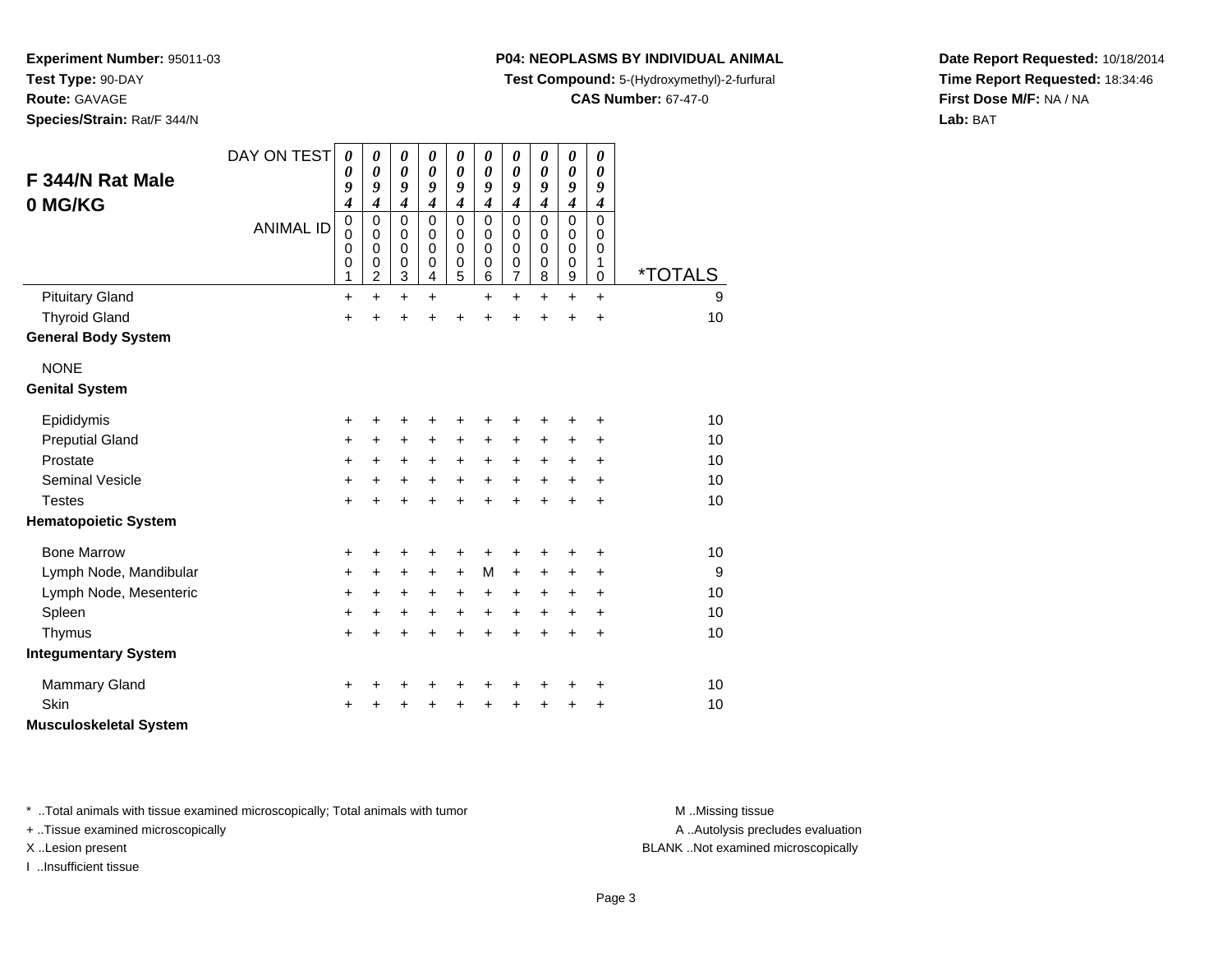**Test Type:** 90-DAY

**Route:** GAVAGE

**Species/Strain:** Rat/F 344/N

## **P04: NEOPLASMS BY INDIVIDUAL ANIMAL**

**Test Compound:** 5-(Hydroxymethyl)-2-furfural

**CAS Number:** 67-47-0

**Date Report Requested:** 10/18/2014**Time Report Requested:** 18:34:46**First Dose M/F:** NA / NA**Lab:** BAT

| F 344/N Rat Male<br>0 MG/KG  | DAY ON TEST<br><b>ANIMAL ID</b> | 0<br>0<br>9<br>4<br>0<br>0<br>0<br>0<br>1 | 0<br>0<br>9<br>4<br>$\mathbf 0$<br>$\mathbf 0$<br>$\mathbf 0$<br>0<br>$\overline{2}$ | 0<br>$\boldsymbol{\theta}$<br>9<br>$\boldsymbol{4}$<br>0<br>$\mathsf 0$<br>$\mathbf 0$<br>$\mathbf 0$<br>3 | 0<br>0<br>9<br>4<br>0<br>0<br>0<br>0<br>4 | 0<br>$\boldsymbol{\theta}$<br>9<br>4<br>$\mathbf 0$<br>$\mathbf 0$<br>$\mathbf 0$<br>$\mathbf 0$<br>5 | 0<br>$\boldsymbol{\theta}$<br>9<br>4<br>$\mathbf 0$<br>$\mathbf 0$<br>$\mathbf 0$<br>0<br>6 | 0<br>$\boldsymbol{\theta}$<br>9<br>$\boldsymbol{4}$<br>$\mathbf 0$<br>0<br>$\mathbf 0$<br>0<br>$\overline{7}$ | 0<br>0<br>9<br>4<br>$\mathbf 0$<br>0<br>0<br>0<br>8 | 0<br>$\boldsymbol{\theta}$<br>9<br>$\boldsymbol{4}$<br>$\mathbf 0$<br>$\pmb{0}$<br>$\mathbf 0$<br>$\mathbf 0$<br>9 | $\boldsymbol{\theta}$<br>0<br>9<br>4<br>$\Omega$<br>$\mathbf 0$<br>$\mathbf 0$<br>1<br>$\mathbf 0$ | <i><b>*TOTALS</b></i> |
|------------------------------|---------------------------------|-------------------------------------------|--------------------------------------------------------------------------------------|------------------------------------------------------------------------------------------------------------|-------------------------------------------|-------------------------------------------------------------------------------------------------------|---------------------------------------------------------------------------------------------|---------------------------------------------------------------------------------------------------------------|-----------------------------------------------------|--------------------------------------------------------------------------------------------------------------------|----------------------------------------------------------------------------------------------------|-----------------------|
| <b>Bone</b>                  |                                 | $\ddot{}$                                 | $\ddot{}$                                                                            | $\ddot{}$                                                                                                  | $\ddot{}$                                 | $\ddot{}$                                                                                             | $\ddot{}$                                                                                   | $\ddot{}$                                                                                                     | $\ddot{}$                                           | $\ddot{}$                                                                                                          | $\ddot{}$                                                                                          | 10                    |
| <b>Nervous System</b>        |                                 |                                           |                                                                                      |                                                                                                            |                                           |                                                                                                       |                                                                                             |                                                                                                               |                                                     |                                                                                                                    |                                                                                                    |                       |
| <b>Brain</b>                 |                                 | $\ddot{}$                                 |                                                                                      |                                                                                                            |                                           |                                                                                                       |                                                                                             |                                                                                                               |                                                     |                                                                                                                    | ÷                                                                                                  | 10                    |
| <b>Respiratory System</b>    |                                 |                                           |                                                                                      |                                                                                                            |                                           |                                                                                                       |                                                                                             |                                                                                                               |                                                     |                                                                                                                    |                                                                                                    |                       |
| Lung                         |                                 | $\ddot{}$                                 | +                                                                                    | +                                                                                                          | +                                         | ٠                                                                                                     | +                                                                                           | +                                                                                                             | +                                                   | +                                                                                                                  | $\ddot{}$                                                                                          | 10                    |
| <b>Nose</b>                  |                                 | $\ddot{}$                                 | $+$                                                                                  | $\ddot{}$                                                                                                  | $+$                                       | $\ddot{}$                                                                                             | $+$                                                                                         | $\ddot{}$                                                                                                     | $\ddot{}$                                           | $\ddot{}$                                                                                                          | $\ddot{}$                                                                                          | 10                    |
| Trachea                      |                                 | $\ddot{}$                                 | +                                                                                    | $\ddot{}$                                                                                                  | $\ddot{}$                                 | $\ddot{}$                                                                                             | $\ddot{}$                                                                                   | $\ddot{}$                                                                                                     | $\ddot{}$                                           | $\ddot{}$                                                                                                          | $\ddot{}$                                                                                          | 10                    |
| <b>Special Senses System</b> |                                 |                                           |                                                                                      |                                                                                                            |                                           |                                                                                                       |                                                                                             |                                                                                                               |                                                     |                                                                                                                    |                                                                                                    |                       |
| <b>NONE</b>                  |                                 |                                           |                                                                                      |                                                                                                            |                                           |                                                                                                       |                                                                                             |                                                                                                               |                                                     |                                                                                                                    |                                                                                                    |                       |
| <b>Urinary System</b>        |                                 |                                           |                                                                                      |                                                                                                            |                                           |                                                                                                       |                                                                                             |                                                                                                               |                                                     |                                                                                                                    |                                                                                                    |                       |
| Kidney                       |                                 | $\ddot{}$                                 |                                                                                      | +                                                                                                          | $+$                                       | +                                                                                                     | $\pm$                                                                                       | +                                                                                                             |                                                     | ٠                                                                                                                  | $\ddot{}$                                                                                          | 10                    |
| <b>Urinary Bladder</b>       |                                 | $\ddot{}$                                 |                                                                                      | $\ddot{}$                                                                                                  | $\ddot{}$                                 | $\ddot{}$                                                                                             | $\ddot{}$                                                                                   | $\ddot{}$                                                                                                     | $\ddot{}$                                           | $\ddot{}$                                                                                                          | $\ddot{}$                                                                                          | 10                    |
| <b>SYSTEMIC LESIONS</b>      |                                 |                                           |                                                                                      |                                                                                                            |                                           |                                                                                                       |                                                                                             |                                                                                                               |                                                     |                                                                                                                    |                                                                                                    |                       |
| Multiple Organ               |                                 | +                                         |                                                                                      |                                                                                                            |                                           |                                                                                                       |                                                                                             |                                                                                                               |                                                     | +                                                                                                                  | +                                                                                                  | 10                    |

\* ..Total animals with tissue examined microscopically; Total animals with tumor **M** . Missing tissue M ..Missing tissue

+ ..Tissue examined microscopically

I ..Insufficient tissue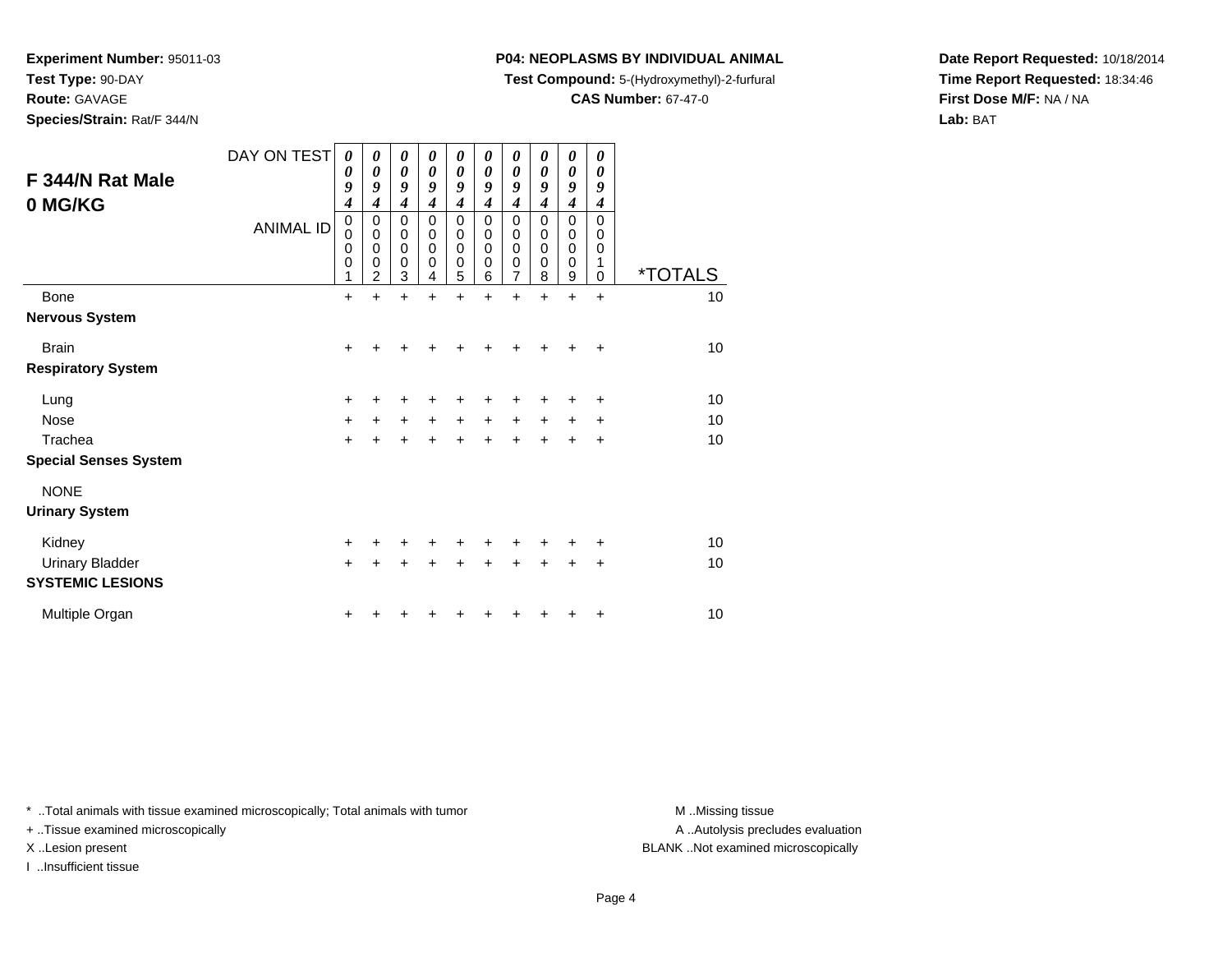**Species/Strain:** Rat/F 344/N

I ..Insufficient tissue

#### **P04: NEOPLASMS BY INDIVIDUAL ANIMAL**

**Test Compound:** 5-(Hydroxymethyl)-2-furfural

**CAS Number:** 67-47-0

**Date Report Requested:** 10/18/2014**Time Report Requested:** 18:34:46**First Dose M/F:** NA / NA**Lab:** BAT

| F 344/N Rat Male                                                                                                                        | DAY ON TEST      | $\boldsymbol{\theta}$<br>$\boldsymbol{\theta}$<br>9<br>4 | $\boldsymbol{\theta}$<br>0<br>9<br>4         | $\boldsymbol{\theta}$<br>0<br>9           | $\pmb{\theta}$<br>0<br>9<br>$\boldsymbol{4}$ | 0<br>0<br>9<br>$\boldsymbol{4}$ | 0<br>0<br>9<br>4      | 0<br>0<br>9<br>$\boldsymbol{4}$    | 0<br>0<br>9                | $\boldsymbol{\theta}$<br>0<br>9 | $\boldsymbol{\theta}$<br>0<br>9                 |                                                                                             |
|-----------------------------------------------------------------------------------------------------------------------------------------|------------------|----------------------------------------------------------|----------------------------------------------|-------------------------------------------|----------------------------------------------|---------------------------------|-----------------------|------------------------------------|----------------------------|---------------------------------|-------------------------------------------------|---------------------------------------------------------------------------------------------|
| 94 MG/KG                                                                                                                                | <b>ANIMAL ID</b> | $\pmb{0}$<br>0<br>0<br>1<br>1                            | 0<br>$\mathbf 0$<br>0<br>1<br>$\overline{c}$ | $\boldsymbol{4}$<br>0<br>0<br>0<br>1<br>3 | 0<br>0<br>0<br>1<br>4                        | 0<br>0<br>0<br>1<br>5           | 0<br>0<br>0<br>1<br>6 | 0<br>0<br>0<br>1<br>$\overline{7}$ | 4<br>0<br>0<br>0<br>1<br>8 | 4<br>0<br>0<br>0<br>1<br>$9\,$  | 4<br>0<br>0<br>0<br>$\overline{c}$<br>$\pmb{0}$ | <i><b>*TOTALS</b></i>                                                                       |
| <b>Alimentary System</b>                                                                                                                |                  |                                                          |                                              |                                           |                                              |                                 |                       |                                    |                            |                                 |                                                 |                                                                                             |
| Liver<br><b>Cardiovascular System</b>                                                                                                   |                  |                                                          |                                              |                                           |                                              |                                 |                       | +                                  |                            |                                 |                                                 | 1                                                                                           |
| <b>NONE</b><br><b>Endocrine System</b>                                                                                                  |                  |                                                          |                                              |                                           |                                              |                                 |                       |                                    |                            |                                 |                                                 |                                                                                             |
| <b>NONE</b><br><b>General Body System</b>                                                                                               |                  |                                                          |                                              |                                           |                                              |                                 |                       |                                    |                            |                                 |                                                 |                                                                                             |
| <b>NONE</b><br><b>Genital System</b>                                                                                                    |                  |                                                          |                                              |                                           |                                              |                                 |                       |                                    |                            |                                 |                                                 |                                                                                             |
| <b>NONE</b><br><b>Hematopoietic System</b>                                                                                              |                  |                                                          |                                              |                                           |                                              |                                 |                       |                                    |                            |                                 |                                                 |                                                                                             |
| <b>NONE</b><br><b>Integumentary System</b>                                                                                              |                  |                                                          |                                              |                                           |                                              |                                 |                       |                                    |                            |                                 |                                                 |                                                                                             |
| <b>NONE</b><br><b>Musculoskeletal System</b>                                                                                            |                  |                                                          |                                              |                                           |                                              |                                 |                       |                                    |                            |                                 |                                                 |                                                                                             |
| <b>NONE</b><br><b>Nervous System</b>                                                                                                    |                  |                                                          |                                              |                                           |                                              |                                 |                       |                                    |                            |                                 |                                                 |                                                                                             |
| <b>Brain</b>                                                                                                                            |                  | $+$                                                      |                                              |                                           |                                              |                                 | $+$                   | $+$                                |                            |                                 | $\ddot{}$                                       | 10                                                                                          |
| * Total animals with tissue examined microscopically; Total animals with tumor<br>+ Tissue examined microscopically<br>X Lesion present |                  |                                                          |                                              |                                           |                                              |                                 |                       |                                    |                            |                                 |                                                 | M Missing tissue<br>A  Autolysis precludes evaluation<br>BLANK Not examined microscopically |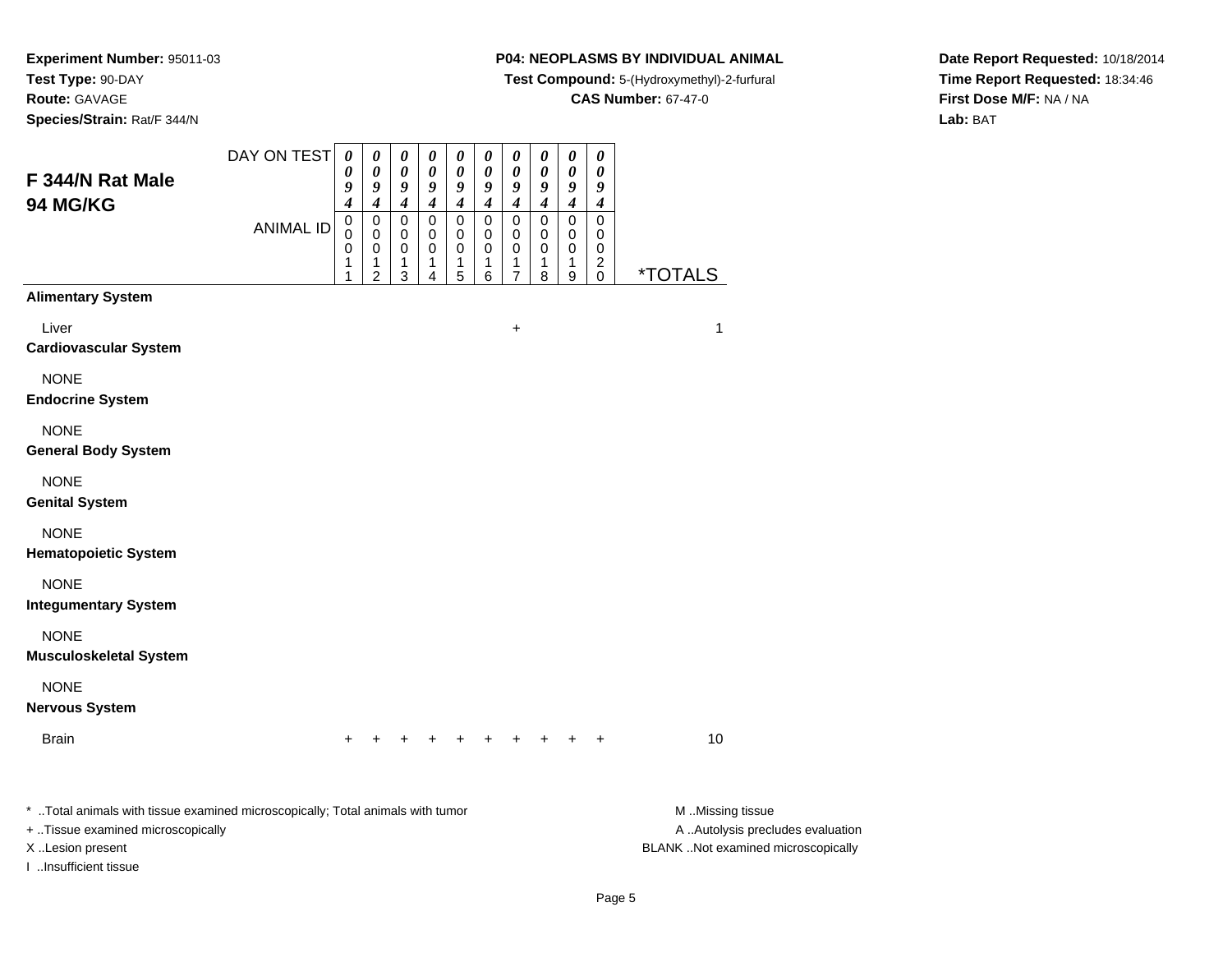**Species/Strain:** Rat/F 344/N

#### **P04: NEOPLASMS BY INDIVIDUAL ANIMAL**

**Test Compound:** 5-(Hydroxymethyl)-2-furfural

**CAS Number:** 67-47-0

**Date Report Requested:** 10/18/2014**Time Report Requested:** 18:34:46**First Dose M/F:** NA / NA**Lab:** BAT

| F 344/N Rat Male<br><b>94 MG/KG</b>         | DAY ON TEST      | $\boldsymbol{\theta}$<br>0<br>9<br>4 | 0<br>0<br>9<br>4              | 0<br>$\boldsymbol{\theta}$<br>9<br>4 | 0<br>0<br>9<br>4                         | 0<br>$\boldsymbol{\theta}$<br>9<br>4 | 0<br>0<br>9<br>4                            | 0<br>0<br>9<br>4           | $\boldsymbol{\theta}$<br>$\boldsymbol{\theta}$<br>9<br>4 | $\boldsymbol{\theta}$<br>0<br>9<br>4           | 0<br>0<br>9<br>4                                    |                       |    |
|---------------------------------------------|------------------|--------------------------------------|-------------------------------|--------------------------------------|------------------------------------------|--------------------------------------|---------------------------------------------|----------------------------|----------------------------------------------------------|------------------------------------------------|-----------------------------------------------------|-----------------------|----|
|                                             | <b>ANIMAL ID</b> | $\mathbf 0$<br>0<br>0<br>1           | 0<br>0<br>0<br>$\mathfrak{p}$ | $\Omega$<br>$\mathbf 0$<br>0<br>3    | $\Omega$<br>$\mathbf 0$<br>$\Omega$<br>4 | 0<br>$\mathbf 0$<br>$\mathbf 0$<br>5 | $\Omega$<br>$\mathbf 0$<br>$\mathbf 0$<br>6 | 0<br>0<br>$\mathbf 0$<br>7 | $\mathbf 0$<br>$\mathbf 0$<br>$\mathbf 0$<br>8           | $\mathbf 0$<br>$\mathbf 0$<br>$\mathbf 0$<br>9 | $\Omega$<br>0<br>0<br>$\overline{c}$<br>$\mathbf 0$ | <i><b>*TOTALS</b></i> |    |
| <b>Respiratory System</b>                   |                  |                                      |                               |                                      |                                          |                                      |                                             |                            |                                                          |                                                |                                                     |                       |    |
| <b>NONE</b><br><b>Special Senses System</b> |                  |                                      |                               |                                      |                                          |                                      |                                             |                            |                                                          |                                                |                                                     |                       |    |
| <b>NONE</b><br><b>Urinary System</b>        |                  |                                      |                               |                                      |                                          |                                      |                                             |                            |                                                          |                                                |                                                     |                       |    |
| <b>NONE</b><br><b>SYSTEMIC LESIONS</b>      |                  |                                      |                               |                                      |                                          |                                      |                                             |                            |                                                          |                                                |                                                     |                       |    |
| Multiple Organ                              |                  | +                                    |                               |                                      |                                          |                                      | ٠                                           | +                          | ٠                                                        | +                                              | ÷                                                   |                       | 10 |

\* ..Total animals with tissue examined microscopically; Total animals with tumor **M** . Missing tissue M ..Missing tissue

+ ..Tissue examined microscopically

I ..Insufficient tissue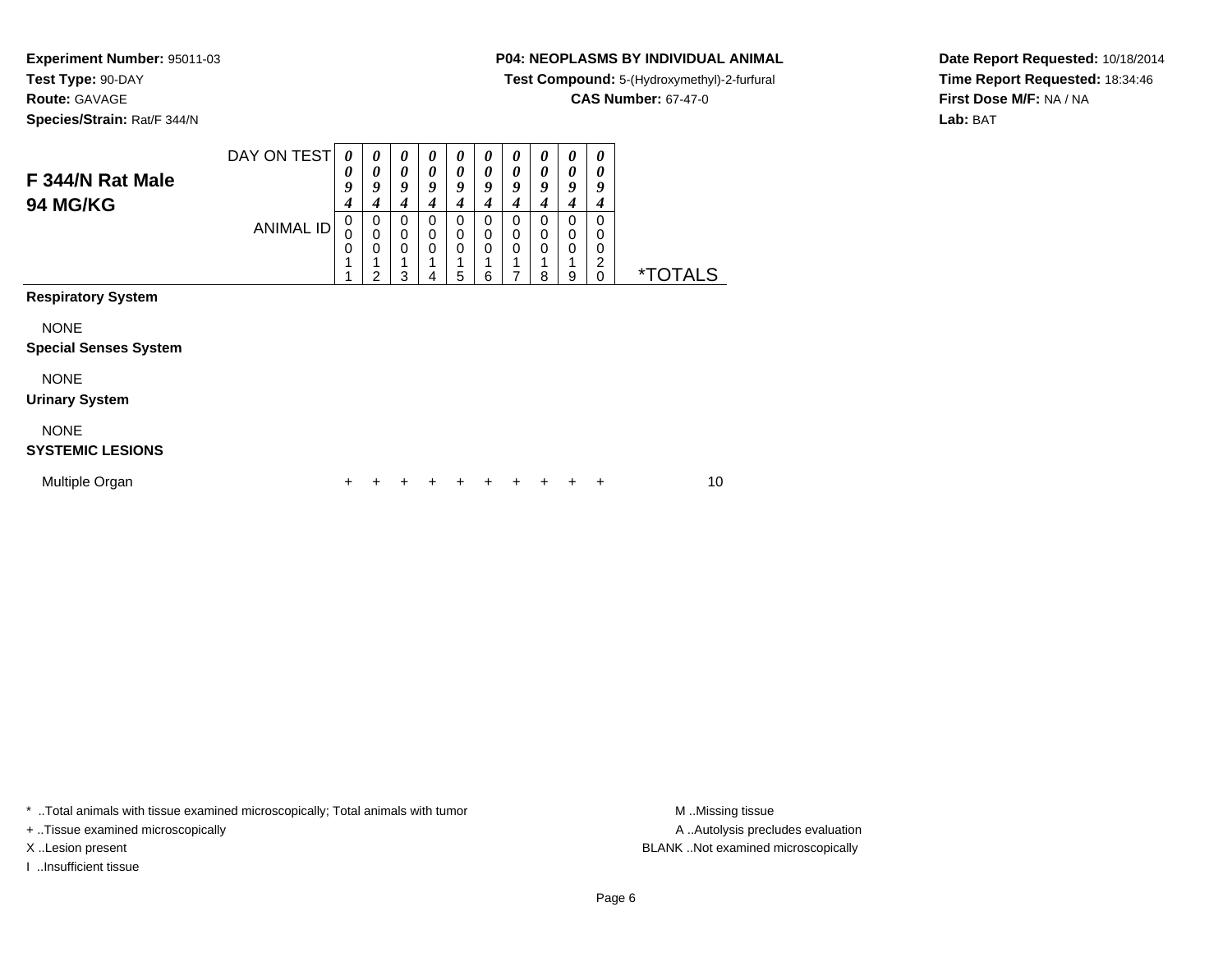**Species/Strain:** Rat/F 344/N

## **P04: NEOPLASMS BY INDIVIDUAL ANIMAL**

**Test Compound:** 5-(Hydroxymethyl)-2-furfural

**CAS Number:** 67-47-0

**Date Report Requested:** 10/18/2014**Time Report Requested:** 18:34:46**First Dose M/F:** NA / NA**Lab:** BAT

| F 344/N Rat Male<br><b>MG/KG</b><br>188                                                                                                 | DAY ON TEST      | $\boldsymbol{\theta}$<br>0<br>9<br>4        | $\pmb{\theta}$<br>0<br>9<br>$\boldsymbol{4}$   | $\boldsymbol{\theta}$<br>0<br>9<br>$\boldsymbol{4}$ | 0<br>0<br>9<br>$\boldsymbol{4}$             | 0<br>0<br>9<br>$\boldsymbol{4}$ | $\boldsymbol{\theta}$<br>0<br>9<br>4 | $\boldsymbol{\theta}$<br>0<br>9<br>$\boldsymbol{4}$ | $\boldsymbol{\theta}$<br>0<br>9<br>4        | $\boldsymbol{\theta}$<br>0<br>9<br>$\boldsymbol{4}$ | $\pmb{\theta}$<br>0<br>9<br>$\boldsymbol{4}$ |                                                                                             |
|-----------------------------------------------------------------------------------------------------------------------------------------|------------------|---------------------------------------------|------------------------------------------------|-----------------------------------------------------|---------------------------------------------|---------------------------------|--------------------------------------|-----------------------------------------------------|---------------------------------------------|-----------------------------------------------------|----------------------------------------------|---------------------------------------------------------------------------------------------|
|                                                                                                                                         | <b>ANIMAL ID</b> | 0<br>0<br>0<br>$\overline{\mathbf{c}}$<br>1 | $\pmb{0}$<br>$\mathbf 0$<br>0<br>$\frac{2}{2}$ | 0<br>0<br>0<br>$\frac{2}{3}$                        | 0<br>0<br>0<br>$\overline{\mathbf{c}}$<br>4 | 0<br>0<br>0<br>$\frac{2}{5}$    | 0<br>0<br>0<br>$\frac{2}{6}$         | 0<br>0<br>0<br>$\frac{2}{7}$                        | 0<br>0<br>0<br>$\overline{\mathbf{c}}$<br>8 | $\mathsf 0$<br>$\mathbf 0$<br>0<br>$\sqrt{2}$<br>9  | $\pmb{0}$<br>0<br>0<br>3<br>0                | <i><b>*TOTALS</b></i>                                                                       |
| <b>Alimentary System</b>                                                                                                                |                  |                                             |                                                |                                                     |                                             |                                 |                                      |                                                     |                                             |                                                     |                                              |                                                                                             |
| Liver<br><b>Cardiovascular System</b>                                                                                                   |                  |                                             |                                                | +                                                   |                                             |                                 |                                      | $\ddot{}$                                           |                                             |                                                     |                                              | $\overline{c}$                                                                              |
| <b>NONE</b><br><b>Endocrine System</b>                                                                                                  |                  |                                             |                                                |                                                     |                                             |                                 |                                      |                                                     |                                             |                                                     |                                              |                                                                                             |
| <b>NONE</b><br><b>General Body System</b>                                                                                               |                  |                                             |                                                |                                                     |                                             |                                 |                                      |                                                     |                                             |                                                     |                                              |                                                                                             |
| <b>NONE</b><br><b>Genital System</b>                                                                                                    |                  |                                             |                                                |                                                     |                                             |                                 |                                      |                                                     |                                             |                                                     |                                              |                                                                                             |
| <b>NONE</b><br><b>Hematopoietic System</b>                                                                                              |                  |                                             |                                                |                                                     |                                             |                                 |                                      |                                                     |                                             |                                                     |                                              |                                                                                             |
| <b>NONE</b><br><b>Integumentary System</b>                                                                                              |                  |                                             |                                                |                                                     |                                             |                                 |                                      |                                                     |                                             |                                                     |                                              |                                                                                             |
| <b>NONE</b><br><b>Musculoskeletal System</b>                                                                                            |                  |                                             |                                                |                                                     |                                             |                                 |                                      |                                                     |                                             |                                                     |                                              |                                                                                             |
| <b>NONE</b><br><b>Nervous System</b>                                                                                                    |                  |                                             |                                                |                                                     |                                             |                                 |                                      |                                                     |                                             |                                                     |                                              |                                                                                             |
| <b>Brain</b>                                                                                                                            |                  | $\ddot{}$                                   | $\ddot{}$                                      | +                                                   | +                                           |                                 | $+$ $+$ $+$                          |                                                     | $+$                                         | $\ddot{}$                                           | $+$                                          | 10                                                                                          |
| * Total animals with tissue examined microscopically; Total animals with tumor<br>+ Tissue examined microscopically<br>X Lesion present |                  |                                             |                                                |                                                     |                                             |                                 |                                      |                                                     |                                             |                                                     |                                              | M Missing tissue<br>A  Autolysis precludes evaluation<br>BLANK Not examined microscopically |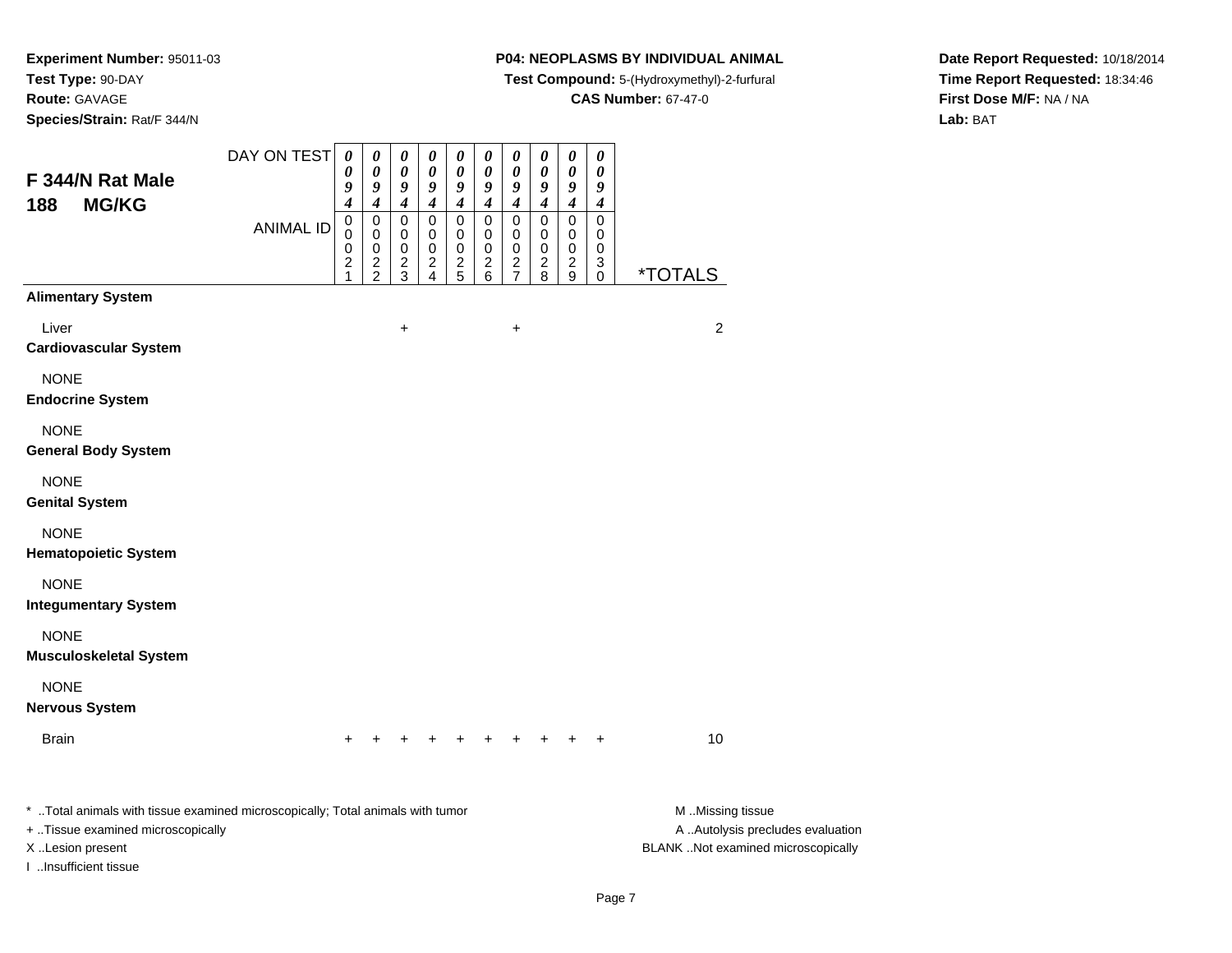**Species/Strain:** Rat/F 344/N

#### **P04: NEOPLASMS BY INDIVIDUAL ANIMAL**

**Test Compound:** 5-(Hydroxymethyl)-2-furfural

**CAS Number:** 67-47-0

**Date Report Requested:** 10/18/2014**Time Report Requested:** 18:34:46**First Dose M/F:** NA / NA**Lab:** BAT

| F 344/N Rat Male<br><b>MG/KG</b><br>188     | DAY ON TEST      | 0<br>0<br>9<br>$\boldsymbol{4}$ | 0<br>0<br>9<br>4                                                    | 0<br>0<br>9<br>4                                       | 0<br>$\boldsymbol{\theta}$<br>9<br>4         | 0<br>0<br>9<br>4                             | 0<br>$\boldsymbol{\theta}$<br>9<br>4 | $\boldsymbol{\theta}$<br>0<br>9<br>4         | 0<br>$\boldsymbol{\theta}$<br>9<br>4                           | 0<br>0<br>9<br>4                             | 0<br>0<br>9<br>4                |                       |
|---------------------------------------------|------------------|---------------------------------|---------------------------------------------------------------------|--------------------------------------------------------|----------------------------------------------|----------------------------------------------|--------------------------------------|----------------------------------------------|----------------------------------------------------------------|----------------------------------------------|---------------------------------|-----------------------|
|                                             | <b>ANIMAL ID</b> | 0<br>0<br>0<br>$\overline{2}$   | 0<br>$\mathbf 0$<br>$\mathbf 0$<br>$\overline{c}$<br>$\mathfrak{p}$ | 0<br>$\mathbf 0$<br>$\mathbf 0$<br>$\overline{c}$<br>3 | 0<br>0<br>$\mathbf 0$<br>$\overline{c}$<br>4 | 0<br>0<br>$\mathbf 0$<br>$\overline{2}$<br>5 | 0<br>0<br>0<br>$\overline{c}$<br>6   | 0<br>0<br>$\mathbf 0$<br>$\overline{c}$<br>7 | $\mathbf 0$<br>$\mathbf 0$<br>$\pmb{0}$<br>$\overline{2}$<br>8 | 0<br>0<br>$\mathbf 0$<br>$\overline{c}$<br>9 | 0<br>0<br>0<br>3<br>$\mathbf 0$ | <i><b>*TOTALS</b></i> |
| <b>Respiratory System</b>                   |                  |                                 |                                                                     |                                                        |                                              |                                              |                                      |                                              |                                                                |                                              |                                 |                       |
| <b>NONE</b><br><b>Special Senses System</b> |                  |                                 |                                                                     |                                                        |                                              |                                              |                                      |                                              |                                                                |                                              |                                 |                       |
| <b>NONE</b><br><b>Urinary System</b>        |                  |                                 |                                                                     |                                                        |                                              |                                              |                                      |                                              |                                                                |                                              |                                 |                       |
| <b>NONE</b><br><b>SYSTEMIC LESIONS</b>      |                  |                                 |                                                                     |                                                        |                                              |                                              |                                      |                                              |                                                                |                                              |                                 |                       |
| Multiple Organ                              |                  |                                 |                                                                     |                                                        |                                              |                                              | ٠                                    |                                              |                                                                |                                              | ٠                               | 10                    |

\* ..Total animals with tissue examined microscopically; Total animals with tumor **M** . Missing tissue M ..Missing tissue

+ ..Tissue examined microscopically

I ..Insufficient tissue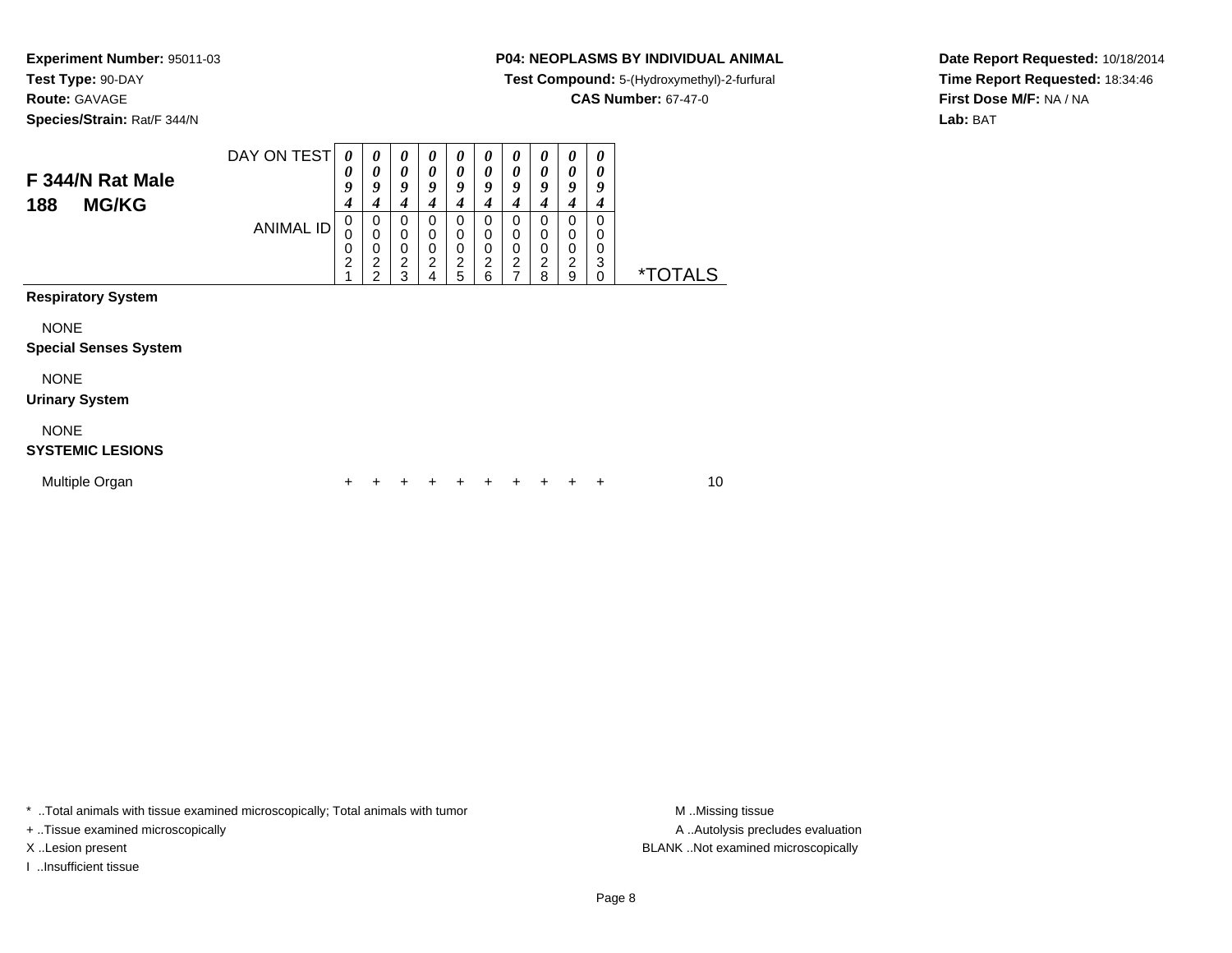**Species/Strain:** Rat/F 344/N

#### **P04: NEOPLASMS BY INDIVIDUAL ANIMAL**

**Test Compound:** 5-(Hydroxymethyl)-2-furfural

**CAS Number:** 67-47-0

**Date Report Requested:** 10/18/2014**Time Report Requested:** 18:34:46**First Dose M/F:** NA / NA**Lab:** BAT

| F 344/N Rat Male<br><b>MG/KG</b><br>375                                                                                                 | DAY ON TEST      | $\boldsymbol{\theta}$<br>$\boldsymbol{\theta}$<br>9<br>4 | $\boldsymbol{\theta}$<br>0<br>9<br>4         | $\boldsymbol{\theta}$<br>0<br>9<br>$\boldsymbol{4}$        | $\pmb{\theta}$<br>0<br>9<br>$\boldsymbol{4}$ | 0<br>0<br>9<br>$\boldsymbol{4}$ | 0<br>0<br>9<br>4      | 0<br>0<br>9<br>$\boldsymbol{4}$    | 0<br>0<br>9<br>4      | $\boldsymbol{\theta}$<br>0<br>9<br>4 | $\boldsymbol{\theta}$<br>0<br>9<br>4 |                                                                                             |
|-----------------------------------------------------------------------------------------------------------------------------------------|------------------|----------------------------------------------------------|----------------------------------------------|------------------------------------------------------------|----------------------------------------------|---------------------------------|-----------------------|------------------------------------|-----------------------|--------------------------------------|--------------------------------------|---------------------------------------------------------------------------------------------|
|                                                                                                                                         | <b>ANIMAL ID</b> | $\pmb{0}$<br>0<br>0<br>3<br>1                            | 0<br>$\mathbf 0$<br>0<br>3<br>$\overline{2}$ | 0<br>0<br>0<br>$\ensuremath{\mathsf{3}}$<br>$\overline{3}$ | 0<br>0<br>0<br>3<br>4                        | 0<br>0<br>0<br>3<br>5           | 0<br>0<br>0<br>3<br>6 | 0<br>0<br>0<br>3<br>$\overline{7}$ | 0<br>0<br>0<br>3<br>8 | 0<br>0<br>0<br>3<br>$9\,$            | 0<br>0<br>0<br>4<br>0                | <i><b>*TOTALS</b></i>                                                                       |
| <b>Alimentary System</b>                                                                                                                |                  |                                                          |                                              |                                                            |                                              |                                 |                       |                                    |                       |                                      |                                      |                                                                                             |
| Liver<br><b>Cardiovascular System</b>                                                                                                   |                  |                                                          |                                              |                                                            |                                              |                                 |                       | +                                  |                       |                                      |                                      | 1                                                                                           |
| <b>NONE</b><br><b>Endocrine System</b>                                                                                                  |                  |                                                          |                                              |                                                            |                                              |                                 |                       |                                    |                       |                                      |                                      |                                                                                             |
| <b>NONE</b><br><b>General Body System</b>                                                                                               |                  |                                                          |                                              |                                                            |                                              |                                 |                       |                                    |                       |                                      |                                      |                                                                                             |
| <b>NONE</b><br><b>Genital System</b>                                                                                                    |                  |                                                          |                                              |                                                            |                                              |                                 |                       |                                    |                       |                                      |                                      |                                                                                             |
| <b>NONE</b><br><b>Hematopoietic System</b>                                                                                              |                  |                                                          |                                              |                                                            |                                              |                                 |                       |                                    |                       |                                      |                                      |                                                                                             |
| <b>NONE</b><br><b>Integumentary System</b>                                                                                              |                  |                                                          |                                              |                                                            |                                              |                                 |                       |                                    |                       |                                      |                                      |                                                                                             |
| <b>NONE</b><br><b>Musculoskeletal System</b>                                                                                            |                  |                                                          |                                              |                                                            |                                              |                                 |                       |                                    |                       |                                      |                                      |                                                                                             |
| <b>NONE</b><br><b>Nervous System</b>                                                                                                    |                  |                                                          |                                              |                                                            |                                              |                                 |                       |                                    |                       |                                      |                                      |                                                                                             |
| <b>Brain</b>                                                                                                                            |                  | $+$                                                      |                                              |                                                            |                                              |                                 | $+$                   | $+$                                |                       |                                      | $\ddot{}$                            | 10                                                                                          |
| * Total animals with tissue examined microscopically; Total animals with tumor<br>+ Tissue examined microscopically<br>X Lesion present |                  |                                                          |                                              |                                                            |                                              |                                 |                       |                                    |                       |                                      |                                      | M Missing tissue<br>A  Autolysis precludes evaluation<br>BLANK Not examined microscopically |

I ..Insufficient tissue

Page 9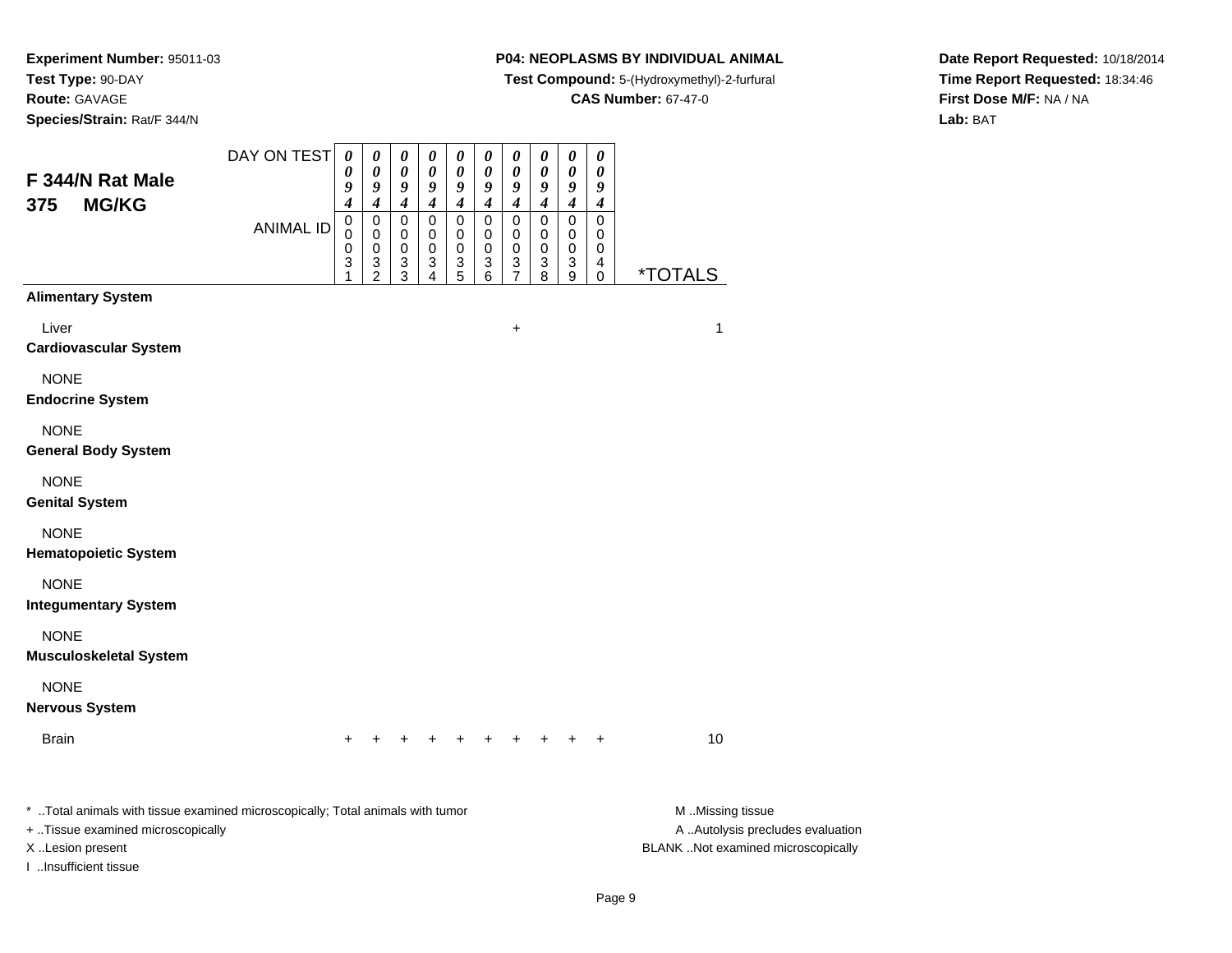# **Species/Strain:** Rat/F 344/N

#### **P04: NEOPLASMS BY INDIVIDUAL ANIMAL**

**Test Compound:** 5-(Hydroxymethyl)-2-furfural

**CAS Number:** 67-47-0

**Date Report Requested:** 10/18/2014**Time Report Requested:** 18:34:46**First Dose M/F:** NA / NA**Lab:** BAT

| F 344/N Rat Male<br><b>MG/KG</b><br>375     | DAY ON TEST      | $\boldsymbol{\theta}$<br>0<br>9<br>4 | 0<br>0<br>9<br>4                   | 0<br>0<br>9<br>4<br>$\mathbf 0$ | 0<br>$\boldsymbol{\theta}$<br>9<br>4<br>$\Omega$ | 0<br>$\boldsymbol{\theta}$<br>9<br>4<br>$\Omega$ | 0<br>0<br>9<br>4<br>$\Omega$ | 0<br>0<br>9<br>4<br>$\Omega$ | 0<br>$\boldsymbol{\theta}$<br>9<br>4<br>$\Omega$ | 0<br>0<br>9<br>4                | 0<br>0<br>9<br>4<br>0      |                       |
|---------------------------------------------|------------------|--------------------------------------|------------------------------------|---------------------------------|--------------------------------------------------|--------------------------------------------------|------------------------------|------------------------------|--------------------------------------------------|---------------------------------|----------------------------|-----------------------|
|                                             | <b>ANIMAL ID</b> | 0<br>0<br>$\frac{0}{3}$              | 0<br>0<br>0<br>3<br>$\overline{2}$ | 0<br>$\pmb{0}$<br>3<br>3        | $\Omega$<br>0<br>3<br>4                          | 0<br>$\pmb{0}$<br>$\mathbf{3}$<br>5              | 0<br>$\mathbf 0$<br>3<br>6   | 0<br>$\mathbf 0$<br>3<br>7   | 0<br>$\mathbf 0$<br>3<br>8                       | 0<br>0<br>$\mathbf 0$<br>3<br>9 | 0<br>0<br>4<br>$\mathbf 0$ | <i><b>*TOTALS</b></i> |
| <b>Respiratory System</b>                   |                  |                                      |                                    |                                 |                                                  |                                                  |                              |                              |                                                  |                                 |                            |                       |
| <b>NONE</b><br><b>Special Senses System</b> |                  |                                      |                                    |                                 |                                                  |                                                  |                              |                              |                                                  |                                 |                            |                       |
| <b>NONE</b><br><b>Urinary System</b>        |                  |                                      |                                    |                                 |                                                  |                                                  |                              |                              |                                                  |                                 |                            |                       |
| <b>NONE</b><br><b>SYSTEMIC LESIONS</b>      |                  |                                      |                                    |                                 |                                                  |                                                  |                              |                              |                                                  |                                 |                            |                       |
| Multiple Organ                              |                  |                                      |                                    |                                 |                                                  |                                                  |                              |                              |                                                  |                                 | ٠                          | 10                    |

\* ..Total animals with tissue examined microscopically; Total animals with tumor **M** . Missing tissue M ..Missing tissue

+ ..Tissue examined microscopically

I ..Insufficient tissue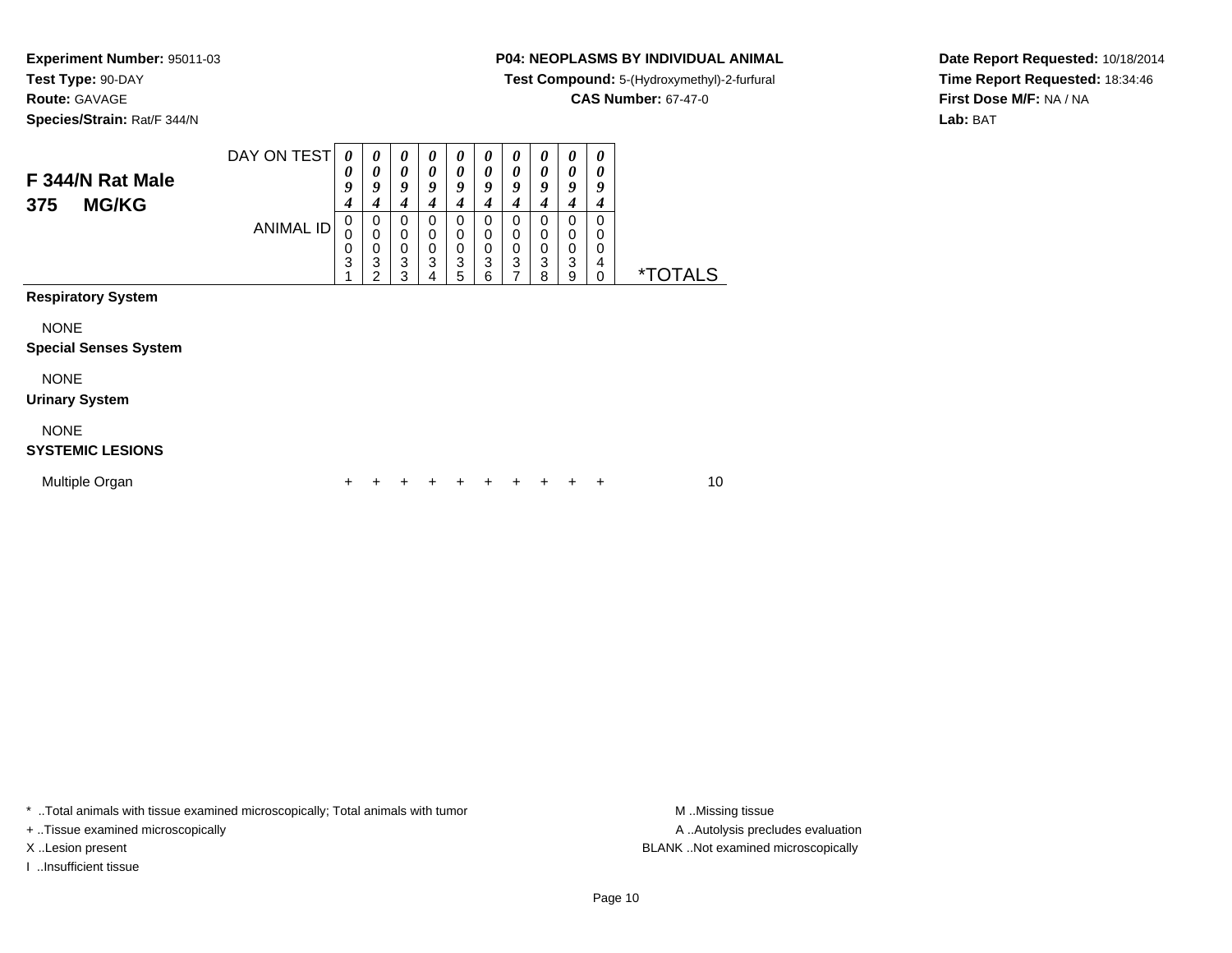**Species/Strain:** Rat/F 344/N

I ..Insufficient tissue

#### **P04: NEOPLASMS BY INDIVIDUAL ANIMAL**

**Test Compound:** 5-(Hydroxymethyl)-2-furfural

**CAS Number:** 67-47-0

**Date Report Requested:** 10/18/2014**Time Report Requested:** 18:34:46**First Dose M/F:** NA / NA**Lab:** BAT

| F 344/N Rat Male<br><b>MG/KG</b><br>750                                                                                                 | DAY ON TEST<br><b>ANIMAL ID</b> | 0<br>0<br>9<br>4<br>0<br>0 | 0<br>0<br>9<br>4<br>0<br>0 | 0<br>0<br>9<br>4<br>0<br>0 | 0<br>0<br>9<br>$\boldsymbol{4}$<br>0<br>0 | 0<br>0<br>9<br>$\boldsymbol{4}$<br>0<br>0 | 0<br>0<br>9<br>4<br>0<br>0 | 0<br>$\pmb{\theta}$<br>9<br>$\boldsymbol{4}$<br>$\mathbf 0$<br>0 | 0<br>$\boldsymbol{\theta}$<br>9<br>$\boldsymbol{4}$<br>$\mathbf 0$<br>0 | 0<br>$\boldsymbol{\theta}$<br>9<br>$\boldsymbol{4}$<br>$\mathbf 0$<br>0 | 0<br>0<br>9<br>$\boldsymbol{4}$<br>$\mathbf 0$<br>0 |                                                                                             |
|-----------------------------------------------------------------------------------------------------------------------------------------|---------------------------------|----------------------------|----------------------------|----------------------------|-------------------------------------------|-------------------------------------------|----------------------------|------------------------------------------------------------------|-------------------------------------------------------------------------|-------------------------------------------------------------------------|-----------------------------------------------------|---------------------------------------------------------------------------------------------|
|                                                                                                                                         |                                 | 0<br>4                     | 0<br>4<br>$\overline{2}$   | 0<br>4<br>3                | 0<br>4<br>4                               | 0<br>4<br>5                               | 0<br>4<br>6                | 0<br>4<br>$\overline{7}$                                         | 0<br>4<br>8                                                             | $\mathbf 0$<br>$\overline{4}$<br>9                                      | 0<br>5<br>$\pmb{0}$                                 | <i><b>*TOTALS</b></i>                                                                       |
| <b>Alimentary System</b>                                                                                                                |                                 |                            |                            |                            |                                           |                                           |                            |                                                                  |                                                                         |                                                                         |                                                     |                                                                                             |
| Liver<br><b>Cardiovascular System</b>                                                                                                   |                                 |                            |                            |                            |                                           |                                           |                            | +                                                                |                                                                         | +                                                                       |                                                     | $\overline{c}$                                                                              |
| <b>NONE</b><br><b>Endocrine System</b>                                                                                                  |                                 |                            |                            |                            |                                           |                                           |                            |                                                                  |                                                                         |                                                                         |                                                     |                                                                                             |
| <b>NONE</b><br><b>General Body System</b>                                                                                               |                                 |                            |                            |                            |                                           |                                           |                            |                                                                  |                                                                         |                                                                         |                                                     |                                                                                             |
| <b>NONE</b><br><b>Genital System</b>                                                                                                    |                                 |                            |                            |                            |                                           |                                           |                            |                                                                  |                                                                         |                                                                         |                                                     |                                                                                             |
| <b>NONE</b><br><b>Hematopoietic System</b>                                                                                              |                                 |                            |                            |                            |                                           |                                           |                            |                                                                  |                                                                         |                                                                         |                                                     |                                                                                             |
| <b>NONE</b><br><b>Integumentary System</b>                                                                                              |                                 |                            |                            |                            |                                           |                                           |                            |                                                                  |                                                                         |                                                                         |                                                     |                                                                                             |
| <b>NONE</b><br><b>Musculoskeletal System</b>                                                                                            |                                 |                            |                            |                            |                                           |                                           |                            |                                                                  |                                                                         |                                                                         |                                                     |                                                                                             |
| <b>NONE</b><br><b>Nervous System</b>                                                                                                    |                                 |                            |                            |                            |                                           |                                           |                            |                                                                  |                                                                         |                                                                         |                                                     |                                                                                             |
| <b>Brain</b>                                                                                                                            |                                 | $\ddot{}$                  | $\ddot{}$                  | +                          | $\ddot{}$                                 |                                           |                            | + + + +                                                          |                                                                         | $+$                                                                     | $+$                                                 | 10                                                                                          |
| * Total animals with tissue examined microscopically; Total animals with tumor<br>+ Tissue examined microscopically<br>X Lesion present |                                 |                            |                            |                            |                                           |                                           |                            |                                                                  |                                                                         |                                                                         |                                                     | M Missing tissue<br>A  Autolysis precludes evaluation<br>BLANK Not examined microscopically |

Page 11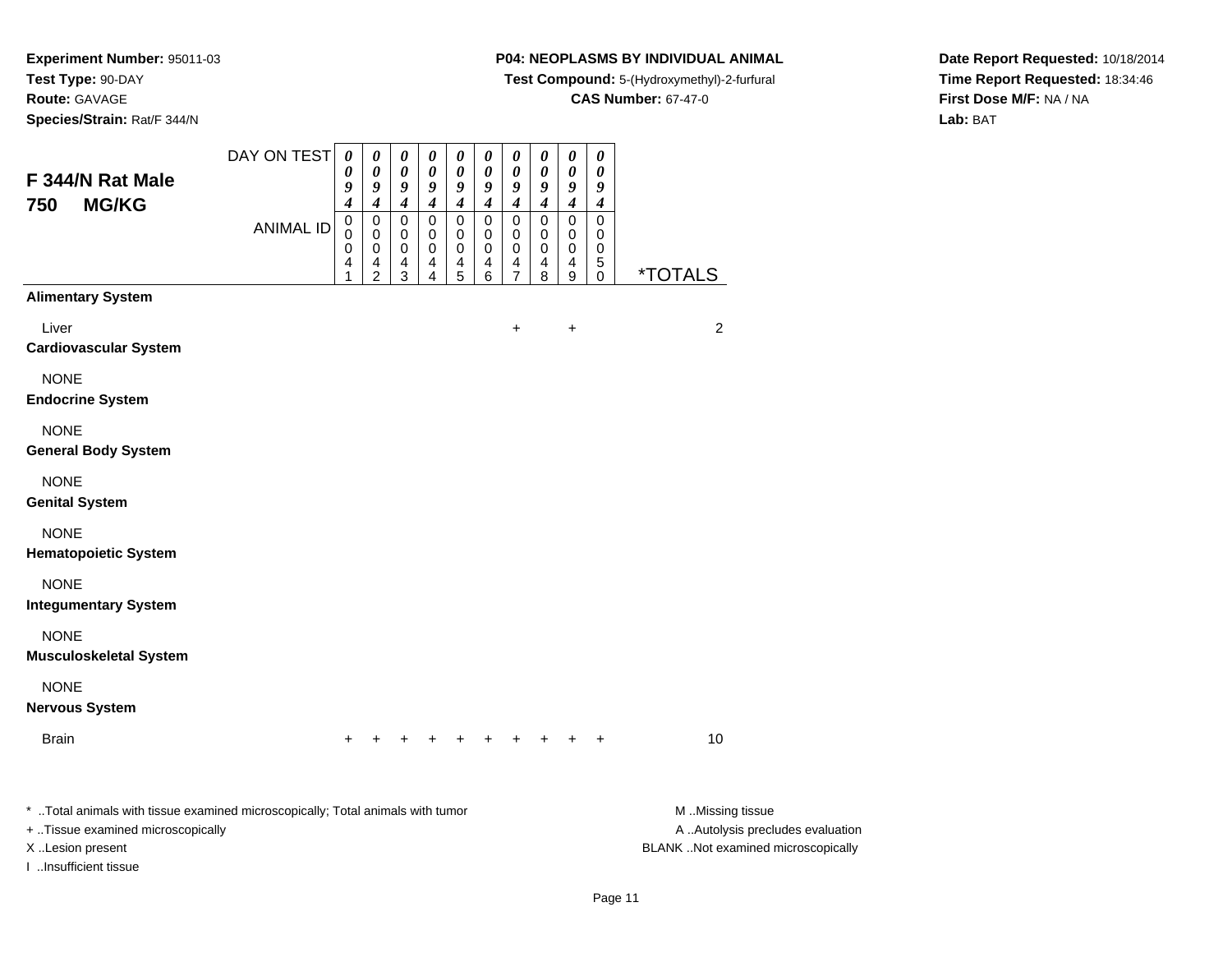**Route:** GAVAGE

**Species/Strain:** Rat/F 344/N

### **P04: NEOPLASMS BY INDIVIDUAL ANIMAL**

**Test Compound:** 5-(Hydroxymethyl)-2-furfural

**CAS Number:** 67-47-0

**Date Report Requested:** 10/18/2014**Time Report Requested:** 18:34:46**First Dose M/F:** NA / NA**Lab:** BAT

| F 344/N Rat Male<br><b>MG/KG</b><br>750     | DAY ON TEST      | $\boldsymbol{\theta}$<br>0<br>9<br>$\overline{\boldsymbol{4}}$<br>0 | 0<br>0<br>9<br>4<br>0 | 0<br>0<br>9<br>4<br>0    | 0<br>$\boldsymbol{\theta}$<br>9<br>4<br>0 | 0<br>0<br>9<br>4<br>0      | 0<br>0<br>9<br>4<br>$\Omega$ | 0<br>0<br>9<br>4<br>0                   | 0<br>0<br>9<br>4<br>0 | $\boldsymbol{\theta}$<br>0<br>9<br>4<br>0 | 0<br>0<br>9<br>4<br>0 |                       |
|---------------------------------------------|------------------|---------------------------------------------------------------------|-----------------------|--------------------------|-------------------------------------------|----------------------------|------------------------------|-----------------------------------------|-----------------------|-------------------------------------------|-----------------------|-----------------------|
|                                             | <b>ANIMAL ID</b> | 0<br>0<br>4<br>4                                                    | 0<br>0<br>4<br>2      | 0<br>$\pmb{0}$<br>4<br>3 | 0<br>$\mathbf 0$<br>4<br>4                | 0<br>$\mathbf 0$<br>4<br>5 | 0<br>$\mathbf 0$<br>4<br>6   | 0<br>$\mathbf 0$<br>$\overline{4}$<br>7 | 0<br>0<br>4<br>8      | $\mathbf 0$<br>$\mathbf 0$<br>4<br>9      | 0<br>0<br>5<br>0      | <i><b>*TOTALS</b></i> |
| <b>Respiratory System</b>                   |                  |                                                                     |                       |                          |                                           |                            |                              |                                         |                       |                                           |                       |                       |
| <b>NONE</b><br><b>Special Senses System</b> |                  |                                                                     |                       |                          |                                           |                            |                              |                                         |                       |                                           |                       |                       |
| <b>NONE</b><br><b>Urinary System</b>        |                  |                                                                     |                       |                          |                                           |                            |                              |                                         |                       |                                           |                       |                       |
| <b>NONE</b><br><b>SYSTEMIC LESIONS</b>      |                  |                                                                     |                       |                          |                                           |                            |                              |                                         |                       |                                           |                       |                       |
| Multiple Organ                              |                  | +                                                                   |                       |                          |                                           |                            |                              | +                                       | +                     |                                           | ٠                     | 10                    |

\* ..Total animals with tissue examined microscopically; Total animals with tumor **M** . Missing tissue M ..Missing tissue

+ ..Tissue examined microscopically

I ..Insufficient tissue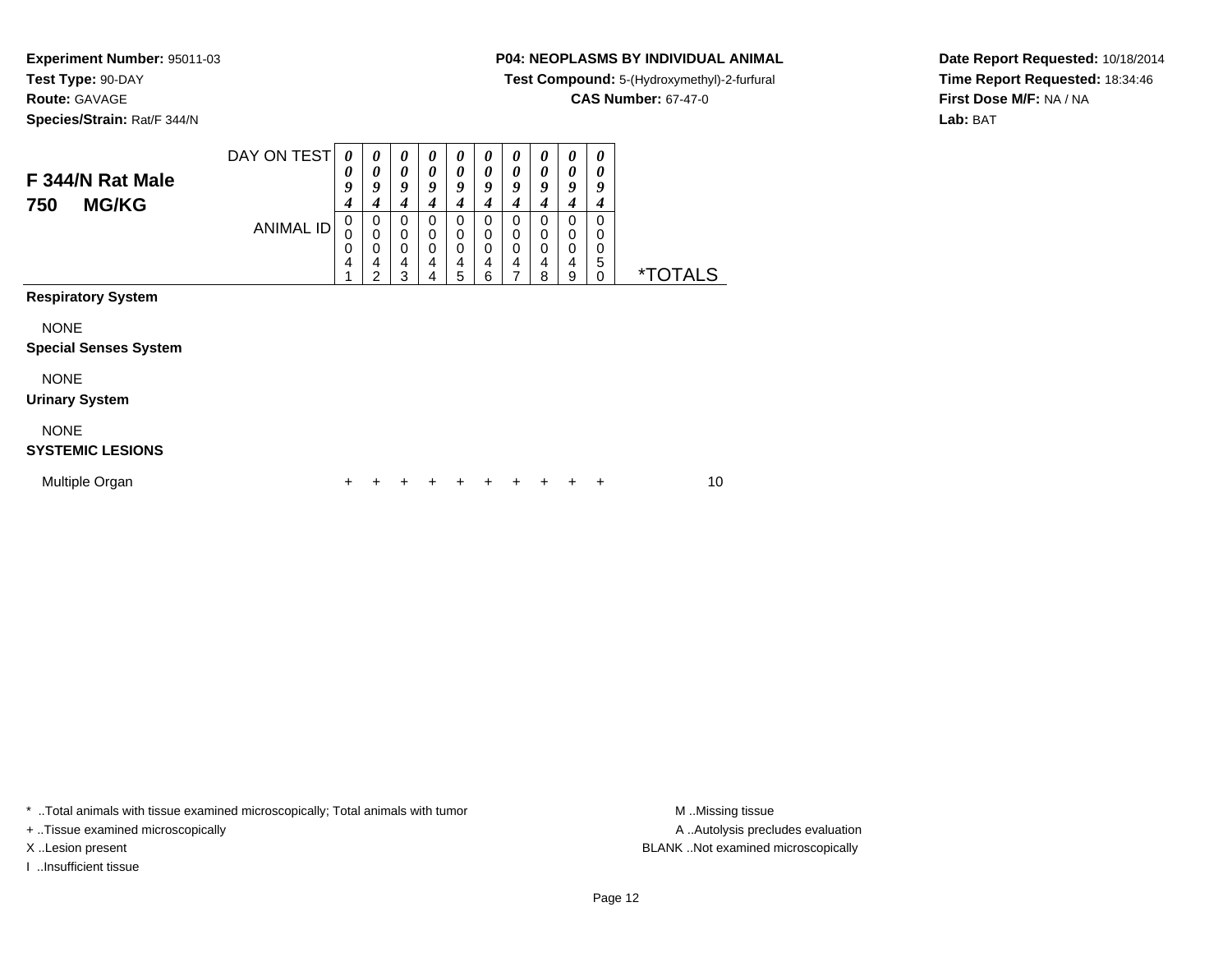**Experiment Number:** 95011-03**Test Type:** 90-DAY**Route:** GAVAGE**Species/Strain:** Rat/F 344/N

#### **P04: NEOPLASMS BY INDIVIDUAL ANIMAL**

**Test Compound:** 5-(Hydroxymethyl)-2-furfural

**CAS Number:** 67-47-0

**Date Report Requested:** 10/18/2014**Time Report Requested:** 18:34:46**First Dose M/F:** NA / NA**Lab:** BAT

DAY ON TEST**F 344/N Rat Male1500 MG/KG**ANIMAL ID*0 0 9 4* 0 0 0 5 1*0 0 9 4* 0 0 0 5 2*0 0 9 4* 0 0 0 5 3*0 0 9 4* 0 0 0 5 4*0 0 9 4* 0 0 0 5 5*0 0 9 4* 0 0 0 5 6*0 0 9 4* 0 0 0 5 7*0 0 1 6* 0 0 0 5 8*0 0 9 4* 0 0 0 5 9*0 0 9 4* 0 0 0 6 $\check{\mathrm{o}}$ 0 \*TOTALS**Alimentary SystemEsophagus**  $\mathsf{S}$  + <sup>+</sup> <sup>+</sup> <sup>+</sup> <sup>+</sup> <sup>+</sup> <sup>+</sup> <sup>+</sup> <sup>+</sup> <sup>+</sup> <sup>10</sup> Intestine Large, Cecum <sup>+</sup> <sup>+</sup> <sup>+</sup> <sup>+</sup> <sup>+</sup> <sup>+</sup> <sup>+</sup> <sup>+</sup> <sup>+</sup> <sup>+</sup> <sup>10</sup> Intestine Large, Colonn  $+$  <sup>+</sup> <sup>+</sup> <sup>+</sup> <sup>+</sup> <sup>+</sup> <sup>+</sup> <sup>+</sup> <sup>+</sup> <sup>+</sup> <sup>10</sup> Intestine Large, Rectum <sup>+</sup> <sup>+</sup> <sup>+</sup> <sup>+</sup> <sup>+</sup> <sup>+</sup> <sup>+</sup> <sup>+</sup> <sup>+</sup> <sup>+</sup> <sup>10</sup> Intestine Small, Duodenum10 **+ + + + + + + + + +** + 10<br>من Intestine Small, Ileum <sup>+</sup> <sup>+</sup> <sup>+</sup> <sup>+</sup> <sup>+</sup> <sup>+</sup> <sup>+</sup> <sup>+</sup> <sup>+</sup> <sup>+</sup> <sup>10</sup> Intestine Small, Jejunum <sup>+</sup> <sup>+</sup> <sup>+</sup> <sup>+</sup> <sup>+</sup> <sup>+</sup> <sup>+</sup> <sup>+</sup> <sup>+</sup> <sup>+</sup> <sup>10</sup> Liver $\mathsf{r}$  + <sup>+</sup> <sup>+</sup> <sup>+</sup> <sup>+</sup> <sup>+</sup> <sup>+</sup> <sup>+</sup> <sup>+</sup> <sup>+</sup> <sup>10</sup> Pancreas <sup>+</sup> <sup>+</sup> <sup>+</sup> <sup>+</sup> <sup>+</sup> <sup>+</sup> <sup>+</sup> <sup>+</sup> <sup>+</sup> <sup>+</sup> <sup>10</sup> Salivary Glands $\sim$   $\sim$   $\sim$   $\sim$   $\sim$   $\sim$   $\sim$  <sup>+</sup> <sup>+</sup> <sup>+</sup> <sup>+</sup> <sup>+</sup> <sup>+</sup> <sup>+</sup> <sup>+</sup> <sup>+</sup> <sup>10</sup> Stomach, Forestomach $\mathsf{h}$  + <sup>+</sup> <sup>+</sup> <sup>+</sup> <sup>+</sup> <sup>+</sup> <sup>+</sup> <sup>+</sup> <sup>+</sup> <sup>+</sup> <sup>10</sup> Stomach, Glandular $\mathsf{r}$  + <sup>+</sup> <sup>+</sup> <sup>+</sup> <sup>+</sup> <sup>+</sup> <sup>+</sup> <sup>+</sup> <sup>+</sup> <sup>+</sup> <sup>10</sup> **Cardiovascular System**Blood Vessel $\mathbf{+}$  <sup>+</sup> <sup>+</sup> <sup>+</sup> <sup>+</sup> <sup>+</sup> <sup>+</sup> <sup>+</sup> <sup>+</sup> <sup>+</sup> <sup>10</sup> **Heart**  <sup>+</sup> <sup>+</sup> <sup>+</sup> <sup>+</sup> <sup>+</sup> <sup>+</sup> <sup>+</sup> <sup>+</sup> <sup>+</sup> <sup>+</sup> <sup>10</sup> **Endocrine System**Adrenal Cortex $\times$  + <sup>+</sup> <sup>+</sup> <sup>+</sup> <sup>+</sup> <sup>+</sup> <sup>+</sup> <sup>+</sup> <sup>+</sup> <sup>+</sup> <sup>10</sup> Adrenal Medullaa  $+$  <sup>+</sup> <sup>+</sup> <sup>+</sup> <sup>+</sup> <sup>+</sup> <sup>+</sup> <sup>+</sup> <sup>+</sup> <sup>+</sup> <sup>10</sup> Islets, Pancreatic $\overline{c}$  + <sup>+</sup> <sup>+</sup> <sup>+</sup> <sup>+</sup> <sup>+</sup> <sup>+</sup> <sup>+</sup> <sup>+</sup> <sup>+</sup> <sup>10</sup> Parathyroid Glandd  $+$  <sup>+</sup> <sup>+</sup> <sup>M</sup><sup>+</sup> <sup>+</sup> <sup>M</sup> <sup>+</sup> <sup>+</sup> <sup>+</sup> <sup>8</sup>

\* ..Total animals with tissue examined microscopically; Total animals with tumor **M** ..Missing tissue M ..Missing tissue

+ ..Tissue examined microscopically

I ..Insufficient tissue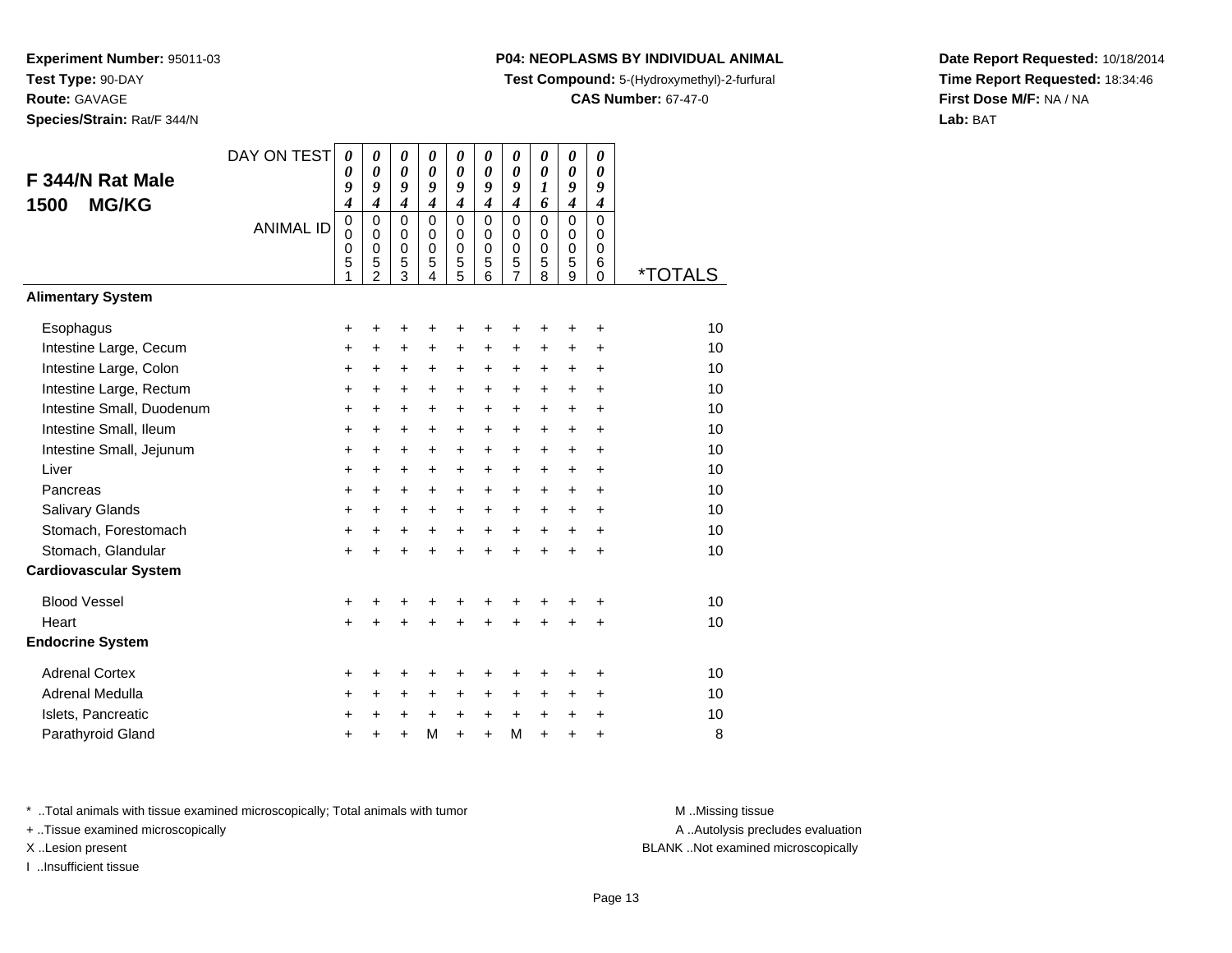**Route:** GAVAGE

**Species/Strain:** Rat/F 344/N

#### **P04: NEOPLASMS BY INDIVIDUAL ANIMAL**

**Test Compound:** 5-(Hydroxymethyl)-2-furfural

**CAS Number:** 67-47-0

**Date Report Requested:** 10/18/2014**Time Report Requested:** 18:34:46**First Dose M/F:** NA / NA**Lab:** BAT

| F 344/N Rat Male<br><b>MG/KG</b><br>1500 | DAY ON TEST      | $\boldsymbol{\theta}$<br>0<br>9<br>4 | 0<br>0<br>9<br>$\boldsymbol{4}$              | $\boldsymbol{\theta}$<br>$\boldsymbol{\theta}$<br>9<br>$\boldsymbol{4}$ | 0<br>0<br>9<br>$\boldsymbol{4}$           | 0<br>0<br>9<br>$\boldsymbol{4}$                      | 0<br>0<br>9<br>$\boldsymbol{4}$           | 0<br>$\boldsymbol{\theta}$<br>9<br>$\boldsymbol{4}$ | 0<br>0<br>1<br>6                | 0<br>$\boldsymbol{\theta}$<br>9<br>$\boldsymbol{4}$ | 0<br>0<br>9<br>$\boldsymbol{4}$                      |                |
|------------------------------------------|------------------|--------------------------------------|----------------------------------------------|-------------------------------------------------------------------------|-------------------------------------------|------------------------------------------------------|-------------------------------------------|-----------------------------------------------------|---------------------------------|-----------------------------------------------------|------------------------------------------------------|----------------|
|                                          | <b>ANIMAL ID</b> | $\pmb{0}$<br>0<br>0<br>5<br>1        | $\mathbf 0$<br>0<br>0<br>5<br>$\overline{c}$ | $\mathbf 0$<br>0<br>$\mathbf 0$<br>5<br>$\ensuremath{\mathsf{3}}$       | $\mathbf 0$<br>0<br>$\mathbf 0$<br>5<br>4 | $\pmb{0}$<br>0<br>$\mathbf 0$<br>5<br>$\overline{5}$ | $\mathbf 0$<br>0<br>$\mathbf 0$<br>5<br>6 | $\pmb{0}$<br>0<br>$\pmb{0}$<br>5<br>$\overline{7}$  | $\mathbf 0$<br>0<br>0<br>5<br>8 | $\mathbf 0$<br>0<br>0<br>5<br>9                     | $\Omega$<br>$\Omega$<br>$\Omega$<br>6<br>$\mathbf 0$ | *TOTALS        |
| <b>Pituitary Gland</b>                   |                  | $\ddot{}$                            | $\ddot{}$                                    | $\ddot{}$                                                               | $\ddot{}$                                 | $\ddot{}$                                            | $\ddot{}$                                 | $\ddot{}$                                           | $\ddot{}$                       | $\ddot{}$                                           | $\ddot{}$                                            | 10             |
| <b>Thyroid Gland</b>                     |                  | $\ddot{}$                            | Ŧ.                                           | $\ddot{}$                                                               | $\ddot{}$                                 | $\ddot{}$                                            | ÷                                         | $\ddot{}$                                           | Ŧ.                              | +                                                   | $\ddot{}$                                            | 10             |
| <b>General Body System</b>               |                  |                                      |                                              |                                                                         |                                           |                                                      |                                           |                                                     |                                 |                                                     |                                                      |                |
| <b>NONE</b>                              |                  |                                      |                                              |                                                                         |                                           |                                                      |                                           |                                                     |                                 |                                                     |                                                      |                |
| <b>Genital System</b>                    |                  |                                      |                                              |                                                                         |                                           |                                                      |                                           |                                                     |                                 |                                                     |                                                      |                |
| Epididymis                               |                  | +                                    | +                                            | +                                                                       |                                           |                                                      |                                           | +                                                   | +                               | +                                                   | +                                                    | 10             |
| <b>Preputial Gland</b>                   |                  | +                                    | +                                            | +                                                                       | +                                         | +                                                    | +                                         | +                                                   | +                               | +                                                   | +                                                    | 10             |
| Prostate                                 |                  | +                                    | $\ddot{}$                                    | +                                                                       | $\ddot{}$                                 | $\ddot{}$                                            | $\ddot{}$                                 | $\ddot{}$                                           | +                               | +                                                   | $\ddot{}$                                            | 10             |
| <b>Seminal Vesicle</b>                   |                  | $\ddot{}$                            | $\ddot{}$                                    | $\ddot{}$                                                               | $\ddot{}$                                 | $\ddot{}$                                            | $\ddot{}$                                 | $\ddot{}$                                           | $\ddot{}$                       | $\ddot{}$                                           | $\ddot{}$                                            | 10             |
| <b>Testes</b>                            |                  | +                                    | $\ddot{}$                                    | $\ddot{}$                                                               | $\ddot{}$                                 | $\ddot{}$                                            | $\ddot{}$                                 | $\ddot{}$                                           | $\ddot{}$                       | $\ddot{}$                                           | $\ddot{}$                                            | 10             |
| <b>Hematopoietic System</b>              |                  |                                      |                                              |                                                                         |                                           |                                                      |                                           |                                                     |                                 |                                                     |                                                      |                |
| <b>Bone Marrow</b>                       |                  | +                                    | +                                            | +                                                                       | +                                         | +                                                    | +                                         | +                                                   | +                               | +                                                   | +                                                    | 10             |
| Lymph Node, Mandibular                   |                  | M                                    | $+$                                          | M                                                                       | $\ddot{}$                                 | $\ddot{}$                                            | M                                         | $\ddot{}$                                           | +                               | +                                                   | +                                                    | $\overline{7}$ |
| Lymph Node, Mesenteric                   |                  | +                                    | +                                            | +                                                                       | +                                         | $\ddot{}$                                            | +                                         | +                                                   | +                               | +                                                   | +                                                    | 10             |
| Spleen                                   |                  | +                                    | +                                            | $\ddot{}$                                                               | $\ddot{}$                                 | $\ddot{}$                                            | +                                         | $\ddot{}$                                           | $\ddot{}$                       | +                                                   | $\ddot{}$                                            | 10             |
| Thymus                                   |                  | $\ddot{}$                            | $\ddot{}$                                    | $\ddot{}$                                                               | $\ddot{}$                                 | $\ddot{}$                                            | $\ddot{}$                                 | $\ddot{}$                                           | $\ddot{}$                       | $\ddot{}$                                           | $\ddot{}$                                            | 10             |
| <b>Integumentary System</b>              |                  |                                      |                                              |                                                                         |                                           |                                                      |                                           |                                                     |                                 |                                                     |                                                      |                |
| <b>Mammary Gland</b>                     |                  | +                                    | +                                            | M                                                                       | +                                         | +                                                    | +                                         | +                                                   | M                               | +                                                   | +                                                    | 8              |
| <b>Skin</b>                              |                  | +                                    |                                              | +                                                                       |                                           |                                                      |                                           | +                                                   | +                               | +                                                   | +                                                    | 10             |
| <b>Musculoskeletal System</b>            |                  |                                      |                                              |                                                                         |                                           |                                                      |                                           |                                                     |                                 |                                                     |                                                      |                |

\* ..Total animals with tissue examined microscopically; Total animals with tumor **M** . Missing tissue M ..Missing tissue

+ ..Tissue examined microscopically

I ..Insufficient tissue

A ..Autolysis precludes evaluation

X ..Lesion present BLANK ..Not examined microscopically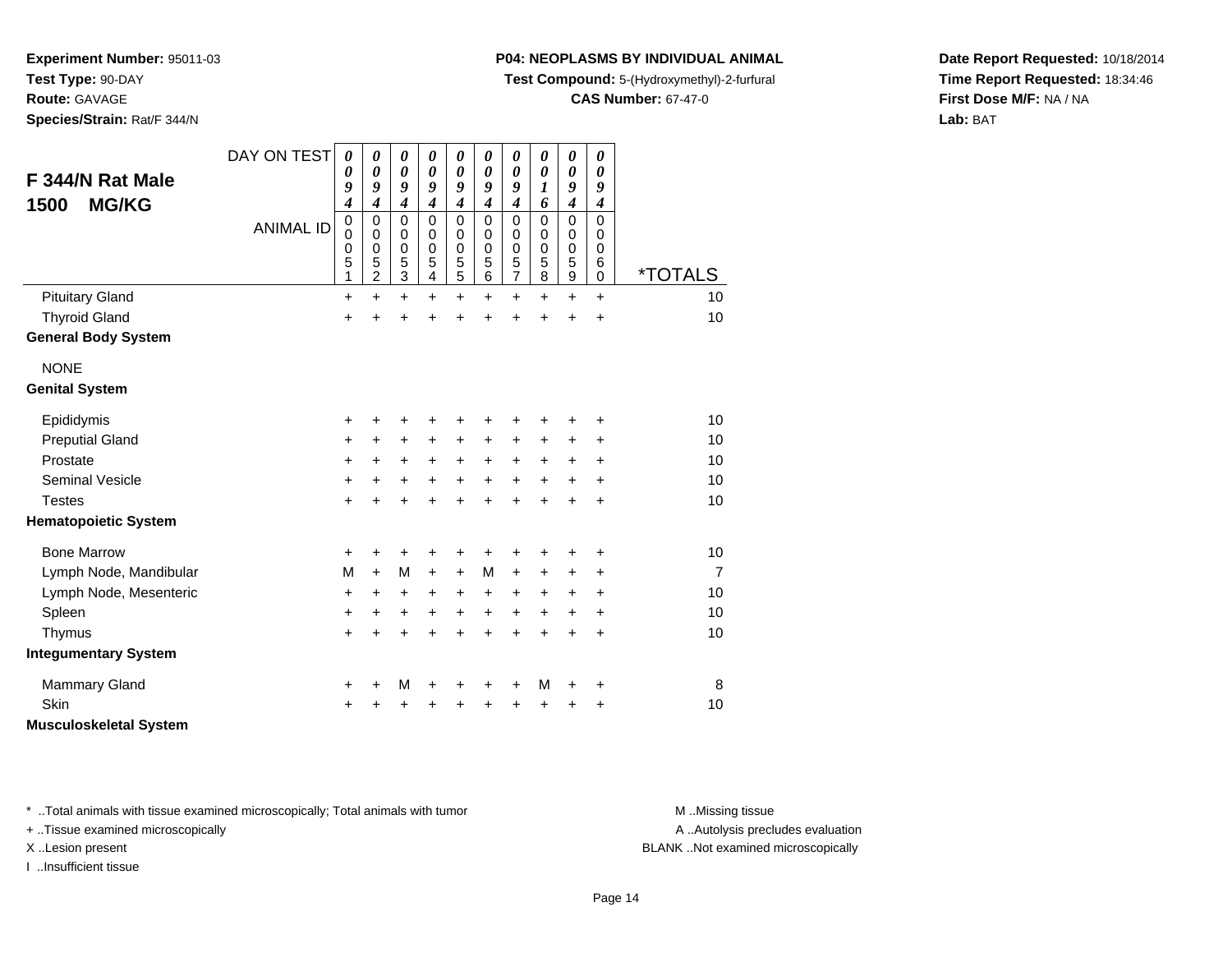**Test Type:** 90-DAY

**Route:** GAVAGE

**Species/Strain:** Rat/F 344/N

## **P04: NEOPLASMS BY INDIVIDUAL ANIMAL**

**Test Compound:** 5-(Hydroxymethyl)-2-furfural

**CAS Number:** 67-47-0

**Date Report Requested:** 10/18/2014**Time Report Requested:** 18:34:46**First Dose M/F:** NA / NA**Lab:** BAT

| F 344/N Rat Male<br><b>MG/KG</b><br>1500 | DAY ON TEST<br><b>ANIMAL ID</b> | 0<br>0<br>9<br>4<br>$\mathbf 0$<br>0<br>0<br>5<br>1 | 0<br>0<br>9<br>4<br>$\mathbf 0$<br>0<br>0<br>5<br>$\overline{2}$ | $\boldsymbol{\theta}$<br>$\boldsymbol{\theta}$<br>9<br>$\overline{4}$<br>$\mathbf 0$<br>0<br>$\mathbf 0$<br>5<br>3 | 0<br>$\boldsymbol{\theta}$<br>9<br>$\boldsymbol{4}$<br>$\mathbf 0$<br>0<br>0<br>5<br>4 | 0<br>$\boldsymbol{\theta}$<br>9<br>$\boldsymbol{4}$<br>$\mathbf 0$<br>0<br>$\pmb{0}$<br>5<br>$\overline{5}$ | 0<br>$\boldsymbol{\theta}$<br>9<br>4<br>$\mathbf 0$<br>0<br>$\mathbf 0$<br>5<br>6 | 0<br>$\boldsymbol{\theta}$<br>9<br>$\boldsymbol{4}$<br>$\mathbf 0$<br>0<br>$\pmb{0}$<br>$\mathbf 5$<br>$\overline{7}$ | 0<br>0<br>1<br>6<br>$\mathbf 0$<br>0<br>$\mathbf 0$<br>5<br>8 | 0<br>0<br>9<br>$\boldsymbol{4}$<br>$\mathbf 0$<br>$\,0\,$<br>$\,0\,$<br>$\mathbf 5$<br>$\boldsymbol{9}$ | 0<br>0<br>9<br>4<br>$\mathbf{0}$<br>0<br>$\mathbf 0$<br>6<br>$\mathbf 0$ | <i><b>*TOTALS</b></i>  |
|------------------------------------------|---------------------------------|-----------------------------------------------------|------------------------------------------------------------------|--------------------------------------------------------------------------------------------------------------------|----------------------------------------------------------------------------------------|-------------------------------------------------------------------------------------------------------------|-----------------------------------------------------------------------------------|-----------------------------------------------------------------------------------------------------------------------|---------------------------------------------------------------|---------------------------------------------------------------------------------------------------------|--------------------------------------------------------------------------|------------------------|
| <b>Bone</b>                              |                                 | $\ddot{}$                                           | ÷                                                                | $\ddot{}$                                                                                                          | ÷                                                                                      | $\ddot{}$                                                                                                   | $\ddot{}$                                                                         | $\ddot{}$                                                                                                             | $\ddot{}$                                                     | $\ddot{}$                                                                                               | $\ddot{}$                                                                | 10                     |
| <b>Nervous System</b>                    |                                 |                                                     |                                                                  |                                                                                                                    |                                                                                        |                                                                                                             |                                                                                   |                                                                                                                       |                                                               |                                                                                                         |                                                                          |                        |
| <b>Brain</b>                             |                                 | $\ddot{}$                                           |                                                                  |                                                                                                                    |                                                                                        |                                                                                                             |                                                                                   |                                                                                                                       |                                                               |                                                                                                         | +                                                                        | 10                     |
| <b>Respiratory System</b>                |                                 |                                                     |                                                                  |                                                                                                                    |                                                                                        |                                                                                                             |                                                                                   |                                                                                                                       |                                                               |                                                                                                         |                                                                          |                        |
| Lung                                     |                                 | $\ddot{}$                                           | ٠                                                                | +                                                                                                                  | +                                                                                      | +                                                                                                           |                                                                                   | ٠                                                                                                                     |                                                               | ÷                                                                                                       | ÷                                                                        | 10                     |
| <b>Nose</b>                              |                                 | $\ddot{}$                                           | $\ddot{}$                                                        | $\ddot{}$                                                                                                          | $\ddot{}$                                                                              | $\ddot{}$                                                                                                   | $\ddot{}$                                                                         | $\ddot{}$                                                                                                             | $\ddot{}$                                                     | $\ddot{}$                                                                                               | $\ddot{}$                                                                | 10                     |
| Trachea                                  |                                 | $\ddot{}$                                           | +                                                                | $\ddot{}$                                                                                                          | +                                                                                      | $\ddot{}$                                                                                                   |                                                                                   | $\ddot{}$                                                                                                             | $\ddot{}$                                                     | $\ddot{}$                                                                                               | $\ddot{}$                                                                | 10                     |
| <b>Special Senses System</b>             |                                 |                                                     |                                                                  |                                                                                                                    |                                                                                        |                                                                                                             |                                                                                   |                                                                                                                       |                                                               |                                                                                                         |                                                                          |                        |
| <b>NONE</b>                              |                                 |                                                     |                                                                  |                                                                                                                    |                                                                                        |                                                                                                             |                                                                                   |                                                                                                                       |                                                               |                                                                                                         |                                                                          |                        |
| <b>Urinary System</b>                    |                                 |                                                     |                                                                  |                                                                                                                    |                                                                                        |                                                                                                             |                                                                                   |                                                                                                                       |                                                               |                                                                                                         |                                                                          |                        |
| Kidney                                   |                                 | +                                                   | +                                                                | +                                                                                                                  | +                                                                                      | +                                                                                                           |                                                                                   | +                                                                                                                     |                                                               |                                                                                                         | +                                                                        | 10                     |
| <b>Urinary Bladder</b>                   |                                 | $\ddot{}$                                           | +                                                                | $\ddot{}$                                                                                                          | +                                                                                      | $\ddot{}$                                                                                                   | $\div$                                                                            | $+$                                                                                                                   | $+$                                                           | $+$                                                                                                     | +                                                                        | 10                     |
| <b>SYSTEMIC LESIONS</b>                  |                                 |                                                     |                                                                  |                                                                                                                    |                                                                                        |                                                                                                             |                                                                                   |                                                                                                                       |                                                               |                                                                                                         |                                                                          |                        |
| Multiple Organ                           |                                 | +                                                   |                                                                  |                                                                                                                    |                                                                                        |                                                                                                             |                                                                                   |                                                                                                                       |                                                               |                                                                                                         |                                                                          | 10                     |
|                                          |                                 |                                                     |                                                                  |                                                                                                                    |                                                                                        |                                                                                                             |                                                                                   |                                                                                                                       |                                                               |                                                                                                         |                                                                          | ***END OF MALE DATA*** |

\* ..Total animals with tissue examined microscopically; Total animals with tumor **M** . Missing tissue M ..Missing tissue

+ ..Tissue examined microscopically

I ..Insufficient tissue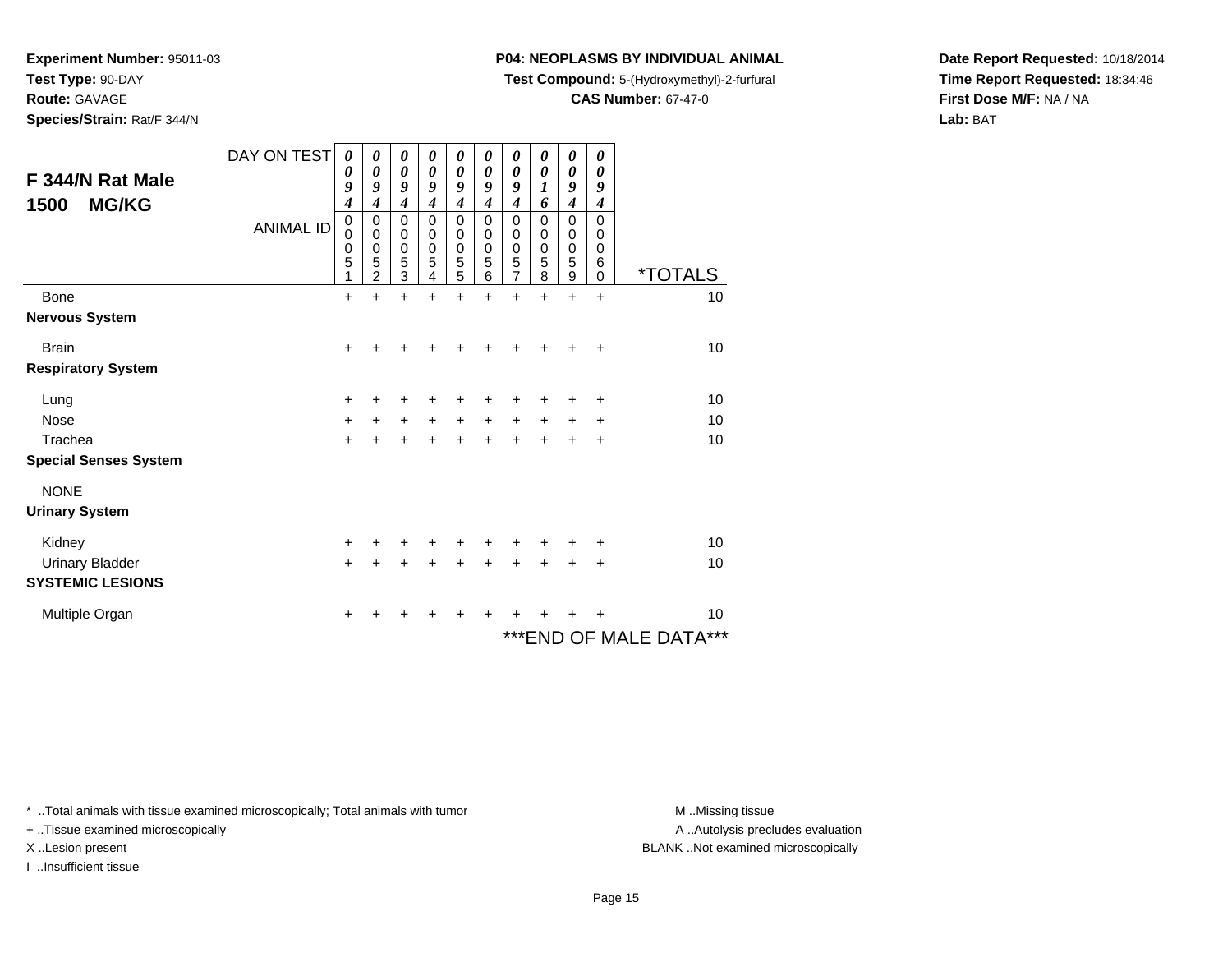**Route:** GAVAGE

**Species/Strain:** Rat/F 344/N

#### **P04: NEOPLASMS BY INDIVIDUAL ANIMAL**

**Test Compound:** 5-(Hydroxymethyl)-2-furfural

**CAS Number:** 67-47-0

**Date Report Requested:** 10/18/2014**Time Report Requested:** 18:34:46**First Dose M/F:** NA / NA**Lab:** BAT

| <b>F 344/N Rat Female</b><br>0 MG/KG | DAY ON TEST<br><b>ANIMAL ID</b> | $\boldsymbol{\theta}$<br>0<br>9<br>4<br>$\mathbf 0$<br>0<br>0<br>6<br>1 | $\boldsymbol{\theta}$<br>$\boldsymbol{\theta}$<br>9<br>$\boldsymbol{4}$<br>$\mathbf 0$<br>$\Omega$<br>$\mathbf 0$<br>6<br>$\overline{2}$ | 0<br>$\boldsymbol{\theta}$<br>9<br>$\boldsymbol{4}$<br>$\mathbf 0$<br>$\mathbf 0$<br>$\pmb{0}$<br>6<br>3 | 0<br>0<br>9<br>$\boldsymbol{4}$<br>$\mathbf 0$<br>$\Omega$<br>$\mathbf 0$<br>$\,6$<br>4 | 0<br>0<br>9<br>$\boldsymbol{4}$<br>$\mathbf 0$<br>$\mathbf 0$<br>0<br>6<br>5 | 0<br>0<br>9<br>$\boldsymbol{4}$<br>$\mathbf 0$<br>$\Omega$<br>0<br>6<br>6 | 0<br>$\boldsymbol{\theta}$<br>9<br>$\boldsymbol{4}$<br>$\mathbf 0$<br>$\mathbf 0$<br>0<br>6<br>7 | 0<br>0<br>9<br>$\boldsymbol{4}$<br>$\mathbf 0$<br>$\Omega$<br>0<br>6<br>8 | 0<br>0<br>9<br>$\boldsymbol{4}$<br>0<br>$\mathbf 0$<br>$\mathbf 0$<br>6<br>9 | 0<br>0<br>9<br>$\boldsymbol{4}$<br>$\mathbf 0$<br>$\Omega$<br>0<br>$\overline{7}$<br>$\Omega$ | <i><b>*TOTALS</b></i> |
|--------------------------------------|---------------------------------|-------------------------------------------------------------------------|------------------------------------------------------------------------------------------------------------------------------------------|----------------------------------------------------------------------------------------------------------|-----------------------------------------------------------------------------------------|------------------------------------------------------------------------------|---------------------------------------------------------------------------|--------------------------------------------------------------------------------------------------|---------------------------------------------------------------------------|------------------------------------------------------------------------------|-----------------------------------------------------------------------------------------------|-----------------------|
| <b>Alimentary System</b>             |                                 |                                                                         |                                                                                                                                          |                                                                                                          |                                                                                         |                                                                              |                                                                           |                                                                                                  |                                                                           |                                                                              |                                                                                               |                       |
| Esophagus<br>Intestine Large, Cecum  |                                 | +<br>$\ddot{}$                                                          | +<br>$\ddot{}$                                                                                                                           | +<br>$\ddot{}$                                                                                           | +<br>$\pm$                                                                              | +<br>$\ddot{}$                                                               | +<br>$\ddot{}$                                                            | +<br>$\ddot{}$                                                                                   | ٠<br>$\ddot{}$                                                            | ٠<br>$\ddot{}$                                                               | $\ddot{}$<br>$\ddot{}$                                                                        | 10<br>10              |
| Intestine Large, Colon               |                                 | +                                                                       | $\ddot{}$                                                                                                                                | +                                                                                                        | $\ddot{}$                                                                               | $\ddot{}$                                                                    | $\ddot{}$                                                                 | $\ddot{}$                                                                                        | +                                                                         | +                                                                            | +                                                                                             | 10                    |
| Intestine Large, Rectum              |                                 | $\ddot{}$                                                               | $\ddot{}$                                                                                                                                | $\ddot{}$                                                                                                | $\ddot{}$                                                                               | $\ddot{}$                                                                    | $\ddot{}$                                                                 | $\ddot{}$                                                                                        | $\ddot{}$                                                                 | $\ddot{}$                                                                    | $\ddot{}$                                                                                     | 10                    |
| Intestine Small, Duodenum            |                                 | $\ddot{}$                                                               | $\ddot{}$                                                                                                                                | $\ddot{}$                                                                                                | $\ddot{}$                                                                               | $\ddot{}$                                                                    | $\ddot{}$                                                                 | $\ddot{}$                                                                                        | $\ddot{}$                                                                 | $\ddot{}$                                                                    | +                                                                                             | 10                    |
| Intestine Small, Ileum               |                                 | $\ddot{}$                                                               | $\ddot{}$                                                                                                                                | $\ddot{}$                                                                                                | $\ddot{}$                                                                               | $\ddot{}$                                                                    | $\ddot{}$                                                                 | $\ddot{}$                                                                                        | $\ddot{}$                                                                 | $\ddot{}$                                                                    | ÷                                                                                             | 10                    |
| Intestine Small, Jejunum             |                                 | +                                                                       | $\ddot{}$                                                                                                                                | $\ddot{}$                                                                                                | $\ddot{}$                                                                               | $\ddot{}$                                                                    | $\ddot{}$                                                                 | $\ddot{}$                                                                                        | $\ddot{}$                                                                 | $\ddot{}$                                                                    | $\ddot{}$                                                                                     | 10                    |
| Liver                                |                                 | $\ddot{}$                                                               | $\ddot{}$                                                                                                                                | $\ddot{}$                                                                                                | $+$                                                                                     | $\ddot{}$                                                                    | $\ddot{}$                                                                 | $\ddot{}$                                                                                        | $+$                                                                       | $\ddot{}$                                                                    | $\ddot{}$                                                                                     | 10                    |
| Mesentery                            |                                 |                                                                         |                                                                                                                                          |                                                                                                          |                                                                                         |                                                                              |                                                                           | +                                                                                                |                                                                           |                                                                              |                                                                                               | 1                     |
| Pancreas                             |                                 | +                                                                       | +                                                                                                                                        | $\ddot{}$                                                                                                |                                                                                         | +                                                                            | +                                                                         | +                                                                                                | +                                                                         | +                                                                            | +                                                                                             | 10                    |
| <b>Salivary Glands</b>               |                                 | $\ddot{}$                                                               | +                                                                                                                                        | $\ddot{}$                                                                                                | $\ddot{}$                                                                               | $\ddot{}$                                                                    | $\ddot{}$                                                                 | $\ddot{}$                                                                                        | $\ddot{}$                                                                 | $\ddot{}$                                                                    | $\ddot{}$                                                                                     | 10                    |
| Stomach, Forestomach                 |                                 | $\ddot{}$                                                               | +                                                                                                                                        | $\ddot{}$                                                                                                | $\ddot{}$                                                                               | $+$                                                                          | $\ddot{}$                                                                 | $\ddot{}$                                                                                        | $+$                                                                       | +                                                                            | $\ddot{}$                                                                                     | 10                    |
| Stomach, Glandular                   |                                 | $\ddot{}$                                                               |                                                                                                                                          |                                                                                                          |                                                                                         | $\ddot{}$                                                                    | $\ddot{}$                                                                 | $\ddot{}$                                                                                        | $\ddot{}$                                                                 | $\ddot{}$                                                                    | +                                                                                             | 10                    |
| <b>Cardiovascular System</b>         |                                 |                                                                         |                                                                                                                                          |                                                                                                          |                                                                                         |                                                                              |                                                                           |                                                                                                  |                                                                           |                                                                              |                                                                                               |                       |
| <b>Blood Vessel</b>                  |                                 | +                                                                       | +                                                                                                                                        | +                                                                                                        | +                                                                                       | +                                                                            | +                                                                         | +                                                                                                | +                                                                         | +                                                                            | +                                                                                             | 10                    |
| Heart                                |                                 | $\ddot{}$                                                               |                                                                                                                                          |                                                                                                          |                                                                                         | Ŧ.                                                                           | Ŧ.                                                                        | $\ddot{}$                                                                                        |                                                                           | $\ddot{}$                                                                    | $\ddot{}$                                                                                     | 10                    |
| <b>Endocrine System</b>              |                                 |                                                                         |                                                                                                                                          |                                                                                                          |                                                                                         |                                                                              |                                                                           |                                                                                                  |                                                                           |                                                                              |                                                                                               |                       |
| <b>Adrenal Cortex</b>                |                                 | +                                                                       | +                                                                                                                                        | +                                                                                                        | +                                                                                       | +                                                                            | +                                                                         | +                                                                                                | ٠                                                                         | ٠                                                                            | +                                                                                             | 10                    |
| Adrenal Medulla                      |                                 | +                                                                       |                                                                                                                                          |                                                                                                          |                                                                                         | $\ddot{}$                                                                    | $\ddot{}$                                                                 | $\ddot{}$                                                                                        | $\ddot{}$                                                                 | +                                                                            | +                                                                                             | 10                    |
| Islets, Pancreatic                   |                                 | +                                                                       | +                                                                                                                                        | +                                                                                                        | +                                                                                       | +                                                                            | $\ddot{}$                                                                 | $\ddot{}$                                                                                        | +                                                                         | +                                                                            | +                                                                                             | 10                    |

\* ..Total animals with tissue examined microscopically; Total animals with tumor **M** . Missing tissue M ..Missing tissue

+ ..Tissue examined microscopically

I ..Insufficient tissue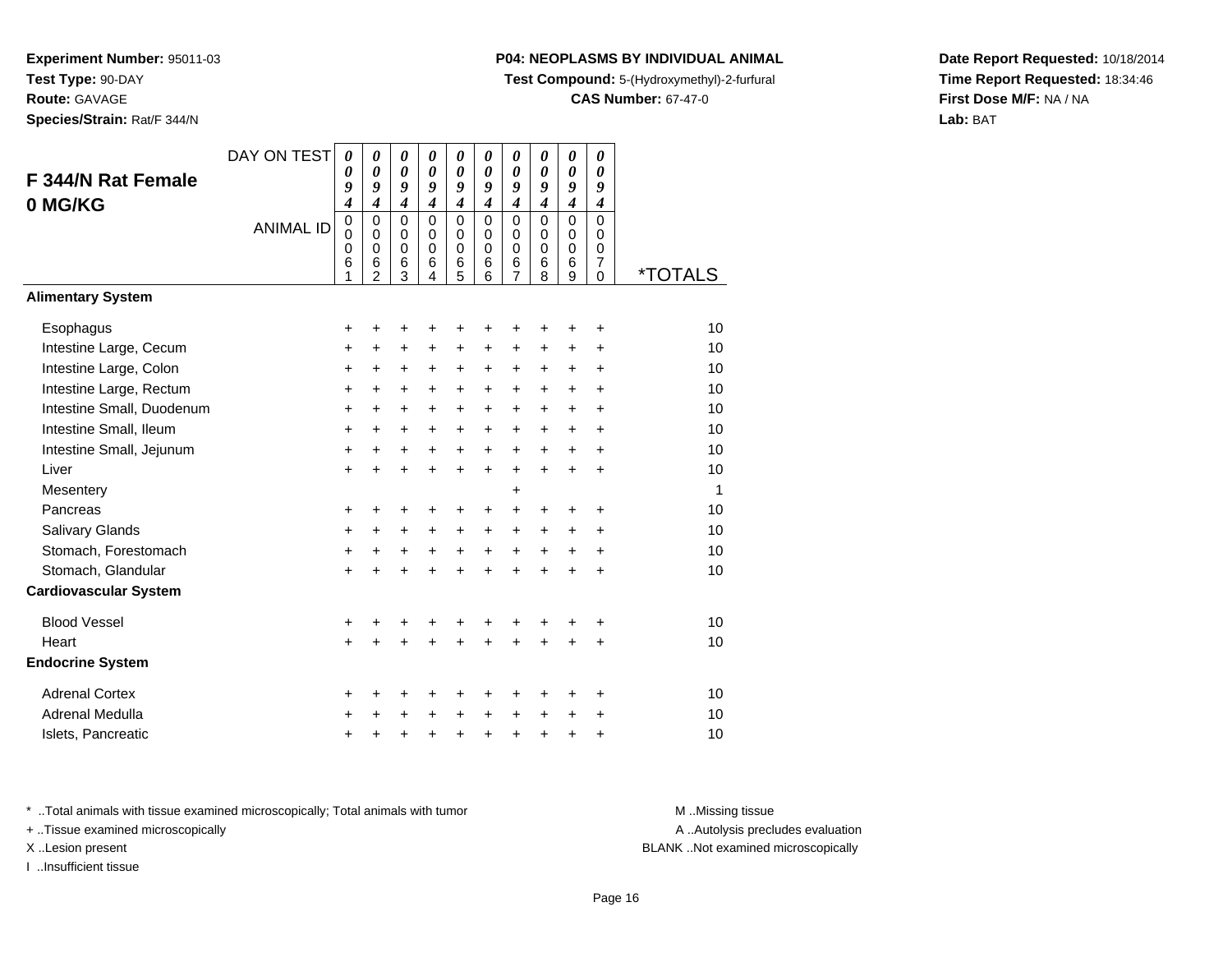**Test Type:** 90-DAY

**Route:** GAVAGE

**Species/Strain:** Rat/F 344/N

## **P04: NEOPLASMS BY INDIVIDUAL ANIMAL**

**Test Compound:** 5-(Hydroxymethyl)-2-furfural

**CAS Number:** 67-47-0

**Date Report Requested:** 10/18/2014**Time Report Requested:** 18:34:46**First Dose M/F:** NA / NA**Lab:** BAT

| <b>F 344/N Rat Female</b><br>0 MG/KG | DAY ON TEST<br><b>ANIMAL ID</b> | $\boldsymbol{\theta}$<br>$\boldsymbol{\theta}$<br>9<br>4<br>$\mathbf 0$<br>0<br>0<br>6<br>1 | $\boldsymbol{\theta}$<br>$\boldsymbol{\theta}$<br>9<br>$\overline{4}$<br>$\mathbf 0$<br>0<br>$\mathbf 0$<br>$\,6$<br>$\overline{2}$ | 0<br>$\boldsymbol{\theta}$<br>9<br>$\boldsymbol{4}$<br>$\mathbf 0$<br>0<br>$\mathbf 0$<br>$\,6$<br>$\overline{3}$ | 0<br>$\boldsymbol{\theta}$<br>9<br>$\boldsymbol{4}$<br>$\mathbf 0$<br>0<br>$\mathbf 0$<br>6<br>4 | 0<br>$\boldsymbol{\theta}$<br>9<br>$\boldsymbol{4}$<br>$\mathbf 0$<br>0<br>0<br>6<br>$\overline{5}$ | 0<br>0<br>9<br>$\boldsymbol{4}$<br>$\Omega$<br>0<br>0<br>6<br>6 | 0<br>$\boldsymbol{\theta}$<br>9<br>$\boldsymbol{4}$<br>$\mathbf 0$<br>0<br>$\mathbf 0$<br>6<br>$\overline{7}$ | 0<br>0<br>9<br>$\boldsymbol{4}$<br>$\mathbf 0$<br>0<br>0<br>6<br>8 | 0<br>$\boldsymbol{\theta}$<br>9<br>$\boldsymbol{4}$<br>$\mathbf 0$<br>$\mathbf 0$<br>$\mathbf 0$<br>$6\phantom{1}6$<br>$\overline{9}$ | 0<br>0<br>9<br>$\boldsymbol{4}$<br>0<br>0<br>0<br>7<br>$\mathbf 0$ | <i><b>*TOTALS</b></i> |
|--------------------------------------|---------------------------------|---------------------------------------------------------------------------------------------|-------------------------------------------------------------------------------------------------------------------------------------|-------------------------------------------------------------------------------------------------------------------|--------------------------------------------------------------------------------------------------|-----------------------------------------------------------------------------------------------------|-----------------------------------------------------------------|---------------------------------------------------------------------------------------------------------------|--------------------------------------------------------------------|---------------------------------------------------------------------------------------------------------------------------------------|--------------------------------------------------------------------|-----------------------|
| Parathyroid Gland                    |                                 | $\ddot{}$                                                                                   | $\ddot{}$                                                                                                                           | $\ddot{}$                                                                                                         | $\ddot{}$                                                                                        | $\ddot{}$                                                                                           | $\ddot{}$                                                       | $\ddot{}$                                                                                                     | м                                                                  | $\ddot{}$                                                                                                                             | M                                                                  | 8                     |
| <b>Pituitary Gland</b>               |                                 | $\ddot{}$                                                                                   | $\ddot{}$                                                                                                                           | +                                                                                                                 | +                                                                                                | $\ddot{}$                                                                                           | +                                                               | +                                                                                                             | +                                                                  | $\ddot{}$                                                                                                                             | $\ddot{}$                                                          | 10                    |
| <b>Thyroid Gland</b>                 |                                 | $\ddot{}$                                                                                   | $\ddot{}$                                                                                                                           | $\ddot{}$                                                                                                         | $\ddot{}$                                                                                        | $\ddot{}$                                                                                           | $\ddot{}$                                                       | $\ddot{}$                                                                                                     | $\ddot{}$                                                          | $\ddot{}$                                                                                                                             | $\ddot{}$                                                          | 10                    |
| <b>General Body System</b>           |                                 |                                                                                             |                                                                                                                                     |                                                                                                                   |                                                                                                  |                                                                                                     |                                                                 |                                                                                                               |                                                                    |                                                                                                                                       |                                                                    |                       |
| <b>NONE</b>                          |                                 |                                                                                             |                                                                                                                                     |                                                                                                                   |                                                                                                  |                                                                                                     |                                                                 |                                                                                                               |                                                                    |                                                                                                                                       |                                                                    |                       |
| <b>Genital System</b>                |                                 |                                                                                             |                                                                                                                                     |                                                                                                                   |                                                                                                  |                                                                                                     |                                                                 |                                                                                                               |                                                                    |                                                                                                                                       |                                                                    |                       |
| <b>Clitoral Gland</b>                |                                 | +                                                                                           |                                                                                                                                     |                                                                                                                   |                                                                                                  | +                                                                                                   |                                                                 | +                                                                                                             |                                                                    |                                                                                                                                       | +                                                                  | 10                    |
| Ovary                                |                                 | $\ddot{}$                                                                                   | +                                                                                                                                   | +                                                                                                                 | +                                                                                                | $\ddot{}$                                                                                           | +                                                               | +                                                                                                             | +                                                                  | +                                                                                                                                     | +                                                                  | 10                    |
| <b>Uterus</b>                        |                                 | $\ddot{}$                                                                                   |                                                                                                                                     |                                                                                                                   |                                                                                                  | $\ddot{}$                                                                                           | $\ddot{}$                                                       | $\ddot{}$                                                                                                     |                                                                    | $\ddot{}$                                                                                                                             | $\ddot{}$                                                          | 10                    |
| <b>Hematopoietic System</b>          |                                 |                                                                                             |                                                                                                                                     |                                                                                                                   |                                                                                                  |                                                                                                     |                                                                 |                                                                                                               |                                                                    |                                                                                                                                       |                                                                    |                       |
| <b>Bone Marrow</b>                   |                                 | +                                                                                           | +                                                                                                                                   | +                                                                                                                 | +                                                                                                | +                                                                                                   | +                                                               | +                                                                                                             | +                                                                  | +                                                                                                                                     | +                                                                  | 10                    |
| Lymph Node, Mandibular               |                                 | $\ddot{}$                                                                                   | M                                                                                                                                   | M                                                                                                                 | +                                                                                                | $\ddot{}$                                                                                           | M                                                               | $\ddot{}$                                                                                                     | +                                                                  | +                                                                                                                                     | +                                                                  | $\overline{7}$        |
| Lymph Node, Mesenteric               |                                 | +                                                                                           | +                                                                                                                                   | +                                                                                                                 | +                                                                                                | +                                                                                                   | +                                                               | +                                                                                                             | +                                                                  | +                                                                                                                                     | +                                                                  | 10                    |
| Spleen                               |                                 | $\ddot{}$                                                                                   | +                                                                                                                                   | +                                                                                                                 | +                                                                                                | +                                                                                                   | +                                                               | $\ddot{}$                                                                                                     | $\ddot{}$                                                          | $\ddot{}$                                                                                                                             | $\ddot{}$                                                          | 10                    |
| Thymus                               |                                 | $\ddot{}$                                                                                   | +                                                                                                                                   | $\ddot{}$                                                                                                         | +                                                                                                | $\ddot{}$                                                                                           | $\ddot{}$                                                       | $\ddot{}$                                                                                                     | $\ddot{}$                                                          | $\ddot{}$                                                                                                                             | $\ddot{}$                                                          | 10                    |
| <b>Integumentary System</b>          |                                 |                                                                                             |                                                                                                                                     |                                                                                                                   |                                                                                                  |                                                                                                     |                                                                 |                                                                                                               |                                                                    |                                                                                                                                       |                                                                    |                       |
| <b>Mammary Gland</b>                 |                                 | +                                                                                           |                                                                                                                                     | +                                                                                                                 | +                                                                                                | +                                                                                                   | +                                                               | +                                                                                                             | +                                                                  | +                                                                                                                                     | +                                                                  | 10                    |
| Skin                                 |                                 | +                                                                                           |                                                                                                                                     |                                                                                                                   |                                                                                                  |                                                                                                     |                                                                 | +                                                                                                             |                                                                    | +                                                                                                                                     | +                                                                  | 10                    |
| <b>Musculoskeletal System</b>        |                                 |                                                                                             |                                                                                                                                     |                                                                                                                   |                                                                                                  |                                                                                                     |                                                                 |                                                                                                               |                                                                    |                                                                                                                                       |                                                                    |                       |
| <b>Bone</b>                          |                                 | +                                                                                           |                                                                                                                                     |                                                                                                                   |                                                                                                  |                                                                                                     | ٠                                                               | +                                                                                                             | +                                                                  | +                                                                                                                                     | +                                                                  | 10                    |

\* ..Total animals with tissue examined microscopically; Total animals with tumor **M** . Missing tissue M ..Missing tissue A ..Autolysis precludes evaluation + ..Tissue examined microscopically X ..Lesion present BLANK ..Not examined microscopicallyI ..Insufficient tissue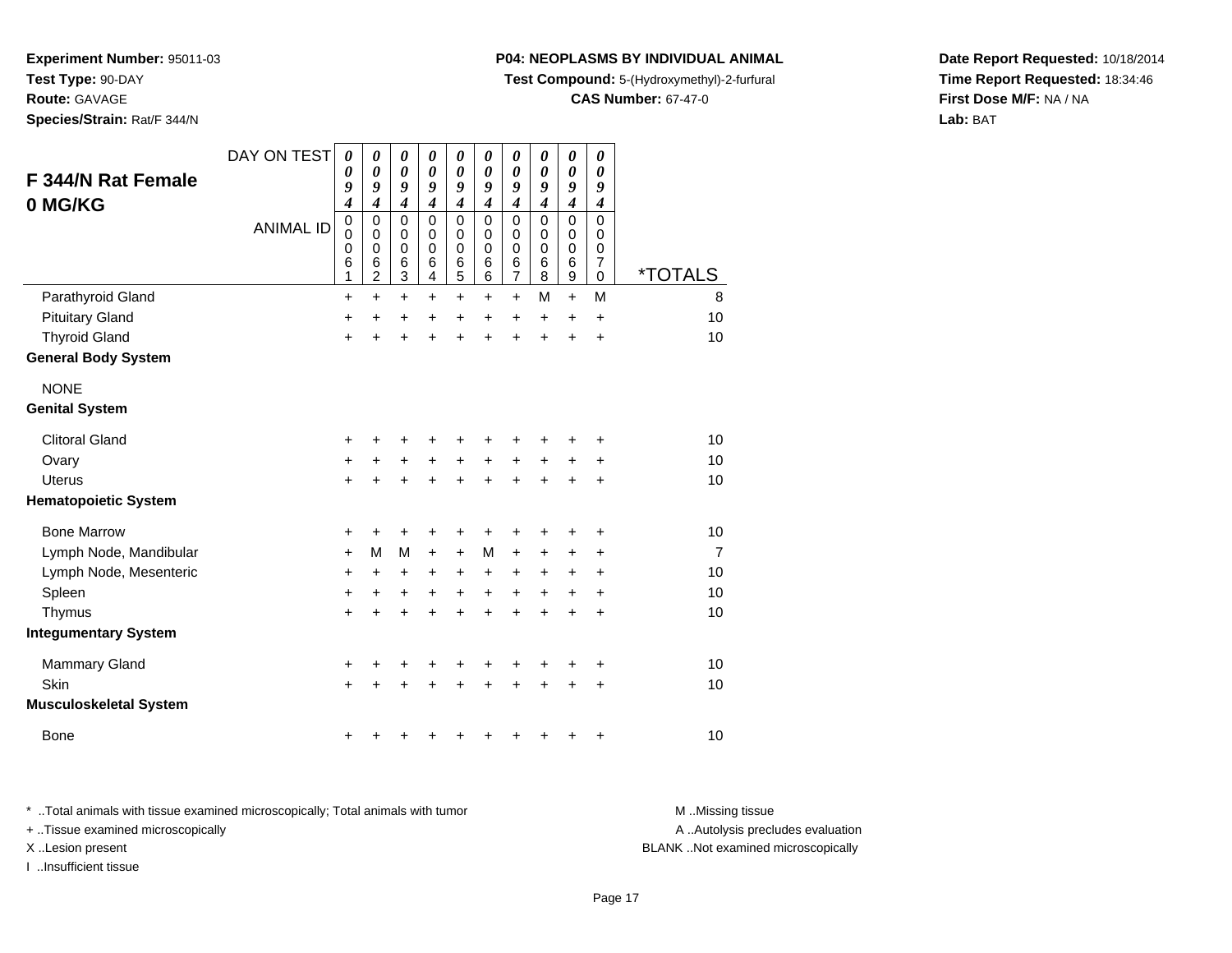**Test Type:** 90-DAY

**Route:** GAVAGE

**Species/Strain:** Rat/F 344/N

## **P04: NEOPLASMS BY INDIVIDUAL ANIMAL**

**Test Compound:** 5-(Hydroxymethyl)-2-furfural

**CAS Number:** 67-47-0

**Date Report Requested:** 10/18/2014**Time Report Requested:** 18:34:46**First Dose M/F:** NA / NA**Lab:** BAT

| F 344/N Rat Female<br>0 MG/KG | DAY ON TEST<br><b>ANIMAL ID</b> | $\boldsymbol{\theta}$<br>0<br>9<br>4<br>0<br>0<br>0<br>6 | 0<br>$\boldsymbol{\theta}$<br>9<br>$\boldsymbol{4}$<br>0<br>$\mathbf 0$<br>$\mathbf 0$<br>6<br>$\overline{2}$ | $\boldsymbol{\theta}$<br>$\boldsymbol{\theta}$<br>9<br>$\boldsymbol{4}$<br>0<br>0<br>$\pmb{0}$<br>6<br>3 | 0<br>$\boldsymbol{\theta}$<br>9<br>$\overline{\boldsymbol{4}}$<br>$\mathbf 0$<br>$\mathbf 0$<br>$\mathbf 0$<br>$6\phantom{1}6$<br>4 | $\boldsymbol{\theta}$<br>$\boldsymbol{\theta}$<br>9<br>$\boldsymbol{4}$<br>$\mathbf 0$<br>0<br>$\pmb{0}$<br>6<br>5 | 0<br>0<br>9<br>4<br>0<br>0<br>$\mathbf 0$<br>$6\phantom{1}6$<br>6 | 0<br>$\boldsymbol{\theta}$<br>9<br>$\boldsymbol{4}$<br>0<br>0<br>$\pmb{0}$<br>$\,6$<br>$\overline{7}$ | 0<br>0<br>9<br>$\overline{\boldsymbol{4}}$<br>0<br>0<br>0<br>$\,6$<br>8 | 0<br>0<br>9<br>$\boldsymbol{4}$<br>$\mathbf 0$<br>0<br>$\pmb{0}$<br>$\,6$<br>9 | 0<br>0<br>$\boldsymbol{g}$<br>$\boldsymbol{4}$<br>$\mathbf 0$<br>0<br>0<br>$\overline{7}$<br>0 | <i><b>*TOTALS</b></i> |
|-------------------------------|---------------------------------|----------------------------------------------------------|---------------------------------------------------------------------------------------------------------------|----------------------------------------------------------------------------------------------------------|-------------------------------------------------------------------------------------------------------------------------------------|--------------------------------------------------------------------------------------------------------------------|-------------------------------------------------------------------|-------------------------------------------------------------------------------------------------------|-------------------------------------------------------------------------|--------------------------------------------------------------------------------|------------------------------------------------------------------------------------------------|-----------------------|
| <b>Nervous System</b>         |                                 |                                                          |                                                                                                               |                                                                                                          |                                                                                                                                     |                                                                                                                    |                                                                   |                                                                                                       |                                                                         |                                                                                |                                                                                                |                       |
| <b>Brain</b>                  |                                 | $\ddot{}$                                                |                                                                                                               |                                                                                                          |                                                                                                                                     |                                                                                                                    |                                                                   |                                                                                                       |                                                                         |                                                                                |                                                                                                | 10                    |
| <b>Respiratory System</b>     |                                 |                                                          |                                                                                                               |                                                                                                          |                                                                                                                                     |                                                                                                                    |                                                                   |                                                                                                       |                                                                         |                                                                                |                                                                                                |                       |
| Lung                          |                                 | +                                                        | +                                                                                                             | +                                                                                                        | +                                                                                                                                   | +                                                                                                                  | +                                                                 | ٠                                                                                                     |                                                                         | ٠                                                                              | +                                                                                              | 10                    |
| Nose                          |                                 | $\ddot{}$                                                | $\ddot{}$                                                                                                     | $\ddot{}$                                                                                                | $\ddot{}$                                                                                                                           | $\ddot{}$                                                                                                          | $\ddot{}$                                                         | $\ddot{}$                                                                                             | $\ddot{}$                                                               | $\ddot{}$                                                                      | $\ddot{}$                                                                                      | 10                    |
| Trachea                       |                                 | $\ddot{}$                                                | $\ddot{}$                                                                                                     | $\ddot{}$                                                                                                | $\ddot{}$                                                                                                                           | $\ddot{}$                                                                                                          | $\ddot{}$                                                         | $+$                                                                                                   | $\ddot{}$                                                               | $\ddot{}$                                                                      | +                                                                                              | 10                    |
| <b>Special Senses System</b>  |                                 |                                                          |                                                                                                               |                                                                                                          |                                                                                                                                     |                                                                                                                    |                                                                   |                                                                                                       |                                                                         |                                                                                |                                                                                                |                       |
| <b>NONE</b>                   |                                 |                                                          |                                                                                                               |                                                                                                          |                                                                                                                                     |                                                                                                                    |                                                                   |                                                                                                       |                                                                         |                                                                                |                                                                                                |                       |
| <b>Urinary System</b>         |                                 |                                                          |                                                                                                               |                                                                                                          |                                                                                                                                     |                                                                                                                    |                                                                   |                                                                                                       |                                                                         |                                                                                |                                                                                                |                       |
| Kidney                        |                                 | $\ddot{}$                                                | +                                                                                                             | +                                                                                                        | +                                                                                                                                   | $\ddot{}$                                                                                                          | +                                                                 | +                                                                                                     | ٠                                                                       | ٠                                                                              | +                                                                                              | 10                    |
| <b>Urinary Bladder</b>        |                                 | $\ddot{}$                                                | +                                                                                                             | +                                                                                                        | +                                                                                                                                   | $\ddot{}$                                                                                                          | $\ddot{}$                                                         | $\ddot{}$                                                                                             | $\ddot{}$                                                               | $\ddot{}$                                                                      | +                                                                                              | 10                    |
| <b>SYSTEMIC LESIONS</b>       |                                 |                                                          |                                                                                                               |                                                                                                          |                                                                                                                                     |                                                                                                                    |                                                                   |                                                                                                       |                                                                         |                                                                                |                                                                                                |                       |
| Multiple Organ                |                                 | +                                                        |                                                                                                               |                                                                                                          |                                                                                                                                     |                                                                                                                    |                                                                   |                                                                                                       |                                                                         |                                                                                | +                                                                                              | 10                    |

\* ..Total animals with tissue examined microscopically; Total animals with tumor **M** . Missing tissue M ..Missing tissue

+ ..Tissue examined microscopically

I ..Insufficient tissue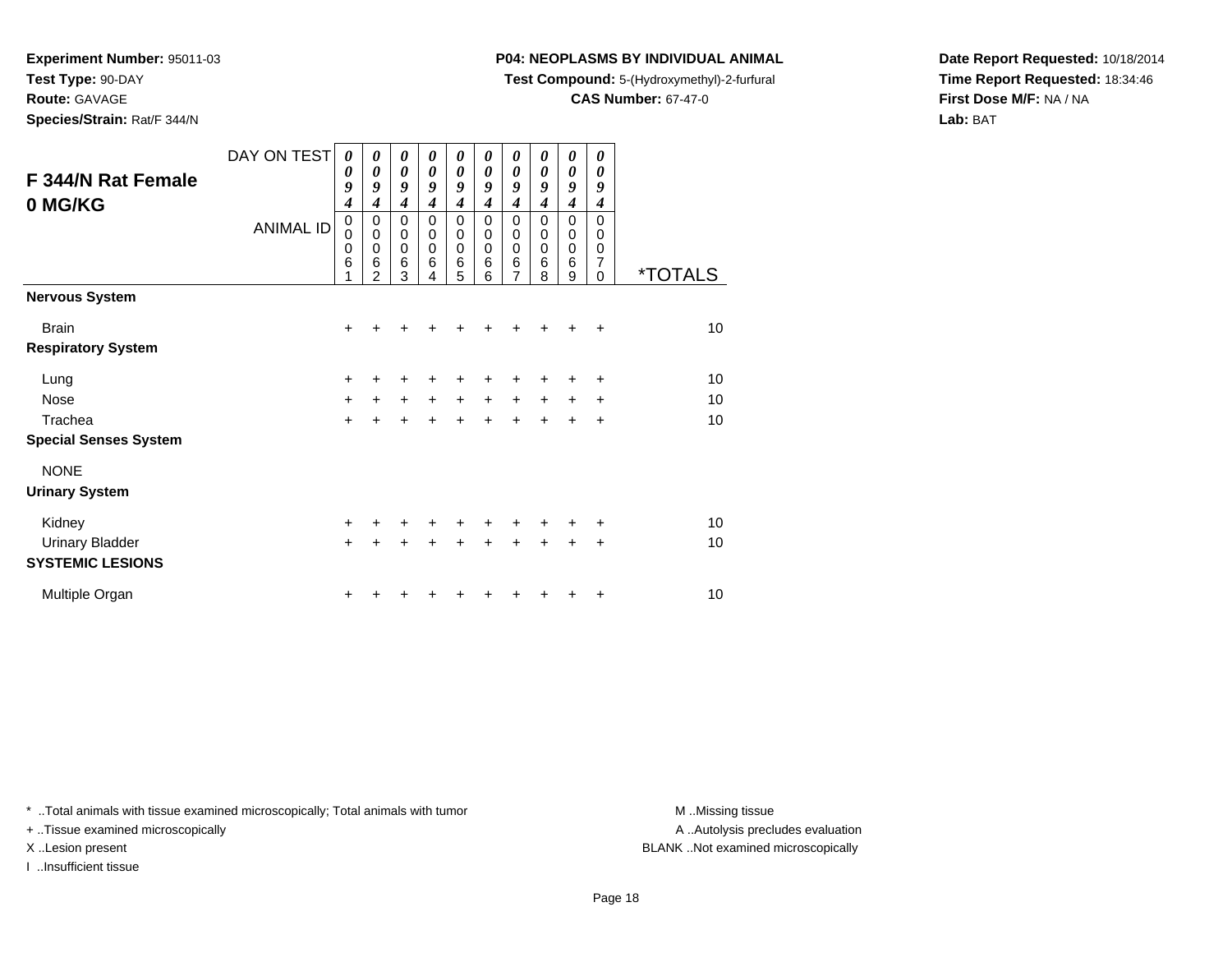**Route:** GAVAGE

**Species/Strain:** Rat/F 344/N

#### **P04: NEOPLASMS BY INDIVIDUAL ANIMAL**

**Test Compound:** 5-(Hydroxymethyl)-2-furfural

**CAS Number:** 67-47-0

**Date Report Requested:** 10/18/2014**Time Report Requested:** 18:34:46**First Dose M/F:** NA / NA**Lab:** BAT

| <b>F 344/N Rat Female</b><br><b>94 MG/KG</b>                      | DAY ON TEST<br><b>ANIMAL ID</b> | $\boldsymbol{\theta}$<br>$\pmb{\theta}$<br>9<br>$\boldsymbol{4}$<br>$\pmb{0}$<br>0<br>0<br>7<br>1 | $\boldsymbol{\theta}$<br>$\boldsymbol{\theta}$<br>9<br>$\overline{\boldsymbol{4}}$<br>$\mathbf 0$<br>0<br>$\mathbf 0$<br>7<br>$\overline{2}$ | $\boldsymbol{\theta}$<br>$\boldsymbol{\theta}$<br>9<br>$\boldsymbol{4}$<br>$\mathbf 0$<br>0<br>$\,0\,$<br>$\boldsymbol{7}$<br>3 | 0<br>$\pmb{\theta}$<br>9<br>$\boldsymbol{4}$<br>$\mathbf 0$<br>$\mathbf 0$<br>$\mathbf 0$<br>7<br>$\overline{4}$ | $\boldsymbol{\theta}$<br>$\boldsymbol{\theta}$<br>9<br>$\boldsymbol{4}$<br>$\mathbf 0$<br>0<br>$\pmb{0}$<br>$\overline{\mathcal{I}}$<br>5 | $\boldsymbol{\theta}$<br>$\boldsymbol{\theta}$<br>9<br>$\boldsymbol{4}$<br>$\mathsf 0$<br>0<br>$\mathbf 0$<br>$\overline{7}$<br>$6\phantom{1}$ | 0<br>$\boldsymbol{\theta}$<br>$\boldsymbol{g}$<br>$\boldsymbol{4}$<br>$\mathbf 0$<br>0<br>$\pmb{0}$<br>$\overline{7}$<br>$\overline{7}$ | $\boldsymbol{\theta}$<br>$\boldsymbol{\theta}$<br>$\boldsymbol{g}$<br>$\boldsymbol{4}$<br>$\mathbf 0$<br>0<br>$\pmb{0}$<br>$\overline{7}$<br>8 | $\boldsymbol{\theta}$<br>$\boldsymbol{\theta}$<br>9<br>$\boldsymbol{4}$<br>$\mathbf 0$<br>0<br>$\mathbf 0$<br>$\overline{\mathcal{I}}$<br>9 | $\boldsymbol{\theta}$<br>$\boldsymbol{\theta}$<br>9<br>$\boldsymbol{4}$<br>$\mathbf 0$<br>0<br>$\mathbf 0$<br>8<br>$\mathbf 0$ | <i><b>*TOTALS</b></i> |
|-------------------------------------------------------------------|---------------------------------|---------------------------------------------------------------------------------------------------|----------------------------------------------------------------------------------------------------------------------------------------------|---------------------------------------------------------------------------------------------------------------------------------|------------------------------------------------------------------------------------------------------------------|-------------------------------------------------------------------------------------------------------------------------------------------|------------------------------------------------------------------------------------------------------------------------------------------------|-----------------------------------------------------------------------------------------------------------------------------------------|------------------------------------------------------------------------------------------------------------------------------------------------|---------------------------------------------------------------------------------------------------------------------------------------------|--------------------------------------------------------------------------------------------------------------------------------|-----------------------|
| <b>Alimentary System</b><br>Liver<br><b>Cardiovascular System</b> |                                 | $\ddot{}$                                                                                         | $\ddot{}$                                                                                                                                    | $\ddot{}$                                                                                                                       |                                                                                                                  |                                                                                                                                           | $\ddot{}$                                                                                                                                      |                                                                                                                                         | $\ddot{}$                                                                                                                                      |                                                                                                                                             |                                                                                                                                | 5                     |
| <b>NONE</b><br><b>Endocrine System</b>                            |                                 |                                                                                                   |                                                                                                                                              |                                                                                                                                 |                                                                                                                  |                                                                                                                                           |                                                                                                                                                |                                                                                                                                         |                                                                                                                                                |                                                                                                                                             |                                                                                                                                |                       |
| <b>NONE</b><br><b>General Body System</b>                         |                                 |                                                                                                   |                                                                                                                                              |                                                                                                                                 |                                                                                                                  |                                                                                                                                           |                                                                                                                                                |                                                                                                                                         |                                                                                                                                                |                                                                                                                                             |                                                                                                                                |                       |
| <b>NONE</b><br><b>Genital System</b>                              |                                 |                                                                                                   |                                                                                                                                              |                                                                                                                                 |                                                                                                                  |                                                                                                                                           |                                                                                                                                                |                                                                                                                                         |                                                                                                                                                |                                                                                                                                             |                                                                                                                                |                       |
| <b>NONE</b><br><b>Hematopoietic System</b>                        |                                 |                                                                                                   |                                                                                                                                              |                                                                                                                                 |                                                                                                                  |                                                                                                                                           |                                                                                                                                                |                                                                                                                                         |                                                                                                                                                |                                                                                                                                             |                                                                                                                                |                       |
| Lymph Node, Mesenteric<br>Spleen<br><b>Integumentary System</b>   |                                 |                                                                                                   |                                                                                                                                              |                                                                                                                                 |                                                                                                                  |                                                                                                                                           | +                                                                                                                                              |                                                                                                                                         |                                                                                                                                                |                                                                                                                                             | $\ddot{}$                                                                                                                      | 1<br>1                |
| <b>NONE</b><br><b>Musculoskeletal System</b>                      |                                 |                                                                                                   |                                                                                                                                              |                                                                                                                                 |                                                                                                                  |                                                                                                                                           |                                                                                                                                                |                                                                                                                                         |                                                                                                                                                |                                                                                                                                             |                                                                                                                                |                       |
| <b>NONE</b><br><b>Nervous System</b>                              |                                 |                                                                                                   |                                                                                                                                              |                                                                                                                                 |                                                                                                                  |                                                                                                                                           |                                                                                                                                                |                                                                                                                                         |                                                                                                                                                |                                                                                                                                             |                                                                                                                                |                       |

\* ..Total animals with tissue examined microscopically; Total animals with tumor **M** . Missing tissue M ..Missing tissue

+ ..Tissue examined microscopically

I ..Insufficient tissue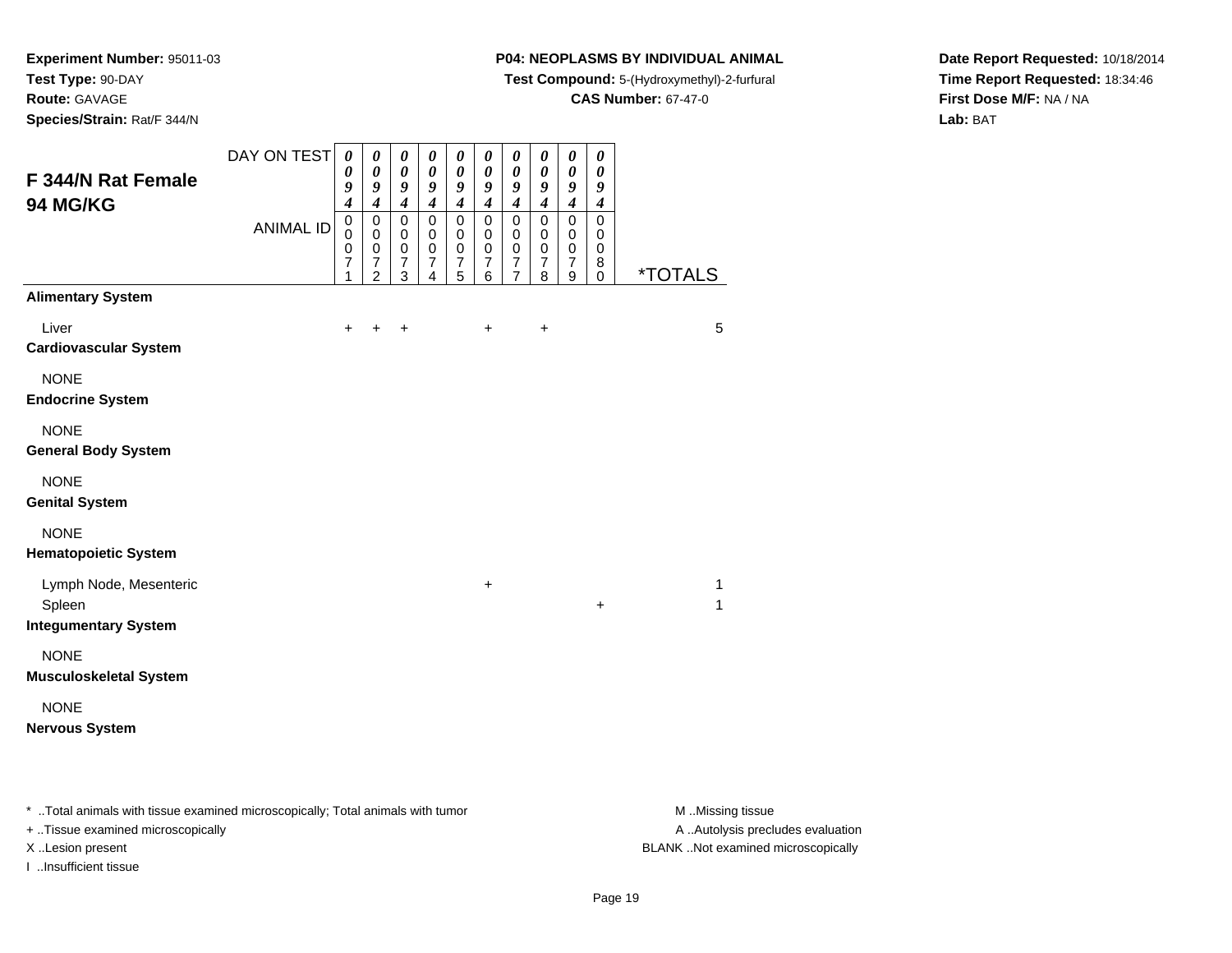**Route:** GAVAGE

**Species/Strain:** Rat/F 344/N

### **P04: NEOPLASMS BY INDIVIDUAL ANIMAL**

**Test Compound:** 5-(Hydroxymethyl)-2-furfural

**CAS Number:** 67-47-0

**Date Report Requested:** 10/18/2014**Time Report Requested:** 18:34:47**First Dose M/F:** NA / NA**Lab:** BAT

| F 344/N Rat Female<br>94 MG/KG              | DAY ON TEST      | $\boldsymbol{\theta}$<br>0<br>9<br>$\boldsymbol{4}$ | $\boldsymbol{\theta}$<br>0<br>9<br>4 | 0<br>$\boldsymbol{\theta}$<br>9<br>4              | $\boldsymbol{\theta}$<br>0<br>9<br>4 | 0<br>$\boldsymbol{\theta}$<br>9<br>4                | 0<br>$\boldsymbol{\theta}$<br>9<br>4      | 0<br>$\boldsymbol{\theta}$<br>9<br>4                             | $\boldsymbol{\theta}$<br>$\boldsymbol{\theta}$<br>9<br>4 | $\boldsymbol{\theta}$<br>$\boldsymbol{\theta}$<br>9<br>$\boldsymbol{4}$ | 0<br>0<br>9<br>4                    |                       |    |
|---------------------------------------------|------------------|-----------------------------------------------------|--------------------------------------|---------------------------------------------------|--------------------------------------|-----------------------------------------------------|-------------------------------------------|------------------------------------------------------------------|----------------------------------------------------------|-------------------------------------------------------------------------|-------------------------------------|-----------------------|----|
|                                             | <b>ANIMAL ID</b> | 0<br>0<br>0<br>7<br>1                               | 0<br>0<br>0<br>7<br>2                | $\mathbf 0$<br>$\mathbf 0$<br>$\pmb{0}$<br>7<br>3 | 0<br>$\mathbf 0$<br>0<br>7<br>4      | $\mathbf 0$<br>$\mathbf 0$<br>$\mathbf 0$<br>7<br>5 | 0<br>$\mathbf 0$<br>$\mathbf 0$<br>7<br>6 | $\mathbf 0$<br>$\mathbf 0$<br>$\mathbf 0$<br>7<br>$\overline{7}$ | $\Omega$<br>$\mathbf 0$<br>$\mathbf 0$<br>8              | 0<br>$\mathbf 0$<br>$\pmb{0}$<br>7<br>9                                 | 0<br>$\Omega$<br>0<br>8<br>$\Omega$ | <i><b>*TOTALS</b></i> |    |
| <b>Brain</b><br><b>Respiratory System</b>   |                  | $\ddot{}$                                           | +                                    | $\ddot{}$                                         | +                                    | +                                                   | +                                         | +                                                                | +                                                        | $\pm$                                                                   | $\ddot{}$                           |                       | 10 |
| <b>NONE</b><br><b>Special Senses System</b> |                  |                                                     |                                      |                                                   |                                      |                                                     |                                           |                                                                  |                                                          |                                                                         |                                     |                       |    |
| <b>NONE</b><br><b>Urinary System</b>        |                  |                                                     |                                      |                                                   |                                      |                                                     |                                           |                                                                  |                                                          |                                                                         |                                     |                       |    |
| <b>NONE</b><br><b>SYSTEMIC LESIONS</b>      |                  |                                                     |                                      |                                                   |                                      |                                                     |                                           |                                                                  |                                                          |                                                                         |                                     |                       |    |
| Multiple Organ                              |                  |                                                     |                                      |                                                   |                                      |                                                     |                                           |                                                                  |                                                          |                                                                         | ٠                                   |                       | 10 |

\* ..Total animals with tissue examined microscopically; Total animals with tumor **M** . Missing tissue M ..Missing tissue

+ ..Tissue examined microscopically

I ..Insufficient tissue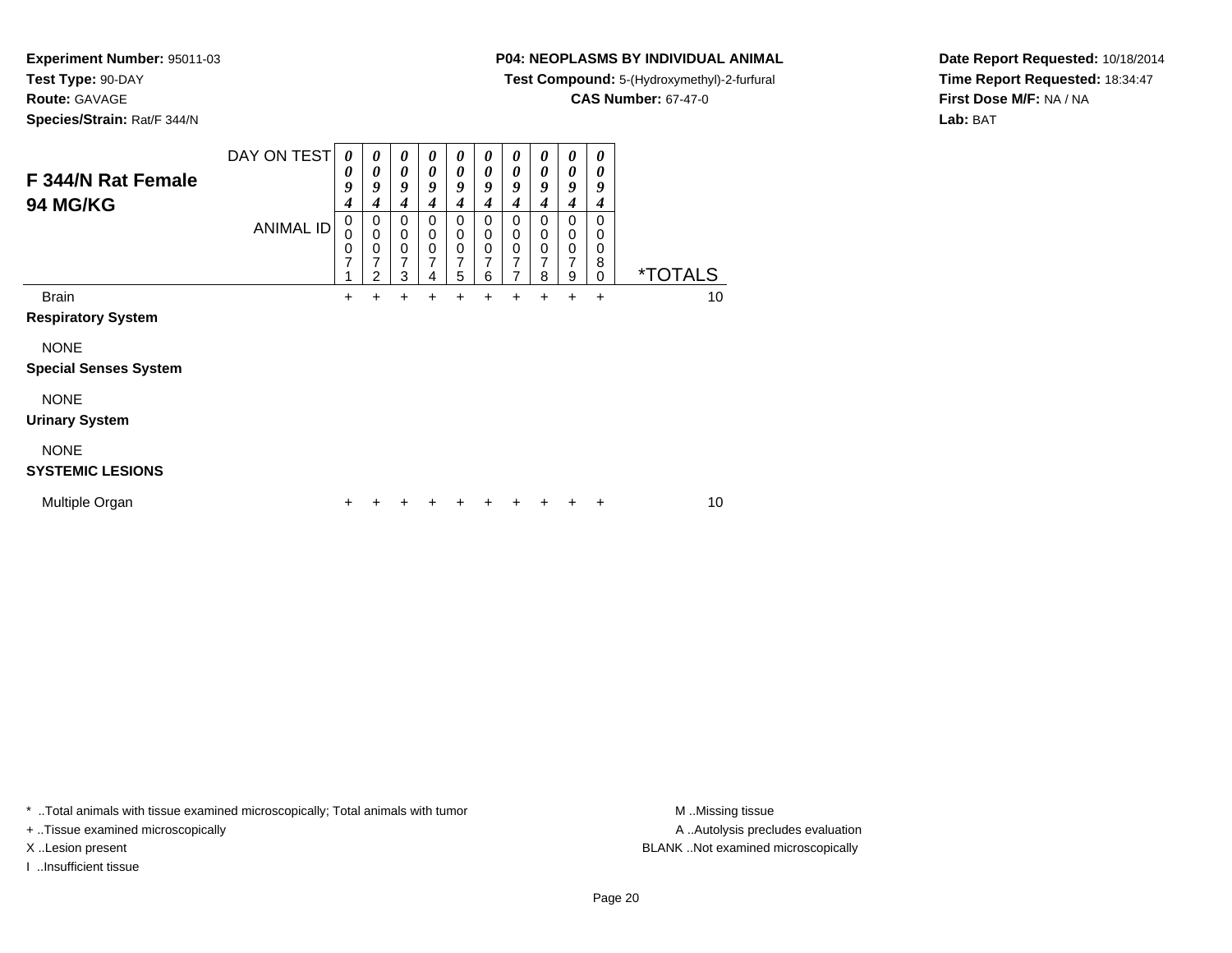**Route:** GAVAGE

**Species/Strain:** Rat/F 344/N

+ ..Tissue examined microscopically

I ..Insufficient tissue

#### **P04: NEOPLASMS BY INDIVIDUAL ANIMAL**

**Test Compound:** 5-(Hydroxymethyl)-2-furfural

**CAS Number:** 67-47-0

A ..Autolysis precludes evaluation

Page 21

**Date Report Requested:** 10/18/2014**Time Report Requested:** 18:34:47**First Dose M/F:** NA / NA**Lab:** BAT

| F 344/N Rat Female<br><b>MG/KG</b><br>188                                      | DAY ON TEST      | $\boldsymbol{\theta}$<br>$\boldsymbol{\theta}$<br>9<br>$\overline{\mathcal{A}}$ | 0<br>$\boldsymbol{\theta}$<br>9<br>$\boldsymbol{4}$  | 0<br>$\boldsymbol{\theta}$<br>$\boldsymbol{g}$<br>$\boldsymbol{4}$ | 0<br>$\boldsymbol{\theta}$<br>9<br>$\boldsymbol{4}$ | 0<br>$\pmb{\theta}$<br>9<br>$\boldsymbol{4}$ | 0<br>$\pmb{\theta}$<br>9<br>$\boldsymbol{4}$ | 0<br>$\pmb{\theta}$<br>$\boldsymbol{g}$<br>$\boldsymbol{4}$ | 0<br>$\pmb{\theta}$<br>9<br>$\boldsymbol{4}$ | $\boldsymbol{\theta}$<br>$\boldsymbol{\theta}$<br>$\boldsymbol{9}$<br>$\boldsymbol{4}$ | $\boldsymbol{\theta}$<br>$\boldsymbol{\theta}$<br>9<br>$\boldsymbol{4}$ |                                |
|--------------------------------------------------------------------------------|------------------|---------------------------------------------------------------------------------|------------------------------------------------------|--------------------------------------------------------------------|-----------------------------------------------------|----------------------------------------------|----------------------------------------------|-------------------------------------------------------------|----------------------------------------------|----------------------------------------------------------------------------------------|-------------------------------------------------------------------------|--------------------------------|
|                                                                                | <b>ANIMAL ID</b> | $\pmb{0}$<br>0<br>0<br>8<br>1                                                   | 0<br>$\mathbf 0$<br>$\pmb{0}$<br>8<br>$\overline{c}$ | $\pmb{0}$<br>0<br>$\pmb{0}$<br>8<br>3                              | $\mathbf 0$<br>0<br>0<br>8<br>$\overline{4}$        | 0<br>0<br>$\mathbf 0$<br>8<br>5              | $\mathbf 0$<br>0<br>0<br>8<br>6              | $\mathbf 0$<br>$\mathbf 0$<br>0<br>8<br>7                   | 0<br>0<br>0<br>8<br>8                        | $\pmb{0}$<br>$\mathbf 0$<br>$\mathbf 0$<br>8<br>$\boldsymbol{9}$                       | $\mathbf 0$<br>$\mathbf 0$<br>$\mathbf 0$<br>9<br>$\mathbf 0$           | <i><b>*TOTALS</b></i>          |
| <b>Alimentary System</b>                                                       |                  |                                                                                 |                                                      |                                                                    |                                                     |                                              |                                              |                                                             |                                              |                                                                                        |                                                                         |                                |
| Liver<br>Mesentery<br><b>Cardiovascular System</b>                             |                  |                                                                                 | $\ddot{}$                                            |                                                                    |                                                     | +                                            |                                              | +                                                           |                                              |                                                                                        |                                                                         | $\overline{c}$<br>$\mathbf{1}$ |
| <b>NONE</b><br><b>Endocrine System</b>                                         |                  |                                                                                 |                                                      |                                                                    |                                                     |                                              |                                              |                                                             |                                              |                                                                                        |                                                                         |                                |
| <b>NONE</b><br><b>General Body System</b>                                      |                  |                                                                                 |                                                      |                                                                    |                                                     |                                              |                                              |                                                             |                                              |                                                                                        |                                                                         |                                |
| <b>NONE</b><br><b>Genital System</b>                                           |                  |                                                                                 |                                                      |                                                                    |                                                     |                                              |                                              |                                                             |                                              |                                                                                        |                                                                         |                                |
| <b>NONE</b><br><b>Hematopoietic System</b>                                     |                  |                                                                                 |                                                      |                                                                    |                                                     |                                              |                                              |                                                             |                                              |                                                                                        |                                                                         |                                |
| Lymph Node, Mesenteric<br><b>Integumentary System</b>                          |                  |                                                                                 |                                                      |                                                                    |                                                     |                                              |                                              | $\ddot{}$                                                   |                                              |                                                                                        |                                                                         | 1                              |
| <b>NONE</b><br><b>Musculoskeletal System</b>                                   |                  |                                                                                 |                                                      |                                                                    |                                                     |                                              |                                              |                                                             |                                              |                                                                                        |                                                                         |                                |
| <b>NONE</b><br><b>Nervous System</b>                                           |                  |                                                                                 |                                                      |                                                                    |                                                     |                                              |                                              |                                                             |                                              |                                                                                        |                                                                         |                                |
| * Total animals with tissue examined microscopically; Total animals with tumor |                  |                                                                                 |                                                      |                                                                    |                                                     |                                              |                                              |                                                             |                                              |                                                                                        |                                                                         | M Missing tissue               |

X ..Lesion present BLANK ..Not examined microscopically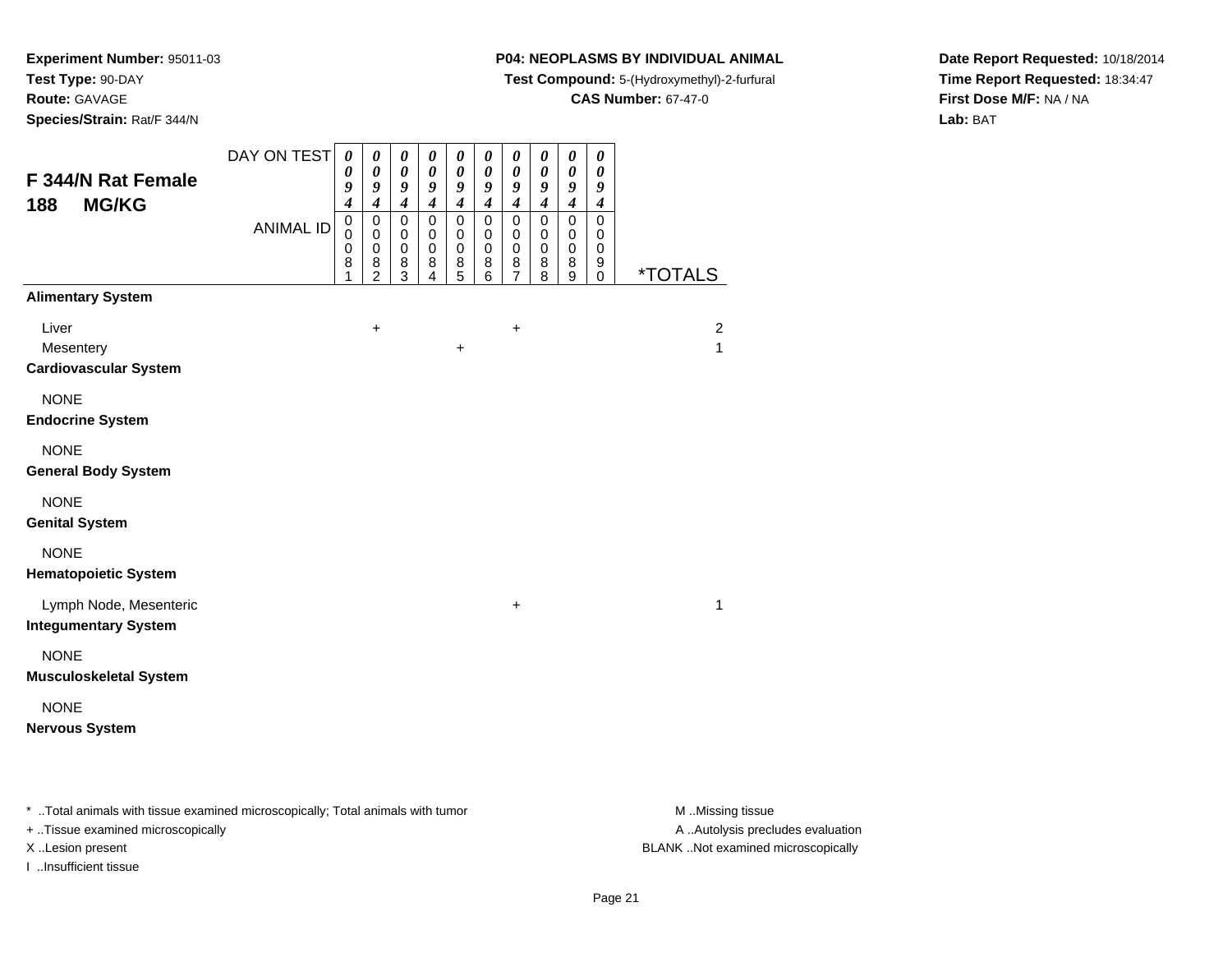**Route:** GAVAGE

**Species/Strain:** Rat/F 344/N

### **P04: NEOPLASMS BY INDIVIDUAL ANIMAL**

**Test Compound:** 5-(Hydroxymethyl)-2-furfural

**CAS Number:** 67-47-0

**Date Report Requested:** 10/18/2014**Time Report Requested:** 18:34:47**First Dose M/F:** NA / NA**Lab:** BAT

| F 344/N Rat Female<br><b>MG/KG</b><br>188   | DAY ON TEST<br><b>ANIMAL ID</b> | 0<br>0<br>9<br>4<br>$\boldsymbol{0}$<br>0<br>0<br>8 | 0<br>0<br>9<br>4<br>0<br>0<br>0<br>8<br>2 | 0<br>0<br>9<br>4<br>0<br>0<br>0<br>8<br>3 | 0<br>$\boldsymbol{\theta}$<br>9<br>4<br>0<br>0<br>$\Omega$<br>8 | 0<br>$\boldsymbol{\theta}$<br>9<br>4<br>$\mathbf 0$<br>0<br>$\mathbf 0$<br>8<br>5 | 0<br>$\boldsymbol{\theta}$<br>9<br>4<br>$\Omega$<br>0<br>$\mathbf 0$<br>8<br>6 | 0<br>$\boldsymbol{\theta}$<br>9<br>4<br>0<br>0<br>$\mathbf 0$<br>8<br>7 | 0<br>$\boldsymbol{\theta}$<br>9<br>4<br>0<br>$\Omega$<br>$\mathbf 0$<br>8<br>8 | 0<br>0<br>9<br>4<br>0<br>0<br>$\mathbf 0$<br>8<br>9 | $\boldsymbol{\theta}$<br>0<br>9<br>4<br>0<br>$\Omega$<br>$\mathbf 0$<br>9<br>$\Omega$ | <i><b>*TOTALS</b></i> |
|---------------------------------------------|---------------------------------|-----------------------------------------------------|-------------------------------------------|-------------------------------------------|-----------------------------------------------------------------|-----------------------------------------------------------------------------------|--------------------------------------------------------------------------------|-------------------------------------------------------------------------|--------------------------------------------------------------------------------|-----------------------------------------------------|---------------------------------------------------------------------------------------|-----------------------|
| <b>Brain</b><br><b>Respiratory System</b>   |                                 | +                                                   |                                           | +                                         | 4                                                               |                                                                                   |                                                                                |                                                                         |                                                                                | +                                                   | $\ddot{}$                                                                             | 10                    |
| <b>NONE</b><br><b>Special Senses System</b> |                                 |                                                     |                                           |                                           |                                                                 |                                                                                   |                                                                                |                                                                         |                                                                                |                                                     |                                                                                       |                       |
| <b>NONE</b><br><b>Urinary System</b>        |                                 |                                                     |                                           |                                           |                                                                 |                                                                                   |                                                                                |                                                                         |                                                                                |                                                     |                                                                                       |                       |
| <b>NONE</b><br><b>SYSTEMIC LESIONS</b>      |                                 |                                                     |                                           |                                           |                                                                 |                                                                                   |                                                                                |                                                                         |                                                                                |                                                     |                                                                                       |                       |
| Multiple Organ                              |                                 |                                                     |                                           |                                           |                                                                 |                                                                                   |                                                                                |                                                                         |                                                                                |                                                     | ٠                                                                                     | 10                    |

\* ..Total animals with tissue examined microscopically; Total animals with tumor **M** . Missing tissue M ..Missing tissue

+ ..Tissue examined microscopically

I ..Insufficient tissue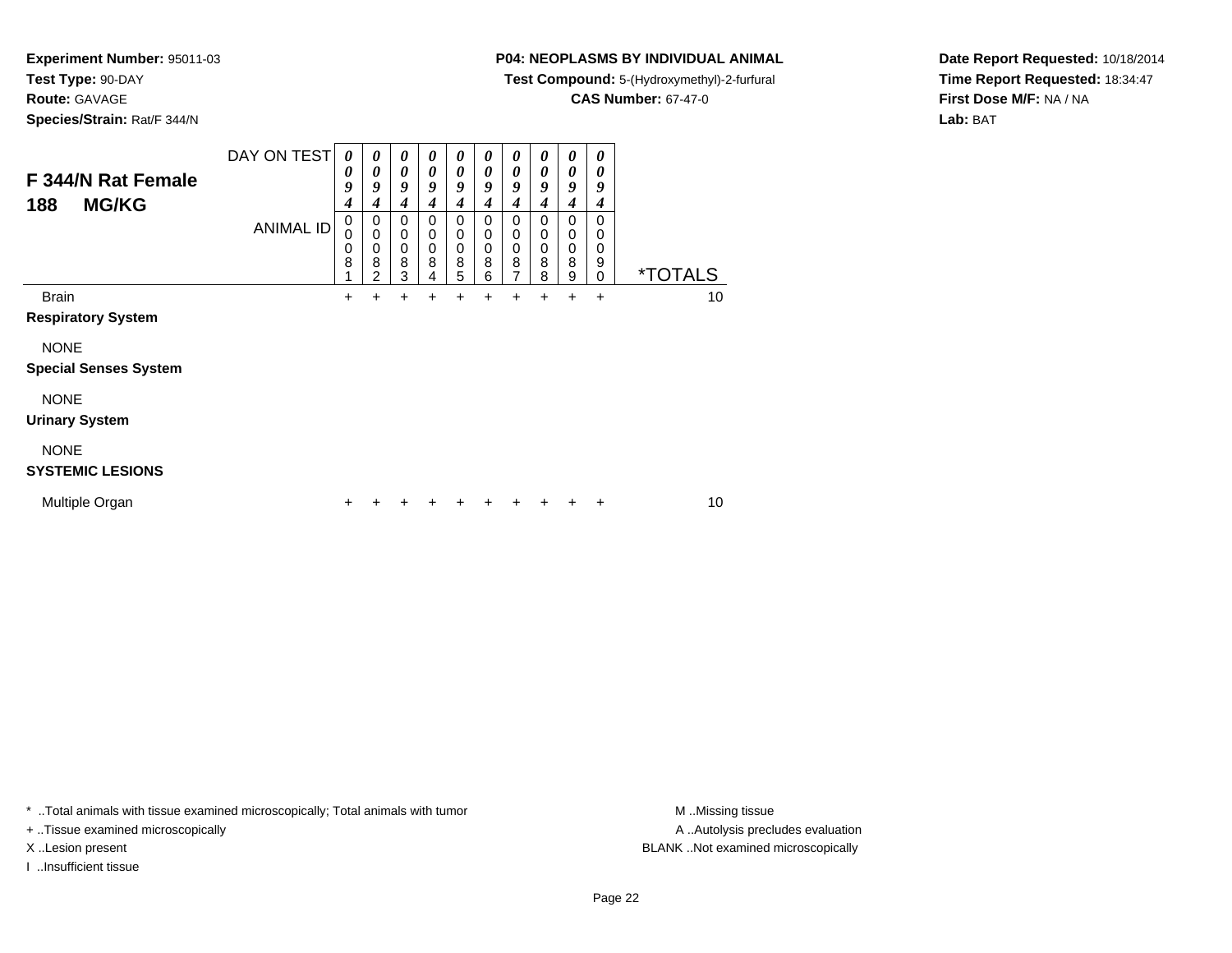**Route:** GAVAGE

**Species/Strain:** Rat/F 344/N

## **P04: NEOPLASMS BY INDIVIDUAL ANIMAL**

**Test Compound:** 5-(Hydroxymethyl)-2-furfural

**CAS Number:** 67-47-0

**Date Report Requested:** 10/18/2014**Time Report Requested:** 18:34:47**First Dose M/F:** NA / NA**Lab:** BAT

| F 344/N Rat Female                                                                                                                                               | DAY ON TEST      | $\boldsymbol{\theta}$<br>0<br>9<br>4 | $\pmb{\theta}$<br>0<br>9<br>4                            | $\pmb{\theta}$<br>0<br>9<br>$\boldsymbol{4}$ | 0<br>0<br>9<br>$\boldsymbol{4}$ | 0<br>0<br>9<br>4                | 0<br>0<br>9<br>4      | $\boldsymbol{\theta}$<br>0<br>9<br>$\boldsymbol{4}$    | $\pmb{\theta}$<br>0<br>$\boldsymbol{g}$<br>$\boldsymbol{4}$ | $\pmb{\theta}$<br>0<br>$\pmb{9}$<br>$\boldsymbol{4}$   | $\pmb{\theta}$<br>0<br>9<br>$\boldsymbol{4}$ |                                                                                             |
|------------------------------------------------------------------------------------------------------------------------------------------------------------------|------------------|--------------------------------------|----------------------------------------------------------|----------------------------------------------|---------------------------------|---------------------------------|-----------------------|--------------------------------------------------------|-------------------------------------------------------------|--------------------------------------------------------|----------------------------------------------|---------------------------------------------------------------------------------------------|
| <b>MG/KG</b><br>375                                                                                                                                              | <b>ANIMAL ID</b> | $\mathbf 0$<br>0<br>0<br>9           | $\mathbf 0$<br>$\mathbf 0$<br>$\pmb{0}$<br>$\frac{9}{2}$ | 0<br>0<br>0<br>9<br>3                        | 0<br>0<br>$\mathbf 0$<br>9<br>4 | $\mathbf 0$<br>0<br>0<br>9<br>5 | 0<br>0<br>0<br>9<br>6 | $\mathbf 0$<br>0<br>$\mathbf 0$<br>9<br>$\overline{7}$ | $\mathbf 0$<br>0<br>$\mathbf 0$<br>9<br>8                   | $\overline{0}$<br>$\mathbf 0$<br>$\mathbf 0$<br>9<br>9 | $\mathbf 0$<br>0<br>1<br>0<br>$\pmb{0}$      | <i><b>*TOTALS</b></i>                                                                       |
| <b>Alimentary System</b>                                                                                                                                         |                  |                                      |                                                          |                                              |                                 |                                 |                       |                                                        |                                                             |                                                        |                                              |                                                                                             |
| Liver<br><b>Cardiovascular System</b>                                                                                                                            |                  |                                      |                                                          |                                              |                                 |                                 |                       |                                                        |                                                             | +                                                      | $\ddot{}$                                    | $\overline{c}$                                                                              |
| <b>NONE</b><br><b>Endocrine System</b>                                                                                                                           |                  |                                      |                                                          |                                              |                                 |                                 |                       |                                                        |                                                             |                                                        |                                              |                                                                                             |
| <b>NONE</b><br><b>General Body System</b>                                                                                                                        |                  |                                      |                                                          |                                              |                                 |                                 |                       |                                                        |                                                             |                                                        |                                              |                                                                                             |
| <b>NONE</b><br><b>Genital System</b>                                                                                                                             |                  |                                      |                                                          |                                              |                                 |                                 |                       |                                                        |                                                             |                                                        |                                              |                                                                                             |
| <b>NONE</b><br><b>Hematopoietic System</b>                                                                                                                       |                  |                                      |                                                          |                                              |                                 |                                 |                       |                                                        |                                                             |                                                        |                                              |                                                                                             |
| <b>NONE</b><br><b>Integumentary System</b>                                                                                                                       |                  |                                      |                                                          |                                              |                                 |                                 |                       |                                                        |                                                             |                                                        |                                              |                                                                                             |
| <b>NONE</b><br><b>Musculoskeletal System</b>                                                                                                                     |                  |                                      |                                                          |                                              |                                 |                                 |                       |                                                        |                                                             |                                                        |                                              |                                                                                             |
| <b>NONE</b><br><b>Nervous System</b>                                                                                                                             |                  |                                      |                                                          |                                              |                                 |                                 |                       |                                                        |                                                             |                                                        |                                              |                                                                                             |
| <b>Brain</b>                                                                                                                                                     |                  | +                                    |                                                          |                                              |                                 |                                 |                       |                                                        |                                                             |                                                        | $\ddot{}$                                    | 10                                                                                          |
| * Total animals with tissue examined microscopically; Total animals with tumor<br>+ Tissue examined microscopically<br>X Lesion present<br>I Insufficient tissue |                  |                                      |                                                          |                                              |                                 |                                 |                       |                                                        |                                                             |                                                        |                                              | M Missing tissue<br>A  Autolysis precludes evaluation<br>BLANK Not examined microscopically |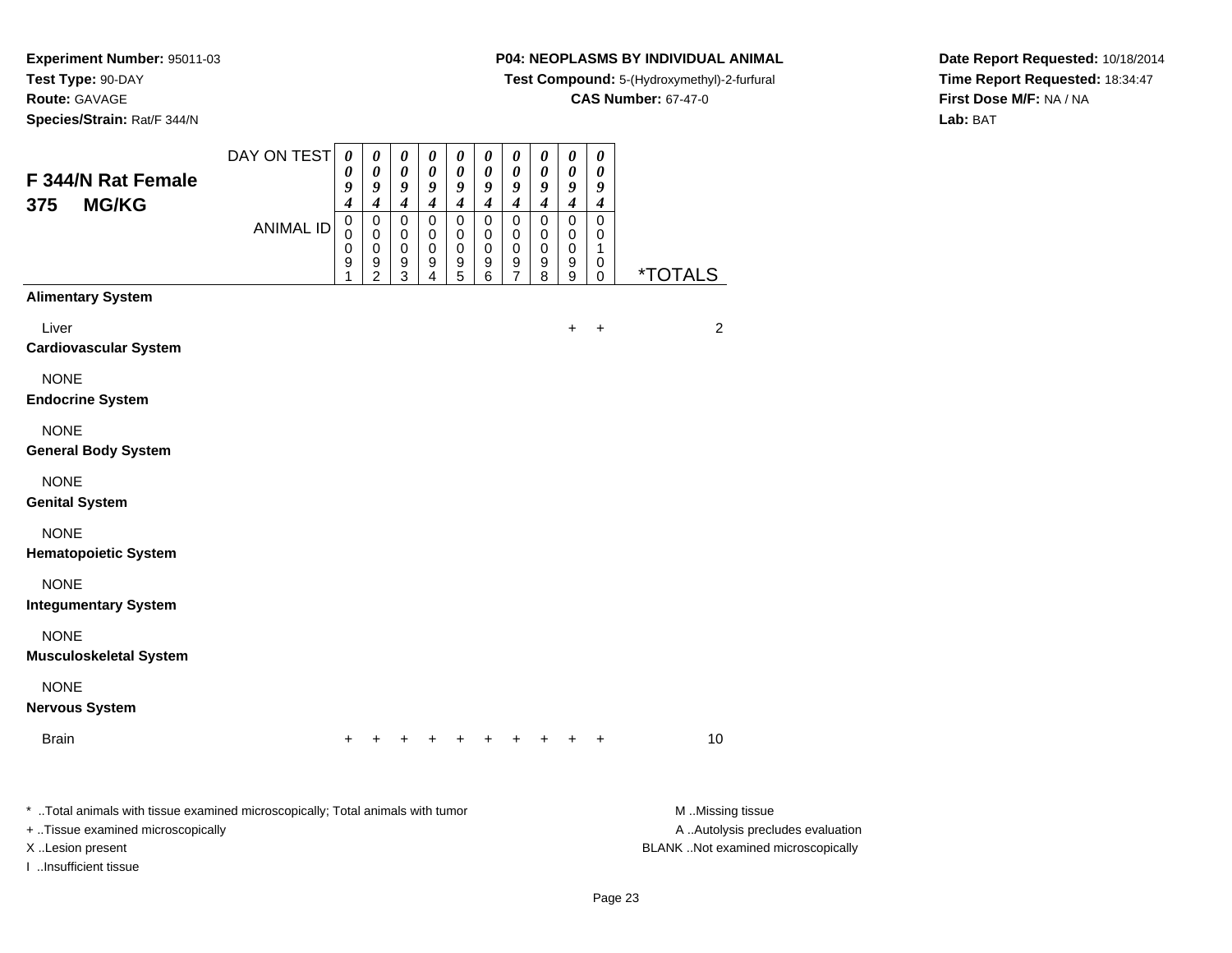**Route:** GAVAGE

**Species/Strain:** Rat/F 344/N

#### **P04: NEOPLASMS BY INDIVIDUAL ANIMAL**

**Test Compound:** 5-(Hydroxymethyl)-2-furfural

**CAS Number:** 67-47-0

**Date Report Requested:** 10/18/2014**Time Report Requested:** 18:34:47**First Dose M/F:** NA / NA**Lab:** BAT

| F 344/N Rat Female<br><b>MG/KG</b><br>375   | DAY ON TEST      | 0<br>$\boldsymbol{\theta}$<br>9<br>$\boldsymbol{4}$ | 0<br>0<br>9<br>4      | 0<br>$\boldsymbol{\theta}$<br>9<br>4      | 0<br>0<br>9<br>4                              | 0<br>$\boldsymbol{\theta}$<br>9<br>4                | 0<br>$\boldsymbol{\theta}$<br>$\boldsymbol{q}$<br>4 | 0<br>0<br>9<br>4                          | 0<br>$\boldsymbol{\theta}$<br>9<br>4                | 0<br>0<br>9<br>4                          | 0<br>0<br>9<br>4                                    |                       |
|---------------------------------------------|------------------|-----------------------------------------------------|-----------------------|-------------------------------------------|-----------------------------------------------|-----------------------------------------------------|-----------------------------------------------------|-------------------------------------------|-----------------------------------------------------|-------------------------------------------|-----------------------------------------------------|-----------------------|
|                                             | <b>ANIMAL ID</b> | $\pmb{0}$<br>0<br>0<br>9                            | 0<br>0<br>0<br>9<br>2 | $\mathbf 0$<br>0<br>$\mathbf 0$<br>9<br>3 | $\Omega$<br>$\Omega$<br>$\mathbf 0$<br>9<br>4 | $\mathbf 0$<br>$\mathbf 0$<br>$\mathbf 0$<br>9<br>5 | $\Omega$<br>0<br>$\mathbf 0$<br>9<br>6              | 0<br>$\mathbf 0$<br>$\mathbf 0$<br>9<br>7 | $\mathbf 0$<br>$\mathbf 0$<br>$\mathbf 0$<br>9<br>8 | 0<br>$\mathbf 0$<br>$\mathbf 0$<br>9<br>9 | $\mathbf 0$<br>0<br>1<br>$\mathbf 0$<br>$\mathbf 0$ | <i><b>*TOTALS</b></i> |
| <b>Respiratory System</b>                   |                  |                                                     |                       |                                           |                                               |                                                     |                                                     |                                           |                                                     |                                           |                                                     |                       |
| <b>NONE</b><br><b>Special Senses System</b> |                  |                                                     |                       |                                           |                                               |                                                     |                                                     |                                           |                                                     |                                           |                                                     |                       |
| <b>NONE</b><br><b>Urinary System</b>        |                  |                                                     |                       |                                           |                                               |                                                     |                                                     |                                           |                                                     |                                           |                                                     |                       |
| <b>NONE</b><br><b>SYSTEMIC LESIONS</b>      |                  |                                                     |                       |                                           |                                               |                                                     |                                                     |                                           |                                                     |                                           |                                                     |                       |
| Multiple Organ                              |                  | +                                                   |                       |                                           |                                               |                                                     | +                                                   |                                           | +                                                   |                                           | ÷                                                   | 10                    |

\* ..Total animals with tissue examined microscopically; Total animals with tumor **M** . Missing tissue M ..Missing tissue

+ ..Tissue examined microscopically

I ..Insufficient tissue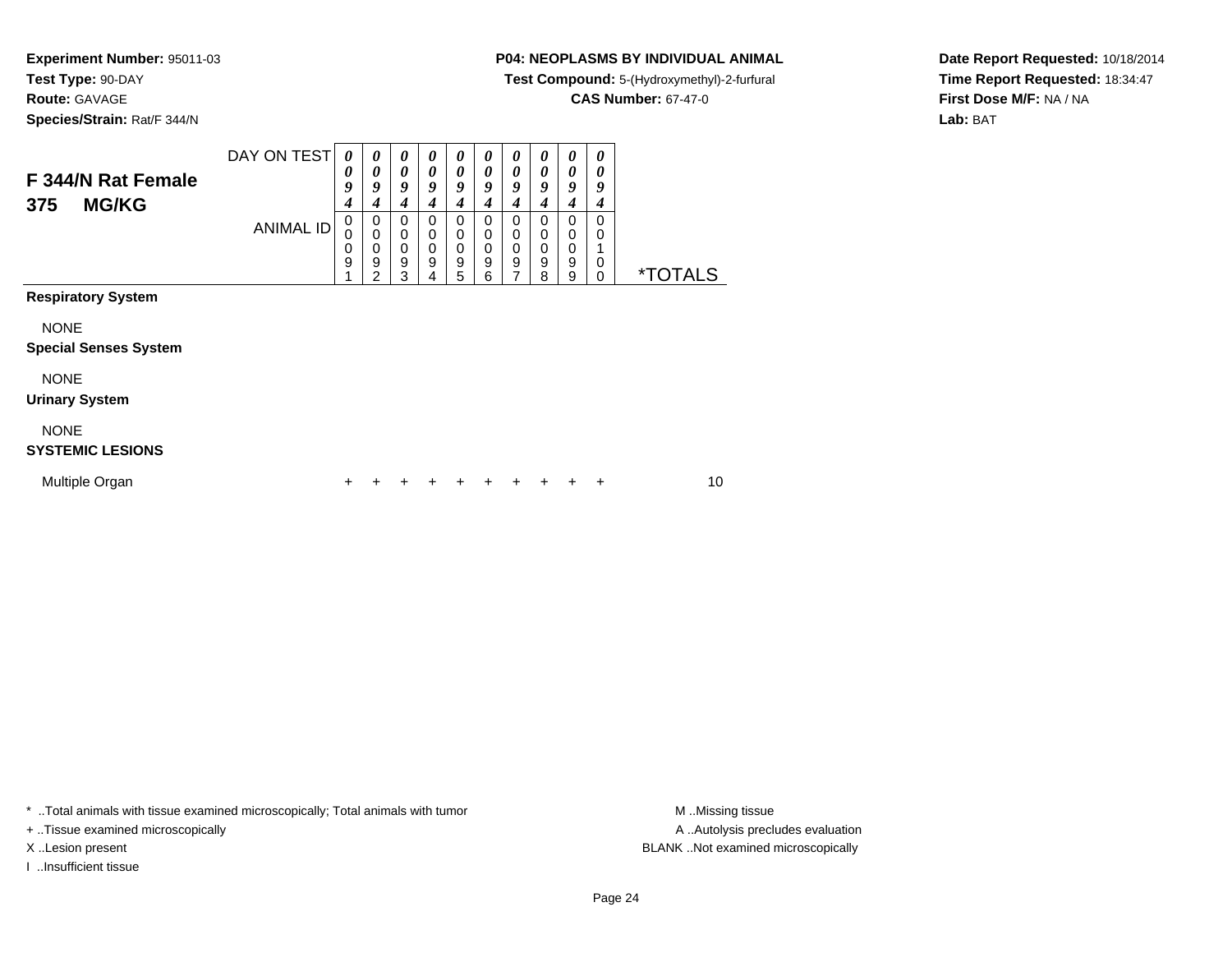**Route:** GAVAGE

**Species/Strain:** Rat/F 344/N

#### **P04: NEOPLASMS BY INDIVIDUAL ANIMAL**

**Test Compound:** 5-(Hydroxymethyl)-2-furfural

**CAS Number:** 67-47-0

**Date Report Requested:** 10/18/2014**Time Report Requested:** 18:34:47**First Dose M/F:** NA / NA**Lab:** BAT

| <b>F 344/N Rat Female</b><br>750<br><b>MG/KG</b>   | DAY ON TEST      | $\pmb{\theta}$<br>$\boldsymbol{\theta}$<br>9<br>$\overline{4}$ | $\pmb{\theta}$<br>$\boldsymbol{\theta}$<br>9<br>$\overline{\boldsymbol{4}}$ | $\boldsymbol{\theta}$<br>$\pmb{\theta}$<br>9<br>$\boldsymbol{4}$ | $\boldsymbol{\theta}$<br>$\boldsymbol{\theta}$<br>9<br>$\boldsymbol{4}$ | $\boldsymbol{\theta}$<br>$\boldsymbol{\theta}$<br>9<br>$\overline{\boldsymbol{4}}$ | $\boldsymbol{\theta}$<br>$\boldsymbol{\theta}$<br>9<br>$\overline{\boldsymbol{4}}$ | $\boldsymbol{\theta}$<br>$\boldsymbol{\theta}$<br>$\boldsymbol{9}$<br>$\boldsymbol{4}$ | $\boldsymbol{\theta}$<br>$\boldsymbol{\theta}$<br>9<br>$\boldsymbol{4}$ | $\pmb{\theta}$<br>$\boldsymbol{\theta}$<br>9<br>$\boldsymbol{4}$ | $\pmb{\theta}$<br>0<br>9<br>$\boldsymbol{4}$       |                       |
|----------------------------------------------------|------------------|----------------------------------------------------------------|-----------------------------------------------------------------------------|------------------------------------------------------------------|-------------------------------------------------------------------------|------------------------------------------------------------------------------------|------------------------------------------------------------------------------------|----------------------------------------------------------------------------------------|-------------------------------------------------------------------------|------------------------------------------------------------------|----------------------------------------------------|-----------------------|
|                                                    | <b>ANIMAL ID</b> | $\mathbf 0$<br>$\mathbf 0$<br>1<br>0<br>1                      | $\pmb{0}$<br>$\mathbf 0$<br>1<br>0<br>$\overline{2}$                        | $\mathsf 0$<br>$\mathbf 0$<br>1<br>$\mathbf 0$<br>$\mathbf{3}$   | $\mathbf 0$<br>$\mathbf 0$<br>$\mathbf{1}$<br>0<br>$\overline{4}$       | $\mathsf 0$<br>$\mathbf 0$<br>$\mathbf{1}$<br>$\pmb{0}$<br>5                       | $\mathsf 0$<br>$\mathbf 0$<br>1<br>$\pmb{0}$<br>6                                  | $\pmb{0}$<br>0<br>1<br>0<br>$\overline{7}$                                             | $\mathbf 0$<br>$\mathbf 0$<br>$\mathbf{1}$<br>$\pmb{0}$<br>8            | $\pmb{0}$<br>$\mathbf 0$<br>1<br>0<br>9                          | $\pmb{0}$<br>$\mathbf 0$<br>1<br>$\mathbf{1}$<br>0 | <i><b>*TOTALS</b></i> |
| <b>Alimentary System</b>                           |                  |                                                                |                                                                             |                                                                  |                                                                         |                                                                                    |                                                                                    |                                                                                        |                                                                         |                                                                  |                                                    |                       |
| Liver<br>Mesentery<br><b>Cardiovascular System</b> |                  |                                                                | $\ddot{}$                                                                   |                                                                  |                                                                         | $\ddot{}$                                                                          |                                                                                    |                                                                                        |                                                                         |                                                                  |                                                    | 1<br>1                |
| <b>NONE</b><br><b>Endocrine System</b>             |                  |                                                                |                                                                             |                                                                  |                                                                         |                                                                                    |                                                                                    |                                                                                        |                                                                         |                                                                  |                                                    |                       |
| <b>NONE</b><br><b>General Body System</b>          |                  |                                                                |                                                                             |                                                                  |                                                                         |                                                                                    |                                                                                    |                                                                                        |                                                                         |                                                                  |                                                    |                       |
| <b>NONE</b><br><b>Genital System</b>               |                  |                                                                |                                                                             |                                                                  |                                                                         |                                                                                    |                                                                                    |                                                                                        |                                                                         |                                                                  |                                                    |                       |
| <b>NONE</b><br><b>Hematopoietic System</b>         |                  |                                                                |                                                                             |                                                                  |                                                                         |                                                                                    |                                                                                    |                                                                                        |                                                                         |                                                                  |                                                    |                       |
| <b>NONE</b><br><b>Integumentary System</b>         |                  |                                                                |                                                                             |                                                                  |                                                                         |                                                                                    |                                                                                    |                                                                                        |                                                                         |                                                                  |                                                    |                       |
| <b>NONE</b><br><b>Musculoskeletal System</b>       |                  |                                                                |                                                                             |                                                                  |                                                                         |                                                                                    |                                                                                    |                                                                                        |                                                                         |                                                                  |                                                    |                       |
| <b>NONE</b><br><b>Nervous System</b>               |                  |                                                                |                                                                             |                                                                  |                                                                         |                                                                                    |                                                                                    |                                                                                        |                                                                         |                                                                  |                                                    |                       |
|                                                    |                  |                                                                |                                                                             |                                                                  |                                                                         |                                                                                    |                                                                                    |                                                                                        |                                                                         |                                                                  |                                                    |                       |

\* ..Total animals with tissue examined microscopically; Total animals with tumor **M** . Missing tissue M ..Missing tissue

+ ..Tissue examined microscopically

I ..Insufficient tissue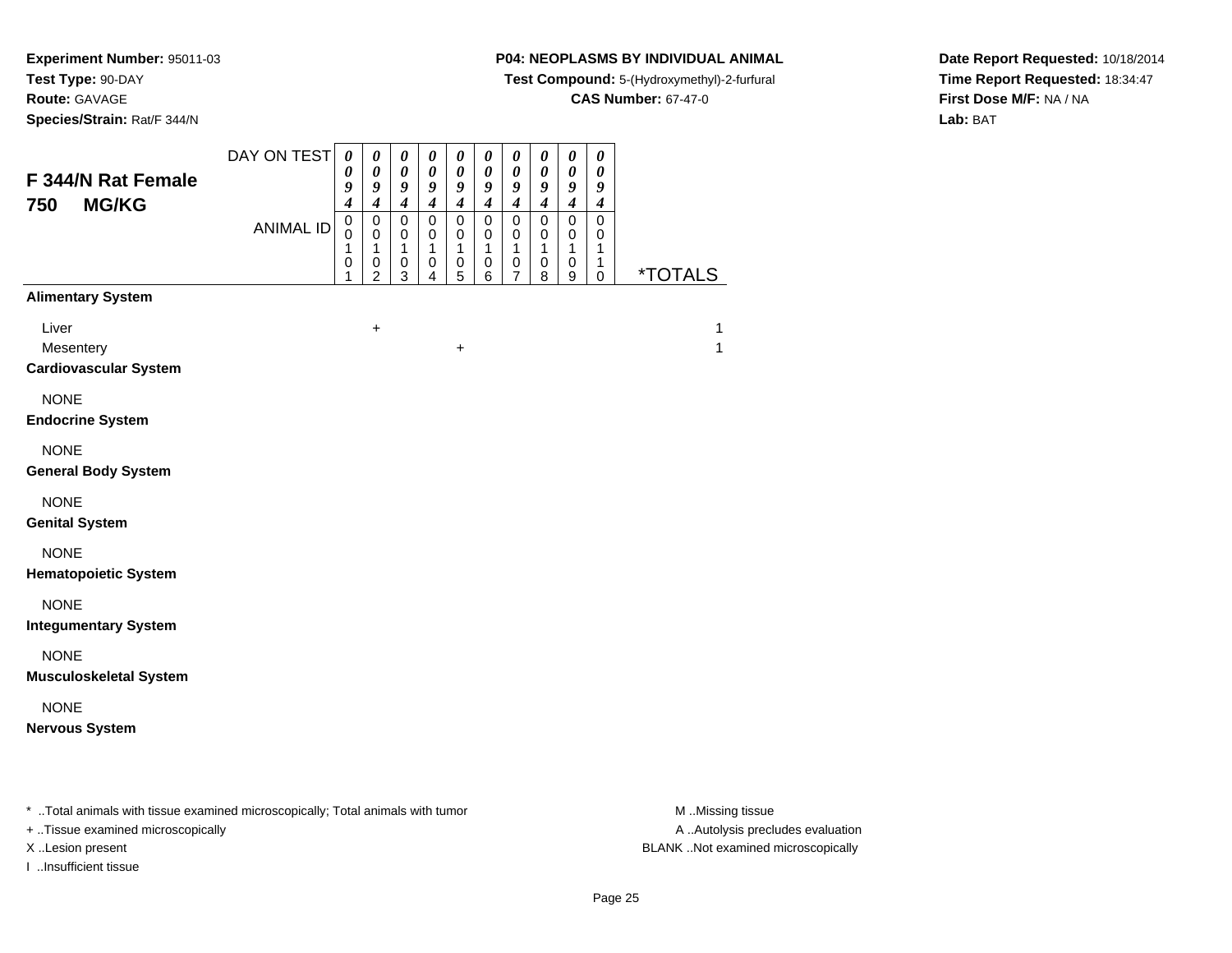**Route:** GAVAGE

**Species/Strain:** Rat/F 344/N

### **P04: NEOPLASMS BY INDIVIDUAL ANIMAL**

**Test Compound:** 5-(Hydroxymethyl)-2-furfural

**CAS Number:** 67-47-0

**Date Report Requested:** 10/18/2014**Time Report Requested:** 18:34:47**First Dose M/F:** NA / NA**Lab:** BAT

| F 344/N Rat Female<br><b>MG/KG</b><br>750   | DAY ON TEST<br><b>ANIMAL ID</b> | 0<br>0<br>9<br>4<br>0<br>0<br>0 | 0<br>0<br>9<br>4<br>0<br>$\Omega$<br>$\Omega$<br>2 | 0<br>0<br>9<br>4<br>0<br>0<br>0<br>3 | 0<br>0<br>9<br>4<br>0<br>0<br>0<br>4 | 0<br>0<br>9<br>4<br>0<br>0<br>0<br>5 | 0<br>0<br>9<br>4<br>0<br>0<br>0<br>6 | 0<br>0<br>9<br>4<br>0<br>0<br>0<br>7 | 0<br>0<br>9<br>4<br>0<br>0<br>0<br>8 | 0<br>0<br>9<br>4<br>0<br>0<br>0<br>9 | 0<br>0<br>9<br>4<br>0<br>0<br>1<br>$\mathbf 0$ | <i><b>*TOTALS</b></i> |  |
|---------------------------------------------|---------------------------------|---------------------------------|----------------------------------------------------|--------------------------------------|--------------------------------------|--------------------------------------|--------------------------------------|--------------------------------------|--------------------------------------|--------------------------------------|------------------------------------------------|-----------------------|--|
| <b>Brain</b><br><b>Respiratory System</b>   |                                 |                                 |                                                    |                                      |                                      | 4                                    | +                                    | +                                    | +                                    | +                                    | $\ddot{}$                                      | 10                    |  |
| <b>NONE</b><br><b>Special Senses System</b> |                                 |                                 |                                                    |                                      |                                      |                                      |                                      |                                      |                                      |                                      |                                                |                       |  |
| <b>NONE</b><br><b>Urinary System</b>        |                                 |                                 |                                                    |                                      |                                      |                                      |                                      |                                      |                                      |                                      |                                                |                       |  |
| <b>NONE</b><br><b>SYSTEMIC LESIONS</b>      |                                 |                                 |                                                    |                                      |                                      |                                      |                                      |                                      |                                      |                                      |                                                |                       |  |
| Multiple Organ                              |                                 |                                 |                                                    |                                      |                                      |                                      |                                      |                                      |                                      |                                      | ÷                                              | 10                    |  |

\* ..Total animals with tissue examined microscopically; Total animals with tumor **M** . Missing tissue M ..Missing tissue

+ ..Tissue examined microscopically

I ..Insufficient tissue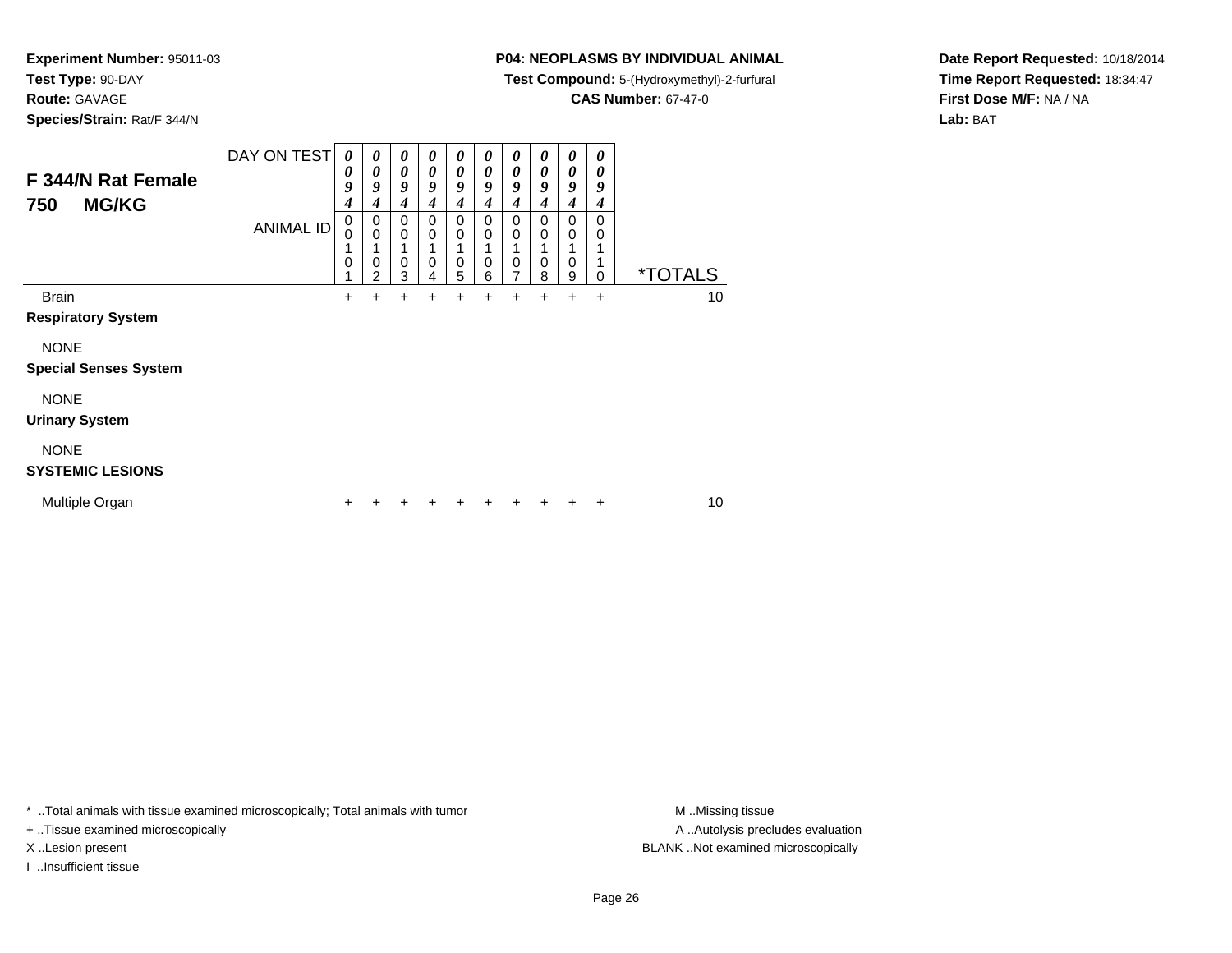**Species/Strain:** Rat/F 344/N

#### **P04: NEOPLASMS BY INDIVIDUAL ANIMAL**

**Test Compound:** 5-(Hydroxymethyl)-2-furfural

**CAS Number:** 67-47-0

**Date Report Requested:** 10/18/2014**Time Report Requested:** 18:34:47**First Dose M/F:** NA / NA**Lab:** BAT

| F 344/N Rat Female<br><b>MG/KG</b><br>1500                                                                                                      | DAY ON TEST<br><b>ANIMAL ID</b> | $\boldsymbol{\theta}$<br>0<br>9<br>4<br>$\pmb{0}$<br>$\mathbf 0$<br>1<br>1<br>1 | $\boldsymbol{\theta}$<br>$\boldsymbol{\theta}$<br>$\boldsymbol{\theta}$<br>$\boldsymbol{4}$<br>$\mathbf 0$<br>$\mathbf 0$<br>1<br>1<br>$\overline{2}$ | 0<br>$\boldsymbol{\theta}$<br>9<br>$\overline{2}$<br>$\mathbf 0$<br>$\mathbf 0$<br>1<br>1<br>3 | 0<br>$\boldsymbol{\theta}$<br>$\overline{2}$<br>9<br>$\mathbf 0$<br>0<br>$\mathbf{1}$<br>1<br>4 | 0<br>0<br>9<br>$\boldsymbol{4}$<br>$\mathbf 0$<br>$\mathbf 0$<br>1<br>1<br>5    | 0<br>$\boldsymbol{\theta}$<br>9<br>$\boldsymbol{4}$<br>$\Omega$<br>$\Omega$<br>1<br>1<br>6 | 0<br>$\boldsymbol{\theta}$<br>9<br>$\boldsymbol{4}$<br>$\mathbf 0$<br>$\mathbf 0$<br>1<br>1<br>$\overline{7}$ | 0<br>0<br>9<br>$\boldsymbol{4}$<br>$\mathbf 0$<br>$\Omega$<br>$\mathbf{1}$<br>1<br>8 | 0<br>0<br>9<br>$\boldsymbol{4}$<br>0<br>0<br>1<br>1<br>9            | 0<br>0<br>9<br>$\boldsymbol{4}$<br>0<br>0<br>1<br>$\overline{c}$<br>$\Omega$            | <i><b>*TOTALS</b></i>                  |
|-------------------------------------------------------------------------------------------------------------------------------------------------|---------------------------------|---------------------------------------------------------------------------------|-------------------------------------------------------------------------------------------------------------------------------------------------------|------------------------------------------------------------------------------------------------|-------------------------------------------------------------------------------------------------|---------------------------------------------------------------------------------|--------------------------------------------------------------------------------------------|---------------------------------------------------------------------------------------------------------------|--------------------------------------------------------------------------------------|---------------------------------------------------------------------|-----------------------------------------------------------------------------------------|----------------------------------------|
| <b>Alimentary System</b>                                                                                                                        |                                 |                                                                                 |                                                                                                                                                       |                                                                                                |                                                                                                 |                                                                                 |                                                                                            |                                                                                                               |                                                                                      |                                                                     |                                                                                         |                                        |
| Esophagus<br>Intestine Large, Cecum<br>Intestine Large, Colon<br>Intestine Large, Rectum                                                        |                                 | +<br>+<br>+<br>+                                                                | +<br>$\ddot{}$<br>+<br>$\ddot{}$                                                                                                                      | +<br>$\ddot{}$<br>+<br>$\ddot{}$                                                               | +<br>$\ddot{}$<br>+<br>+                                                                        | +<br>$\ddot{}$<br>+<br>$\ddot{}$                                                | +<br>$\ddot{}$<br>+<br>$\ddot{}$                                                           | +<br>$\ddot{}$<br>+<br>$\ddot{}$                                                                              | $\ddot{}$<br>$\pm$<br>$\ddot{}$                                                      | +<br>$\pm$<br>$\pm$<br>$+$                                          | +<br>+<br>$\ddot{}$<br>$\ddot{}$                                                        | 10<br>10<br>10<br>10                   |
| Intestine Small, Duodenum<br>Intestine Small, Ileum<br>Intestine Small, Jejunum<br>Liver<br>Pancreas<br>Salivary Glands<br>Stomach, Forestomach |                                 | $\ddot{}$<br>+<br>+<br>$\ddot{}$<br>$\ddot{}$<br>+<br>+                         | $\ddot{}$<br>$\ddot{}$<br>+<br>$\ddot{}$<br>$\ddot{}$<br>$\ddot{}$<br>+                                                                               | $\ddot{}$<br>$\ddot{}$<br>+<br>$\ddot{}$<br>$\ddot{}$<br>$\ddot{}$<br>+                        | $\ddot{}$<br>+<br>+<br>$\ddot{}$<br>$\ddot{}$<br>+<br>+                                         | $\ddot{}$<br>$\ddot{}$<br>+<br>$\ddot{}$<br>$\ddot{}$<br>$\ddot{}$<br>$\ddot{}$ | $\ddot{}$<br>$\ddot{}$<br>+<br>$\ddot{}$<br>$\ddot{}$<br>$\ddot{}$<br>$\ddot{}$            | $\ddot{}$<br>$\ddot{}$<br>+<br>$\ddot{}$<br>$\ddot{}$<br>$\ddot{}$<br>$\ddot{}$                               | $+$<br>$\ddot{}$<br>$\pm$<br>$\ddot{}$<br>$+$<br>$\ddot{}$<br>$\ddot{}$              | $\ddot{}$<br>+<br>$\pm$<br>$\ddot{}$<br>$\ddot{}$<br>+<br>$\ddot{}$ | $\ddot{}$<br>$\ddot{}$<br>$\ddot{}$<br>$\ddot{}$<br>$\ddot{}$<br>$\ddot{}$<br>$\ddot{}$ | 10<br>10<br>10<br>10<br>10<br>10<br>10 |
| Stomach, Glandular<br><b>Cardiovascular System</b>                                                                                              |                                 | $\ddot{}$                                                                       |                                                                                                                                                       | $\ddot{}$                                                                                      | $\ddot{}$                                                                                       | $\ddot{}$                                                                       | $\ddot{}$                                                                                  | $\ddot{}$                                                                                                     | $\ddot{}$                                                                            | $\ddot{}$                                                           | $\ddot{}$                                                                               | 10                                     |
| <b>Blood Vessel</b><br>Heart<br><b>Endocrine System</b>                                                                                         |                                 | +<br>$\ddot{}$                                                                  | +                                                                                                                                                     | +                                                                                              | +                                                                                               | +<br>$\ddot{}$                                                                  | +<br>$\ddot{}$                                                                             | +<br>$\ddot{}$                                                                                                | +<br>$\ddot{}$                                                                       | +<br>$\ddot{}$                                                      | +<br>+                                                                                  | 10<br>10                               |
| <b>Adrenal Cortex</b><br>Adrenal Medulla<br>Islets, Pancreatic<br>Parathyroid Gland                                                             |                                 | +<br>$\ddot{}$<br>+<br>+                                                        | +<br>$\ddot{}$<br>+                                                                                                                                   | +<br>+<br>+<br>+                                                                               | +<br>$\pm$<br>+<br>$\ddot{}$                                                                    | +<br>+<br>$\ddot{}$<br>M                                                        | +<br>+<br>$\ddot{}$<br>$\ddot{}$                                                           | +<br>+<br>+<br>$\ddot{}$                                                                                      | ٠<br>$\ddot{}$<br>$\ddot{}$<br>M                                                     | +<br>$\pm$<br>$\ddot{}$<br>$\ddot{}$                                | ÷<br>$\ddot{}$<br>+<br>+                                                                | 10<br>10<br>10<br>8                    |

\* ..Total animals with tissue examined microscopically; Total animals with tumor **M** . Missing tissue M ..Missing tissue

+ ..Tissue examined microscopically

I ..Insufficient tissue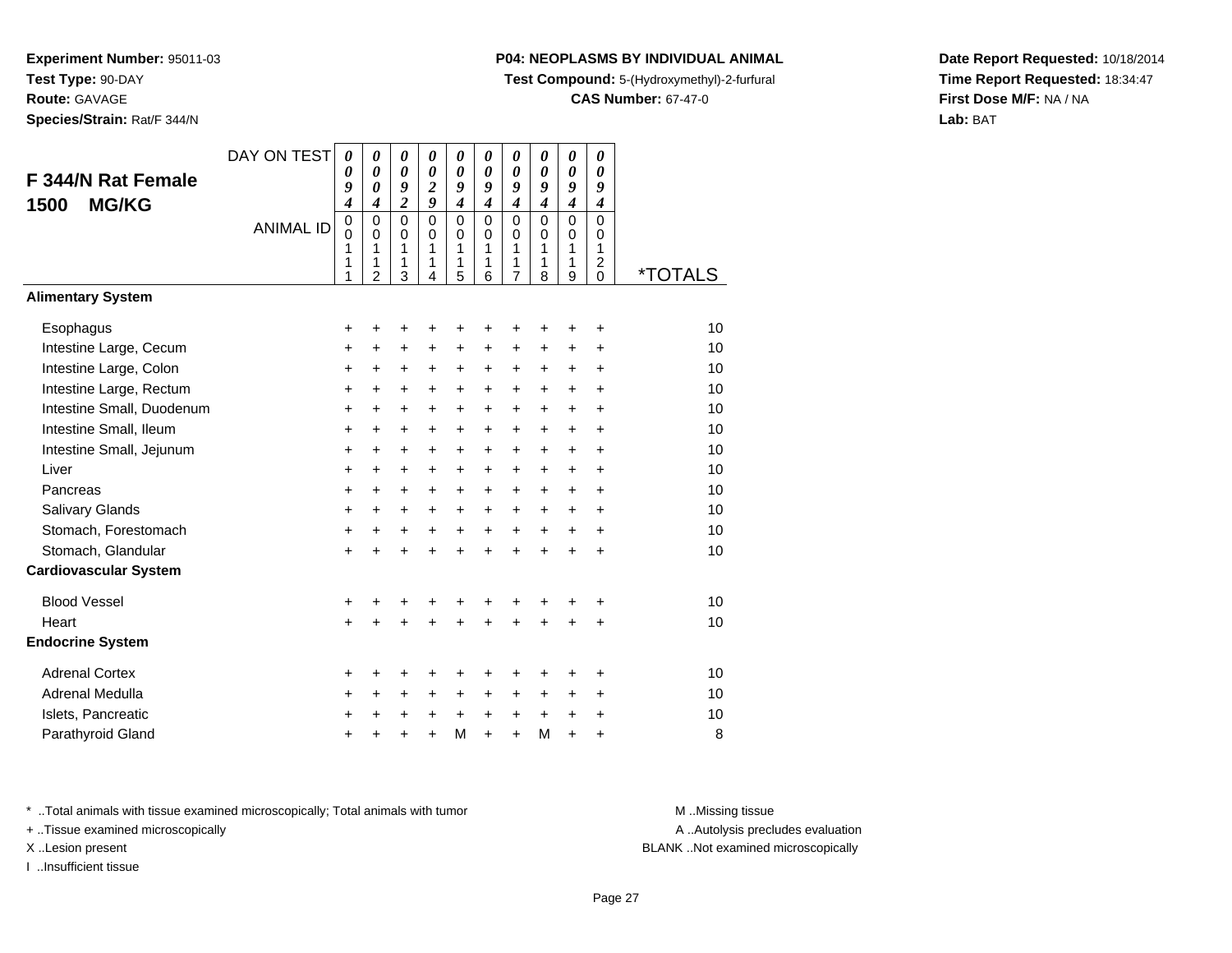**Route:** GAVAGE

**Species/Strain:** Rat/F 344/N

#### **P04: NEOPLASMS BY INDIVIDUAL ANIMAL**

**Test Compound:** 5-(Hydroxymethyl)-2-furfural

**CAS Number:** 67-47-0

**Date Report Requested:** 10/18/2014**Time Report Requested:** 18:34:47**First Dose M/F:** NA / NA**Lab:** BAT

| F 344/N Rat Female<br><b>MG/KG</b><br>1500 | DAY ON TEST      | 0<br>0<br>9<br>4                | 0<br>0<br>0<br>4                                    | 0<br>$\boldsymbol{\theta}$<br>9<br>$\boldsymbol{2}$ | 0<br>0<br>$\overline{\mathbf{c}}$<br>9 | 0<br>$\boldsymbol{\theta}$<br>9<br>4 | 0<br>0<br>9<br>$\boldsymbol{4}$ | 0<br>0<br>9<br>4                             | 0<br>0<br>9<br>$\boldsymbol{4}$        | 0<br>0<br>9<br>4      | 0<br>0<br>9<br>$\boldsymbol{4}$              |                       |
|--------------------------------------------|------------------|---------------------------------|-----------------------------------------------------|-----------------------------------------------------|----------------------------------------|--------------------------------------|---------------------------------|----------------------------------------------|----------------------------------------|-----------------------|----------------------------------------------|-----------------------|
|                                            | <b>ANIMAL ID</b> | $\mathbf 0$<br>0<br>1<br>1<br>1 | $\mathbf 0$<br>$\Omega$<br>1<br>1<br>$\overline{2}$ | $\mathbf 0$<br>$\Omega$<br>1<br>1<br>3              | $\mathbf 0$<br>$\Omega$<br>1<br>1<br>4 | $\mathbf 0$<br>0<br>1<br>1<br>5      | 0<br>0<br>1<br>1<br>6           | $\mathbf 0$<br>0<br>1<br>1<br>$\overline{7}$ | $\mathbf 0$<br>$\Omega$<br>1<br>1<br>8 | 0<br>0<br>1<br>1<br>9 | $\mathbf 0$<br>0<br>1<br>$\overline{c}$<br>0 | <i><b>*TOTALS</b></i> |
| <b>Pituitary Gland</b>                     |                  | $\ddot{}$                       | $\ddot{}$                                           | $\ddot{}$                                           | $\ddot{}$                              | $\ddot{}$                            | $\ddot{}$                       | $\ddot{}$                                    | $\ddot{}$                              | $\ddot{}$             | $\ddot{}$                                    | 10                    |
| <b>Thyroid Gland</b>                       |                  | +                               | $\ddot{}$                                           | $\ddot{}$                                           | $\ddot{}$                              | $\ddot{}$                            | $\ddot{}$                       | $\ddot{}$                                    | $\ddot{}$                              | $\ddot{}$             | $\ddot{}$                                    | 10                    |
| <b>General Body System</b>                 |                  |                                 |                                                     |                                                     |                                        |                                      |                                 |                                              |                                        |                       |                                              |                       |
| <b>NONE</b>                                |                  |                                 |                                                     |                                                     |                                        |                                      |                                 |                                              |                                        |                       |                                              |                       |
| <b>Genital System</b>                      |                  |                                 |                                                     |                                                     |                                        |                                      |                                 |                                              |                                        |                       |                                              |                       |
| <b>Clitoral Gland</b>                      |                  | +                               | +                                                   | +                                                   | +                                      | +                                    | +                               | +                                            |                                        |                       | +                                            | 10                    |
| Ovary                                      |                  | $\ddot{}$                       | +                                                   | $+$                                                 | $\ddot{}$                              | $\ddot{}$                            | $\ddot{}$                       | $\ddot{}$                                    | $\ddot{}$                              | $+$                   | $\ddot{}$                                    | 10                    |
| <b>Uterus</b>                              |                  | $\ddot{}$                       | $\ddot{}$                                           | $\ddot{}$                                           | $\ddot{}$                              | $+$                                  | $\ddot{}$                       | $\ddot{}$                                    | $\ddot{}$                              | $\ddot{}$             | $\ddot{}$                                    | 10                    |
| <b>Hematopoietic System</b>                |                  |                                 |                                                     |                                                     |                                        |                                      |                                 |                                              |                                        |                       |                                              |                       |
| <b>Bone Marrow</b>                         |                  | +                               | +                                                   | +                                                   | +                                      | +                                    | +                               |                                              |                                        |                       | +                                            | 10                    |
| Lymph Node, Mandibular                     |                  | $\ddot{}$                       | M                                                   | $\ddot{}$                                           | $\ddot{}$                              | $\ddot{}$                            | M                               | M                                            | M                                      | $\ddot{}$             | $\ddot{}$                                    | 6                     |
| Lymph Node, Mesenteric                     |                  | +                               | +                                                   | +                                                   | +                                      | $\ddot{}$                            | $\ddot{}$                       | +                                            | +                                      | +                     | $\ddot{}$                                    | 10                    |
| Spleen                                     |                  | $\ddot{}$                       | $\ddot{}$                                           | +                                                   | $\ddot{}$                              | $\ddot{}$                            | $+$                             | $\ddot{}$                                    | $\ddot{}$                              | +                     | $\ddot{}$                                    | 10                    |
| Thymus                                     |                  | $\ddot{}$                       | $\ddot{}$                                           | $\ddot{}$                                           | $\ddot{}$                              | $\ddot{}$                            | $\ddot{}$                       | $\ddot{}$                                    | $\ddot{}$                              | $\ddot{}$             | $\ddot{}$                                    | 10                    |
| <b>Integumentary System</b>                |                  |                                 |                                                     |                                                     |                                        |                                      |                                 |                                              |                                        |                       |                                              |                       |
| <b>Mammary Gland</b>                       |                  | +                               | +                                                   | +                                                   |                                        |                                      |                                 |                                              |                                        |                       | +                                            | 10                    |
| Skin                                       |                  | $\ddot{}$                       | $\ddot{}$                                           | $\ddot{}$                                           | +                                      | $\ddot{}$                            | +                               | $\ddot{}$                                    | +                                      | +                     | $\ddot{}$                                    | 10                    |
| <b>Musculoskeletal System</b>              |                  |                                 |                                                     |                                                     |                                        |                                      |                                 |                                              |                                        |                       |                                              |                       |
| <b>Bone</b>                                |                  | +                               | +                                                   | +                                                   |                                        | +                                    | ┿                               | +                                            | +                                      | +                     | +                                            | 10                    |

\* ..Total animals with tissue examined microscopically; Total animals with tumor **M** . Missing tissue M ..Missing tissue

+ ..Tissue examined microscopically

I ..Insufficient tissue